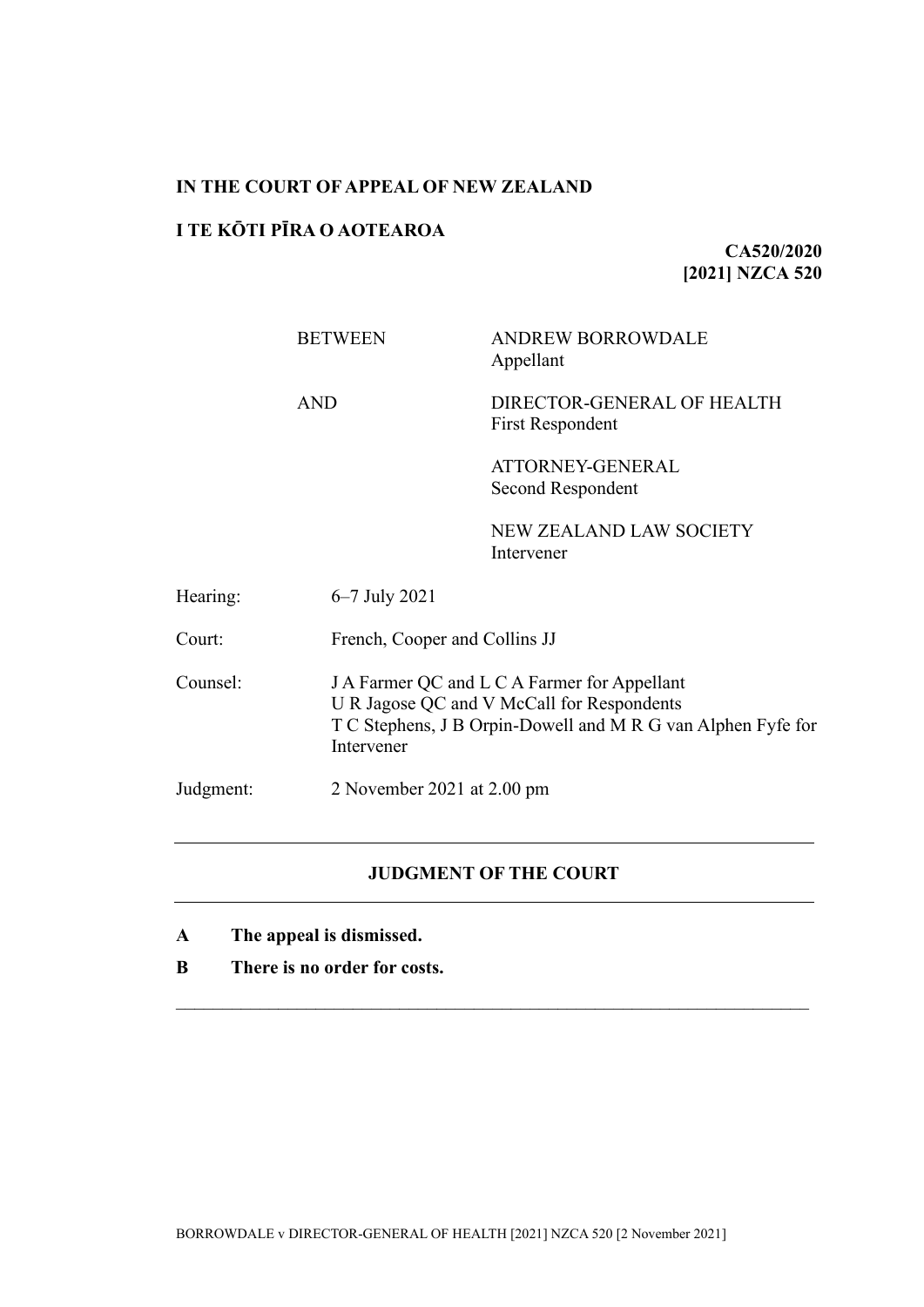# **REASONS OF THE COURT**

(Given by Collins J)

## **PART I**

# **INTRODUCTION**

# **Questions addressed by this appeal**

[1] Two questions are addressed in this judgment. The first asks whether s  $70(1)(f)$ and (m) of the Health Act 1956 (the Act) allowed the Director-General of Health (the Director-General) to issue three Orders that required:

- (a) all premises in New Zealand to be closed except those referred to as "essential businesses": $<sup>1</sup>$ </sup>
- (b) people not to congregate in outdoor places unless they maintained "physical distancing";<sup>2</sup>
- (c) all people to remain at their place of residence except as permitted.<sup>3</sup>

[2] The second question asks whether the Director-General unlawfully delegated to other officials the decisions concerning what businesses could remain open pursuant to the Orders he made under s  $70(1)(m)$  of the Act.

[3] The Orders in question came into force on 25 March, 3 April and 27 April 2020 and were an integral part of New Zealand's effort to prevent the outbreak and spread of COVID-19.

<sup>1</sup> This was contained in the First Health Act Order. We explain how "essential businesses" were defined at  $[6]$  and  $[72(d)]$  below.

<sup>&</sup>lt;sup>2</sup> This was contained in the First Health Act Order. We explain how "physical distancing" was defined at [7] and [72(e)] below.

<sup>&</sup>lt;sup>3</sup> This was contained in the Second and Third Health Act Orders. We explain the exceptions at [8]– [9] and [78] below.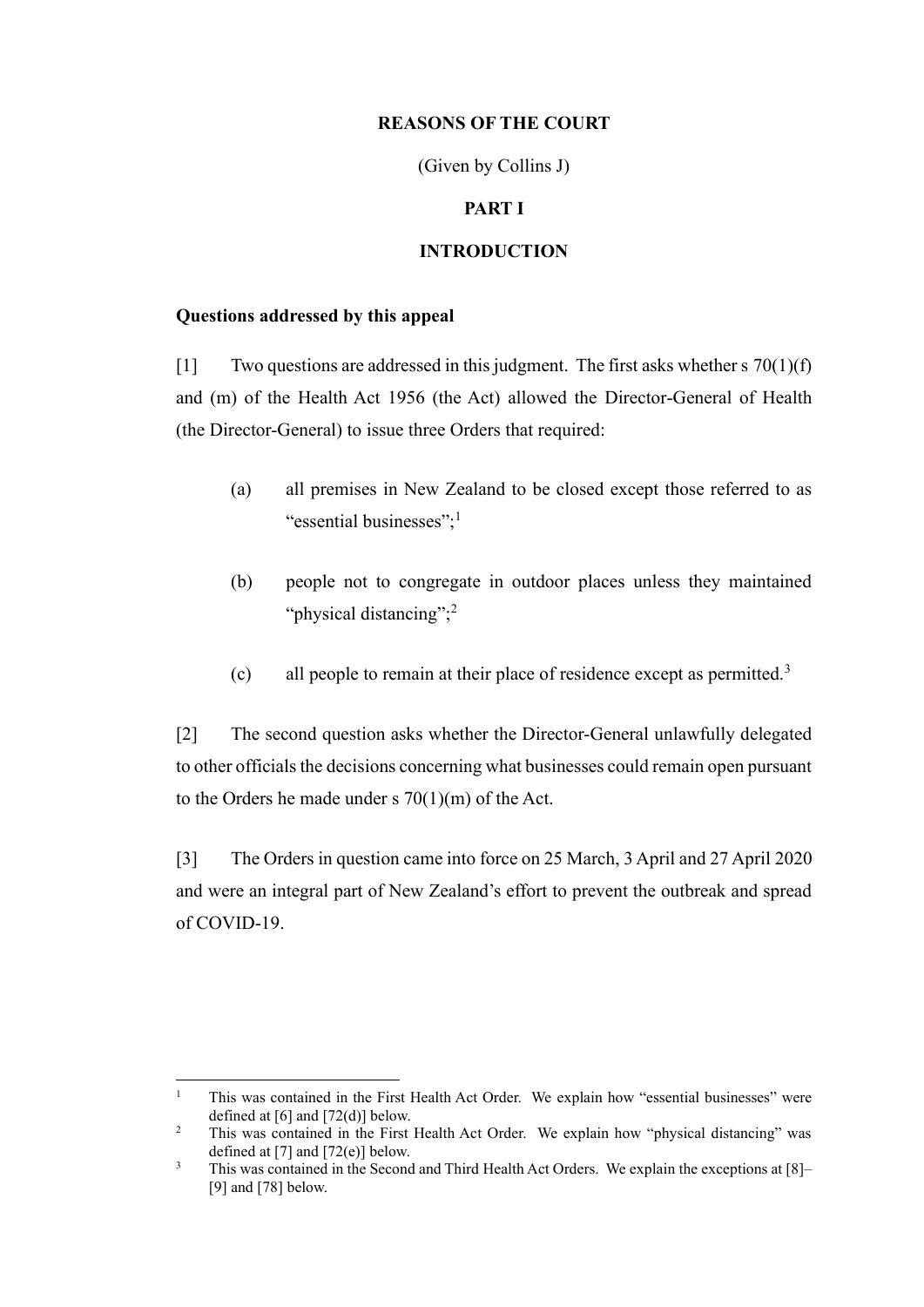#### **The statutory powers**

[4] We shall examine s  $70(1)(f)$  and (m) of the Act in Parts II and III of this judgment. At this juncture we set out the key parts of those subsections in order to provide context to the two questions we have explained at [1] and [2]:

### **70 Special powers of medical officer of health**

- (1) For the purpose of preventing the outbreak or spread of any infectious disease, the medical officer of health may from time to time, if authorised to do so by the Minister or if a state of emergency has been declared under the Civil Defence Emergency Management Act 2002 or while an epidemic notice is in force,—
	- …

…

- $(f)$  require persons, ... to be isolated, quarantined, ... as he thinks fit:
- (m) by order …

…

…

- (i) require to be closed, until further order or for a fixed period, all premises within the district (or a stated area of the district) of any stated kind or description:
- (iii) forbid people to congregate in outdoor places of amusement or recreation of any stated kind or description (whether public or private) within the district (or a stated area of the district):

# **The Orders**

[5] In the following four paragraphs we shall provide a summary of the three Health Act Orders in issue. A more detailed explanation of the Orders is provided at [72] to [80].

[6] The First Health Act Order, which cited s  $70(1)(m)$  of the Act, required the closure of all premises in New Zealand except for those that were listed in the appendix to the Order. Included in the appendix were "essential businesses", which were said to be businesses that were essential to the provision of the "necessities of life" and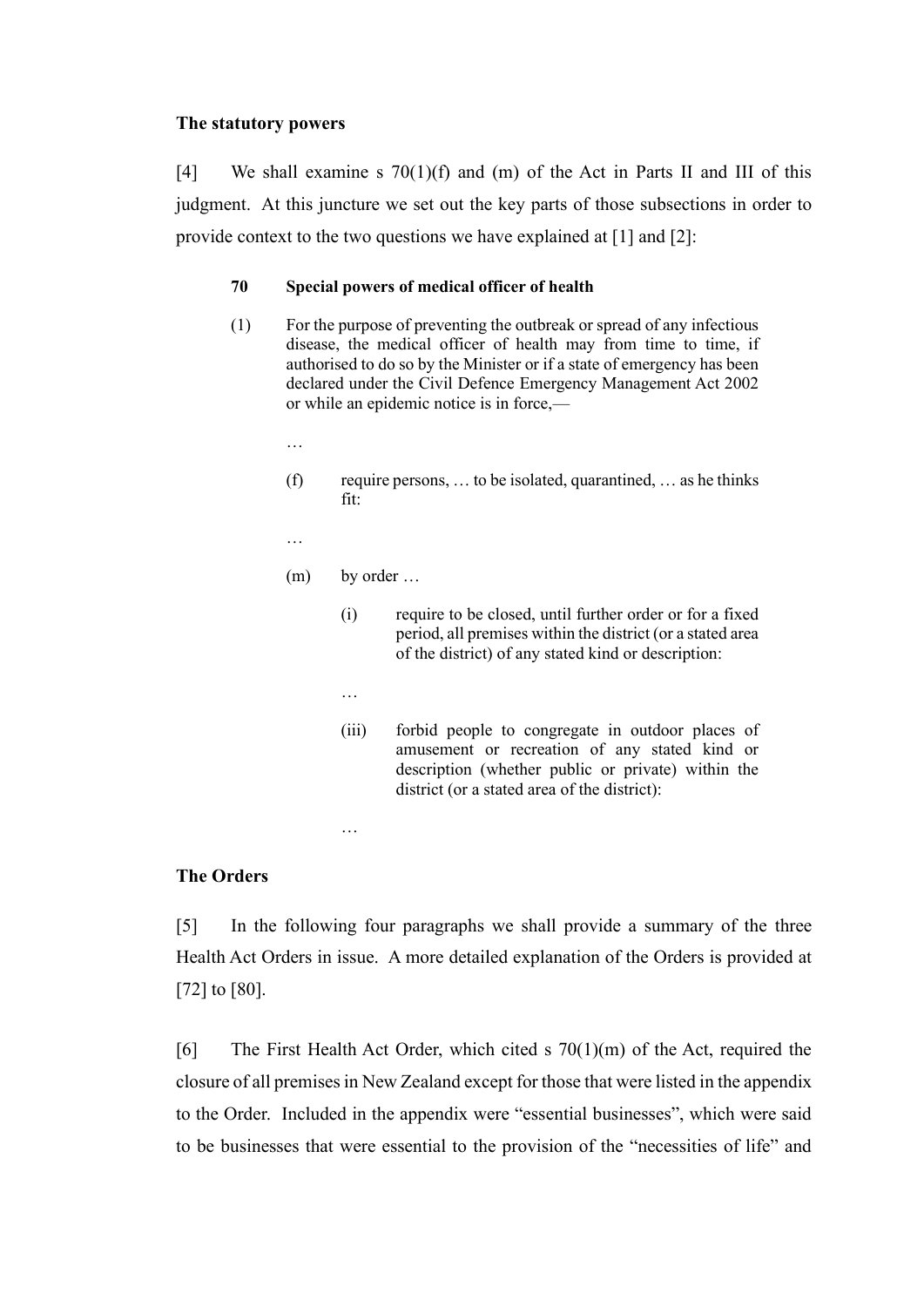those businesses that supported them, "as described on the Essential Services list on the covid19.govt.nz internet site maintained by the New Zealand government".

[7] The First Health Act Order also prohibited people from congregating in outdoor places of amusement or recreation throughout New Zealand. Congregation did not, however, include people practising "physical distancing", which was defined in the appendix as "remaining two (2) metres away from other people, or if you are closer than two (2) metres, being there for less than 15 minutes".

[8] The Second Health Act Order, which cited s 70(1)(f) of the Act, required, until further notice, all persons in New Zealand to be isolated or quarantined by remaining in their current place of residence, except as permitted for essential personal movement. It also required all persons to maintain physical distancing, except from their fellow residents or to the extent that was necessary to access or provide an essential business.

[9] The Third Health Act Order cited s  $70(1)(f)$  and (m) of the Act. That Order revoked the two previous Orders and required all persons in all regions to be isolated or quarantined by remaining at their current place of residence and to maintain physical distancing, with exceptions that were in all material respects the same as under the Second Health Act Order. Clause 7 of the Third Health Act Order also specified instances of permitted essential personal movement. Clause 9 of the Third Health Act Order required the closure of "restricted premises" with exceptions where "necessary work" was being undertaken. Clause 11 prohibited congregating in outdoor places of amusement or recreation.

# **The High Court proceedings**

[10] In his third amended statement of claim dated 1 July 2020, Dr Borrowdale pleaded three causes of action.

# *First cause of action*

[11] The first cause of action focused upon statements made by the Prime Minister and other officials prior to and during the first nine days of lockdown. Those first nine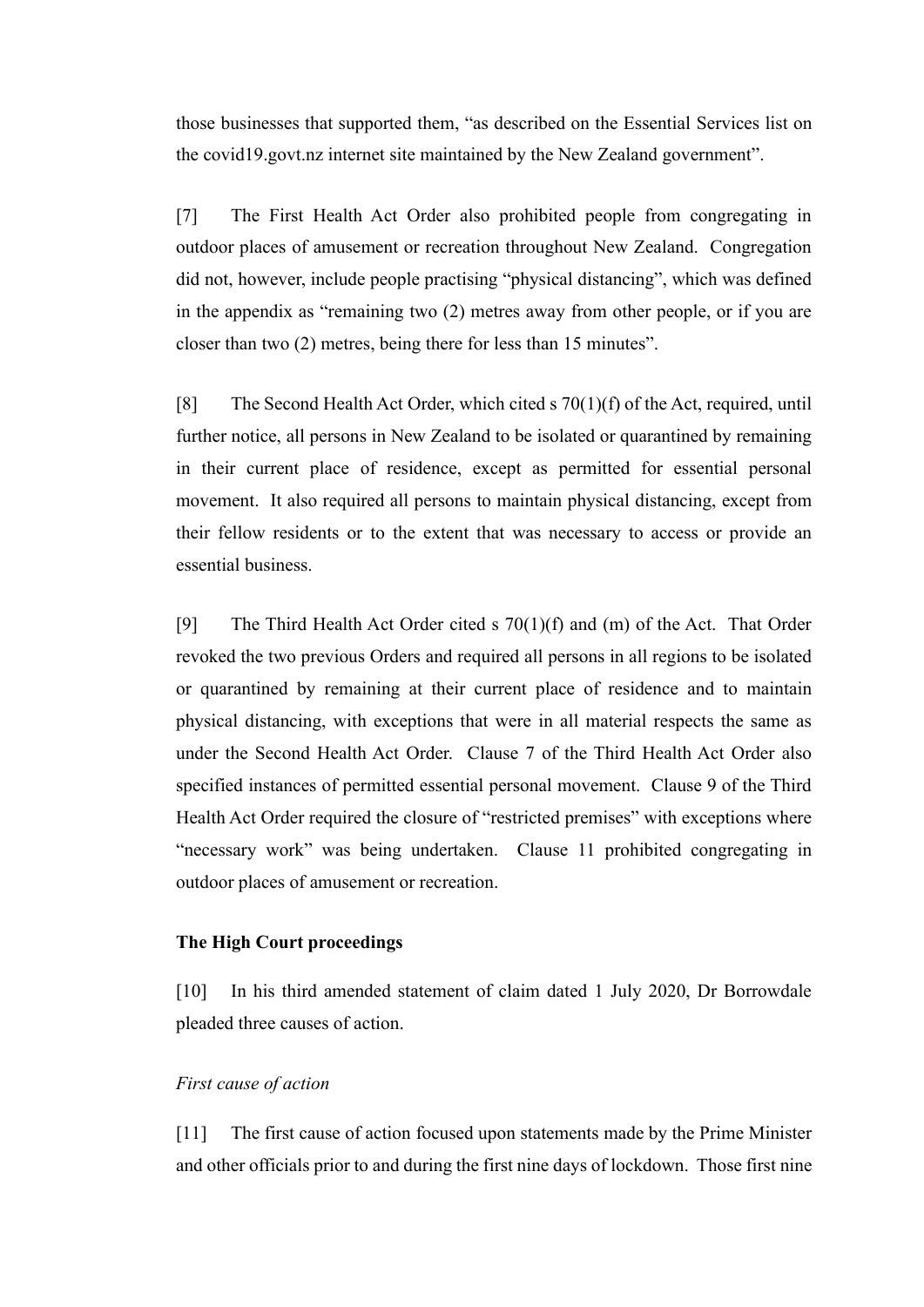days refer to the period between 25 March 2020 when the First Health Act Order came into effect and 3 April 2020 when the Second Health Act Order came into effect. We need not reiterate in this judgment the statements referred to in the first cause of action.<sup>4</sup> Suffice to say they were to the effect that New Zealand citizens needed to stay at home and that enforcement action would be taken against those who breached the Government's directions. Thomas, Venning and Ellis JJ, sitting as a Full Bench of the High Court, held that the First Health Act Order did not go as far as to require New Zealanders to stay at home, so the statements were made without lawful authority and unlawfully limited the rights affirmed by ss 16, 17 and 18 of the New Zealand Bill of Rights Act 1990 (the NZBORA).<sup>5</sup> The High Court issued a declaration to that effect.<sup>6</sup> There has been no cross-appeal by the Crown from that aspect of the High Court judgment.

# *Second cause of action*

[12] The second cause of action challenged the lawfulness of the three Health Act Orders we have summarised at [6] to [9] on the basis that the Director-General exceeded his powers under s  $70(1)(f)$  and  $(m)$  of the Act. The allegation in the second cause of action was that the three Health Act Orders were *ultra vires*.

[13] There were five elements to the second cause of action, namely:

- (a) The powers in s 70 could not be exercised by the Director-General because s 22 only conferred on the Director-General the functions (and not the powers) of a Medical Officer of Health.
- (b) The special powers contained in s 70 of the Act cannot be properly exercised on a national basis.
- (c) The power to require quarantine and isolation in s  $70(1)(f)$  can only be exercised in relation to individuals rather than the entire population.

<sup>4</sup> These statements are set out in the High Court judgment. See *Borrowdale v Director-General of Health* [2020] NZHC 2090, [2020] 2 NZLR 864 [High Court judgment] at [148]–[173].

<sup>5</sup> At [197]–[199] and [225]. We explain all relevant sections of the New Zealand Bill of Rights Act 1990 (the NZBORA) below at [104]–[120].

At [291].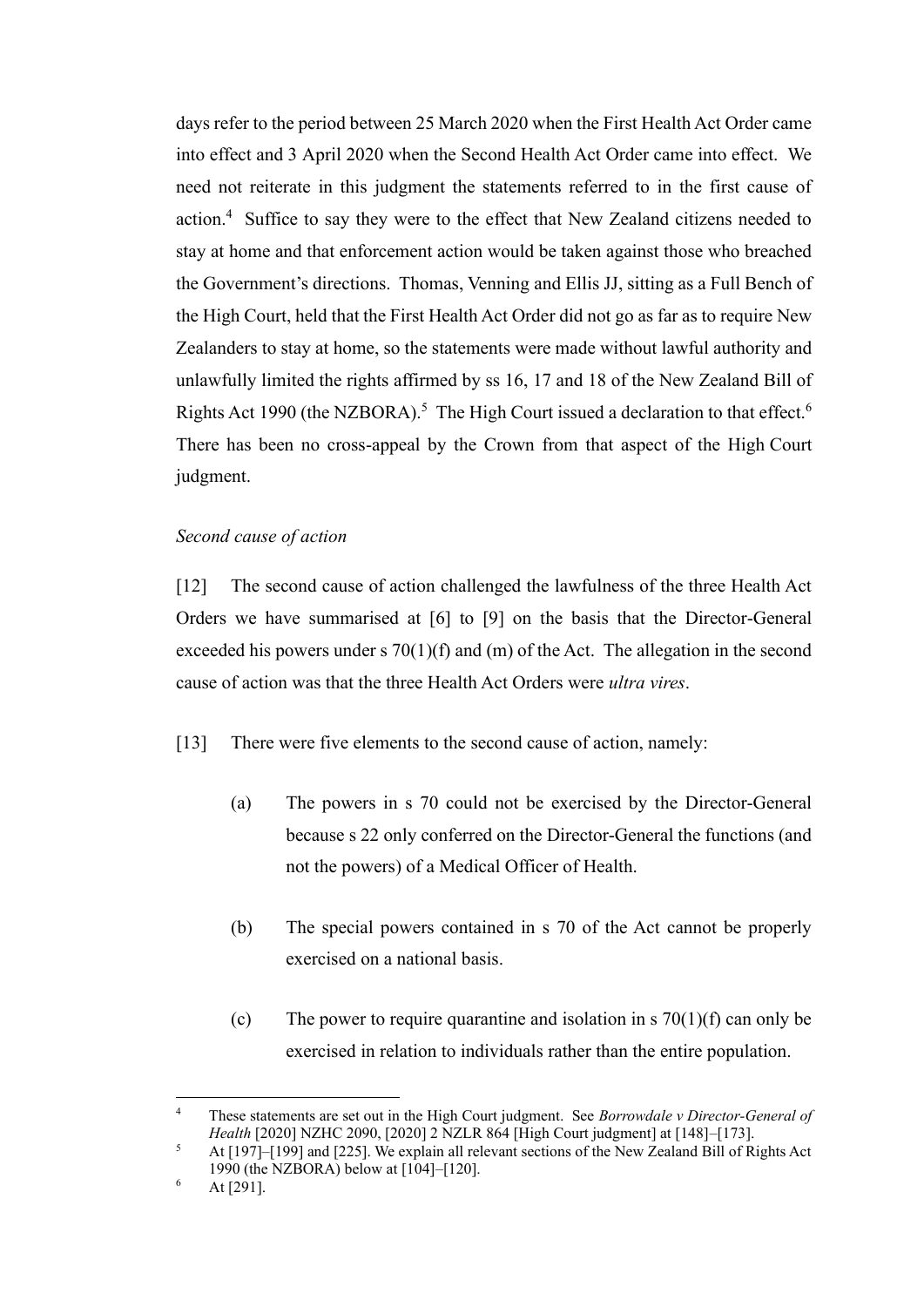- (d) The power in s  $70(1)(m)$  of the Act to close premises of "any stated" kind or description" does not permit all premises to be closed subject only to specified exceptions.
- (e) The power to forbid people to "congregate" in  $\frac{s}{10(1)(m)}$  does not allow exceptions for social distancing.

[14] Dr Borrowdale accepted, however, that had the restrictive measures been prescribed by law, then they would have been reasonable limits on the relevant NZBORA rights that were demonstrably justified in a free and democratic society in accordance with s 5 of the NZBORA.

[15] The High Court held that all three Health Act Orders were authorised by either s  $70(1)(f)$  or (m) of the Act and therefore dismissed Dr Borrowdale's application for a declaration that the three Orders were *ultra vires*. 7

# *Third cause of action*

[16] The third cause of action focused upon the exception to the First Health Act Order. As we have noted at [6], that Order required the closure, until further notice, of all premises within New Zealand except those that were used for "essential businesses", defined by reference to businesses that provided the necessities of life.

[17] Dr Borrowdale argued that this aspect of the First Health Act Order involved an unlawful delegation by the Director-General of his powers to determine what were "essential businesses" because, he argued, the determination as to what businesses provided the necessities of life was made by other government officials and not by the Director-General.

[18] The High Court concluded that only part of the definition of essential businesses "should be regarded as forming part of the core definition" in the Order.<sup>8</sup> The part of the definition that referred to the COVID-19 Government website was said

At [139].

At [268].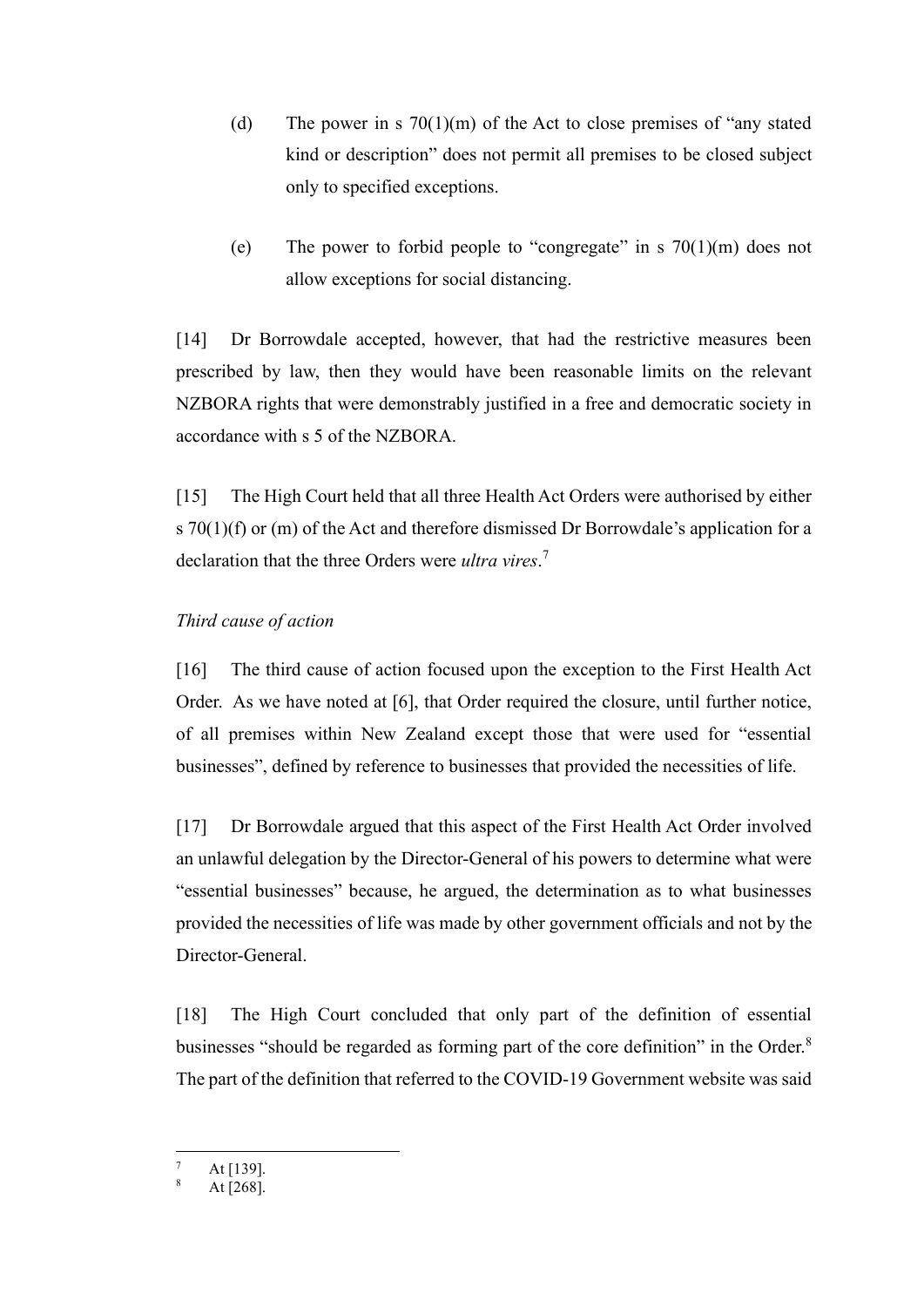by the High Court to be merely "advisory".<sup>9</sup> From this position the High Court reasoned that only the Director-General had determined what constituted essential businesses and that "[t]here was no delegation  $\ldots$  and no breach of the rule of law".<sup>10</sup>

[19] Dr Borrowdale appeals the findings in relation to the second and third causes of action. The first ground of appeal reiterates in slightly different ways the arguments that we have summarised at  $[13(c)-(e)]$ . The second ground of appeal contends the High Court erred when it decided the Director-General did not unlawfully delegate his powers to determine what constituted necessities of life for the purposes of assessing whether or not premises needed to be closed.

[20] The New Zealand Law Society (the Law Society), which appeared as an intervener, supports the High Court's conclusion in relation to the first ground of appeal but argues in relation to the second ground of appeal there may have been an unauthorised delegation by the Director-General.

[21] Before engaging with the two grounds of appeal, we shall set out the background and explain the relevant legislation.

#### **PART II**

#### **BACKGROUND**

#### **The emerging pandemic**

[22] Between late 2019 and early 2020, a new highly contagious and potentially lethal respiratory virus was detected in Wuhan, China. Initially health officials called it "novel coronavirus". On 11 February 2020 the World Health Organisation (WHO) announced from that day forward the virus would be called COVID-19.

[23] Dr Bloomfield, the Director-General, has explained in an affidavit that New Zealand's response to COVID-19 reached a critical juncture on the weekend of

 $^{9}$  At [268].

At [279].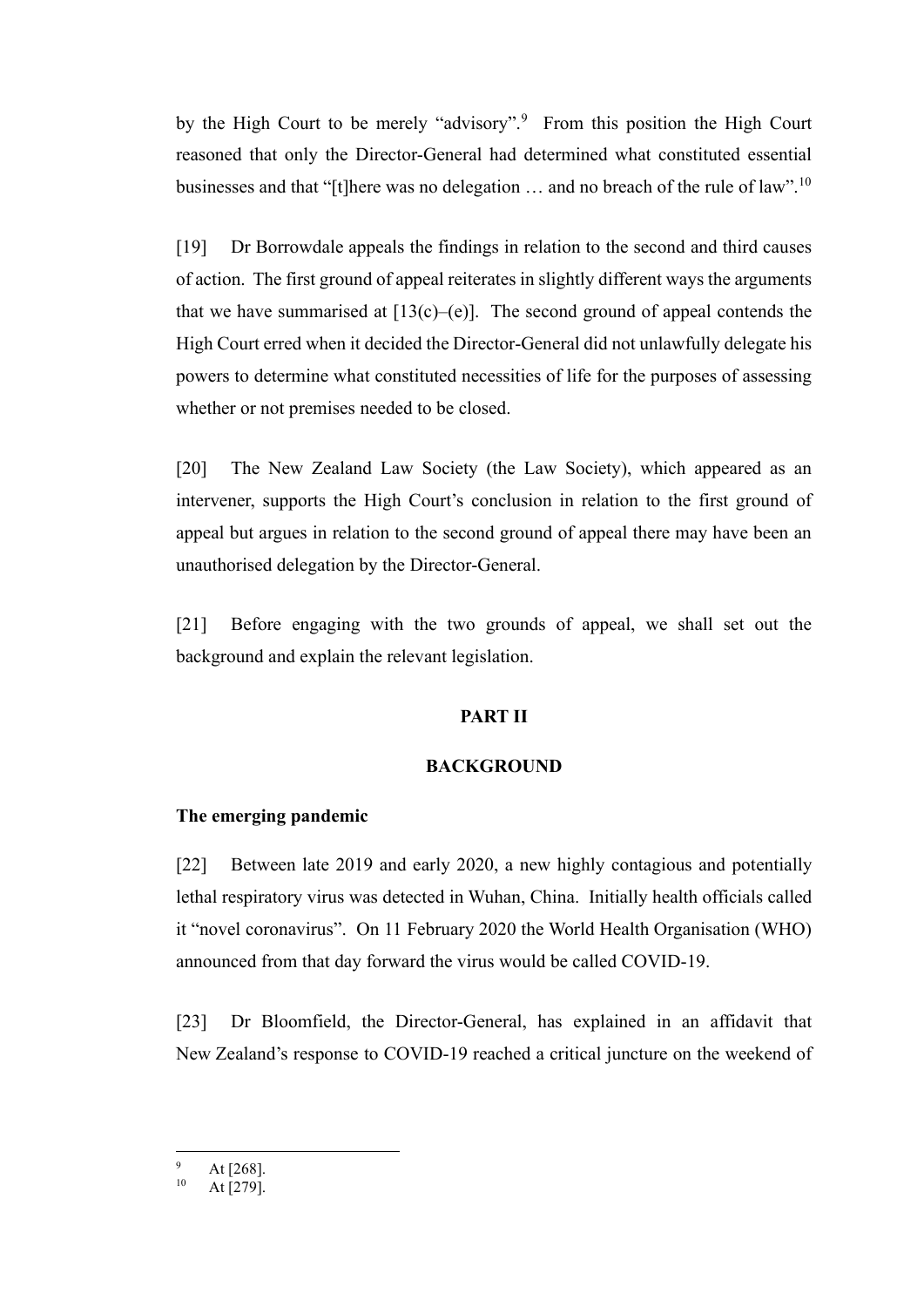21–22 March 2020. At that time there were 292,142 confirmed cases of COVID-19 in the world and 12,783 people had died from the virus.

[24] The unprecedented public health, social and economic challenge faced by New Zealand officials during the first months of COVID-19 has been described in the following way by the Director-General:

The timeline of what happened was almost like a wave coming in: we could see it emerging in the distance during January and started watching carefully. In February the wave grew bigger and came closer: we started putting in place border protections and preparing the health system to deal with outbreaks. By March we were realising that this threat was unprecedented, and if the virus got established in New Zealand it would be catastrophic – there would be many cases and deaths, the health system would be overwhelmed and the impact on society and the economy would be appalling. We made the call that we did not have the option of "coping" with the virus as envisaged in the "manage it" phase of our pandemic plan:<sup>11</sup> our only option was a prolonged effort to keep it out and stamp it out. Furthermore it was clear that decisions needed to be made quickly and pre-emptively, hence the "go hard, go early" approach.

Then came a tipping point around the weekend of  $21 - 22$  March: modelling coming in from experts, both in New Zealand and around the world, was showing that once community transmission took hold, we would lose our window to stamp out the virus, that there would only be one shot at this. At the same time, we were getting our first confirmed community transmission cases. We realised that "go early" had changed to "go right now", and there was no time left. What we thought could be done in two weeks or two days had to happen now: it was quite literally now or never. Hard decisions were required, and we made them, as it was now clear that this was the best – in fact the only – way to protect the health and well-being of New Zealanders, prevent our health system being overwhelmed, and avoid prolonged damage to our economy.

[25] At [26] to [83] we shall provide an overview of the COVID-19 crisis as it emerged in New Zealand and the steps taken between January and 13 May 2020 to try and eliminate the virus in this country. It is not necessary for us to refer in any detail to the events after 13 May 2020 because the Third Health Act Order was revoked when new orders were issued pursuant to the COVID-19 Public Health Response Act 2020 which came into force that day.

 $11$  Explained below at [34].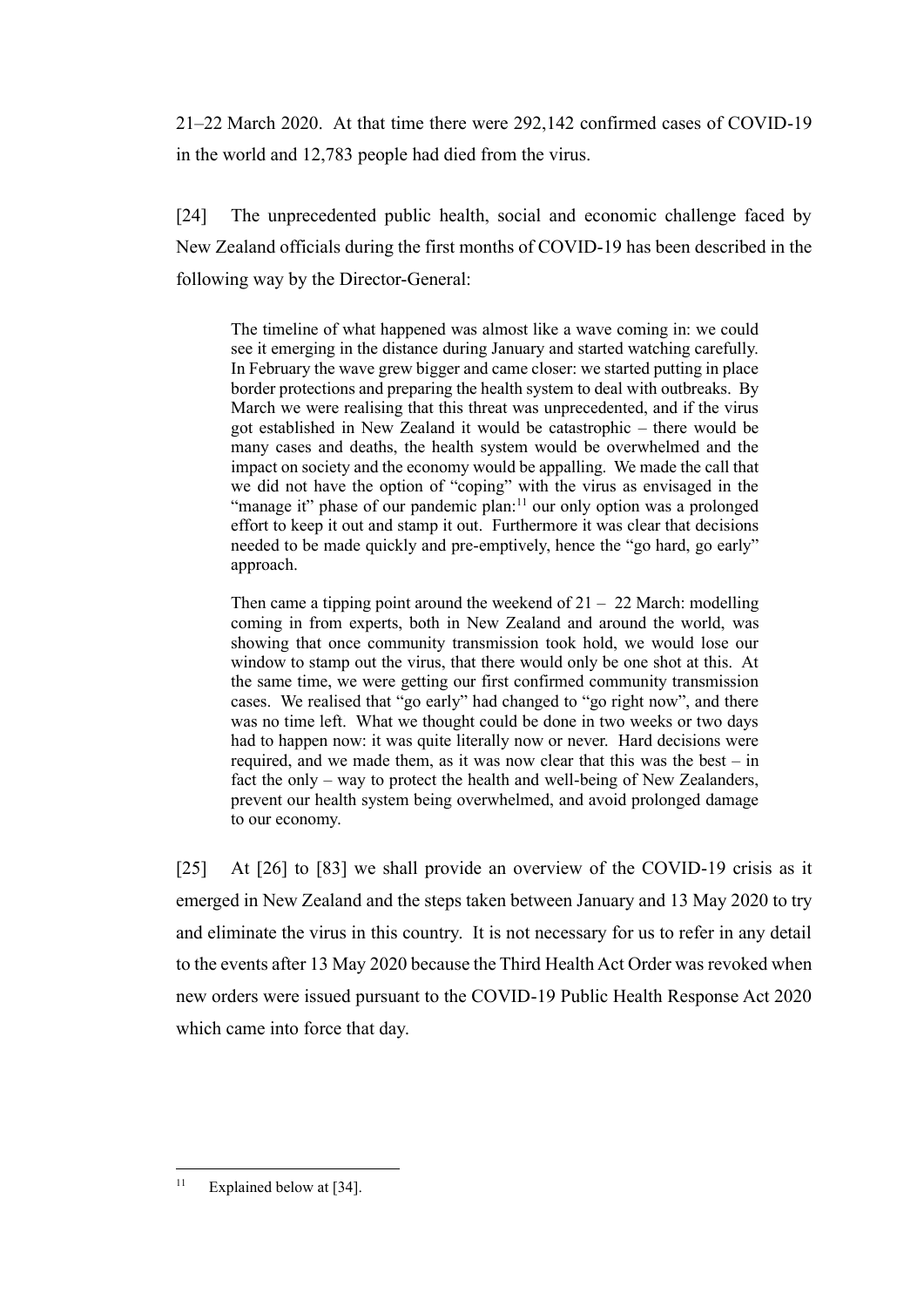#### **The New Zealand response to COVID-19**

[26] To place in context New Zealand's response to COVID-19, it is helpful to briefly summarise the epidemiological evidence that emerged between 5 January and 25 March 2020, which was the day on which the First Health Act Order was issued.

## *The epidemiological evidence from 5 January to 25 March 2020*

[27] On 5 January 2020, the WHO issued a disease outbreak notification, which alerted the international community to a cluster of pneumonia cases of unknown origin that was being investigated in Wuhan. The following week the WHO confirmed that a novel coronavirus was the cause of the respiratory illness detected in Wuhan. By 21 January, it was reported that four people in Wuhan had died from the virus and that it could be transmitted from person to person. It was not until 30 January, however, that the WHO declared a Public Health Emergency of International Concern. By then, 170 people had died from the virus and the number of cases in the world had grown exponentially to 7,818. By the end of January, the virus had been detected in 18 countries outside of China.

[28] As at 14 February 2020, there were 49,053 confirmed cases of COVID-19 in the world, of which 1,383 had resulted in deaths. By then, cases of COVID-19 had been reported in 24 countries outside of China. On 28 February 2020, the WHO raised the threat level posed by COVID-19 to "very high at a global level". By that day, 83,652 cases of COVID-19 had been reported around the world, of which 2,858 had resulted in deaths. Health officials were carefully monitoring the spread of COVID-19 in Italy, where 650 cases and 17 deaths had been reported by 28 February. The 28th of February was also a salutary day for New Zealand because on that day, the Minister of Health announced the country's first case of COVID-19.

[29] Epidemiological advice provided to the Ministry of Health (the Ministry) in late February 2020 predicted that if there was a substantial and uncontrolled spread of COVID-19 in New Zealand, 65 per cent of the population would contract the virus and up to 336,000 people would require hospitalisation. It was estimated that the death rate under this scenario would be between 12,600 and 33,600 people, with the elderly,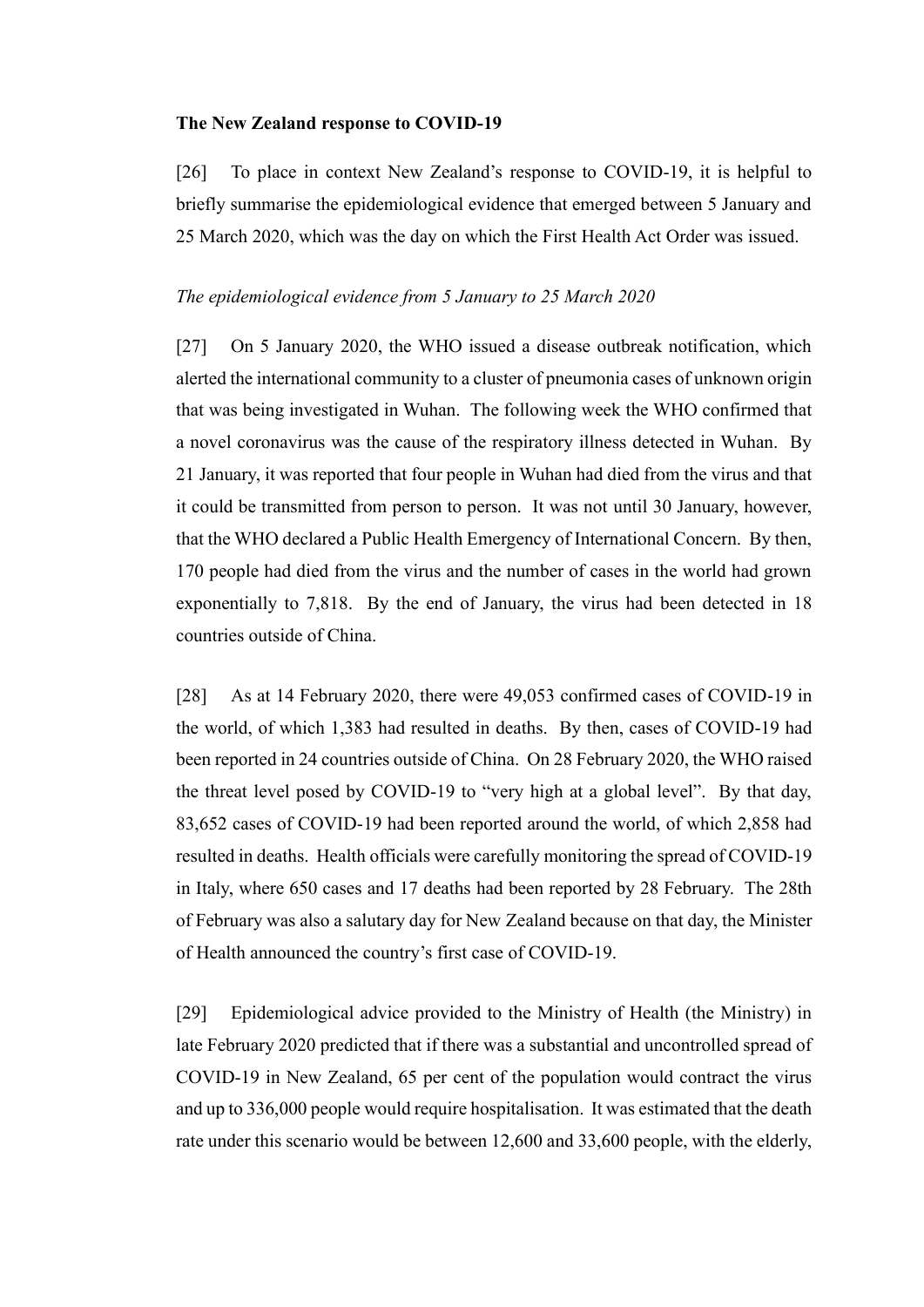Māori and Pasifika populations comprising a disproportionate share of hospitalisations and deaths.

[30] In early March 2020, the global warning signs were becoming extremely alarming. In Italy for example, from 1 March to 3 March 2020, the total number of COVID-19 cases went from 1,128 to 2,036, and the total number of deaths went from 29 to 52. On 4 March 2020, New Zealand confirmed its second COVID-19 case. On 11 March 2020, WHO declared COVID-19 to be a global pandemic. The number of COVID-19 cases in New Zealand began to slowly increase so that by 18 March there were 20 confirmed cases in this country. By that day, 191,127 cases of COVID-19 had been reported in the world, of which 7,807 had resulted in deaths from the virus.

[31] In mid-March the Ministry received a WHO report, which contained modelling data from the United Kingdom and the United States. The report set out two options for managing COVID-19, namely, mitigation and suppression. The WHO report explained that mitigation strategies were unlikely to prevent hundreds of thousands of deaths in the United Kingdom and the United States. That report complemented a report that the Ministry received from Professors Wilson and Baker from the University of Otago, whose modelling predicted significant rates of death in New Zealand from COVID-19.

[32] By 20 March 2020, the number of COVID-19 cases in New Zealand had increased to 39. On the following day, the number of COVID-19 cases had increased to 53. It was also on this day that New Zealand reported two cases of likely community transmission. From 22 March to 23 March 2020, New Zealand witnessed a 50 per cent increase in COVID-19 cases from 66 to 102. On the same day, Professors Wilson and Baker provided another report to the Ministry in which they explained that if New Zealand failed to eliminate COVID-19 the country would suffer a major public health catastrophe. The following day, the University of Otago team who had been advising Ministry officials revised their earlier estimates of the adverse consequences of New Zealand not eradicating COVID-19. The new "worst case" scenario suggested up to 36,000 New Zealanders would require ICU admission and that 27,600 could die.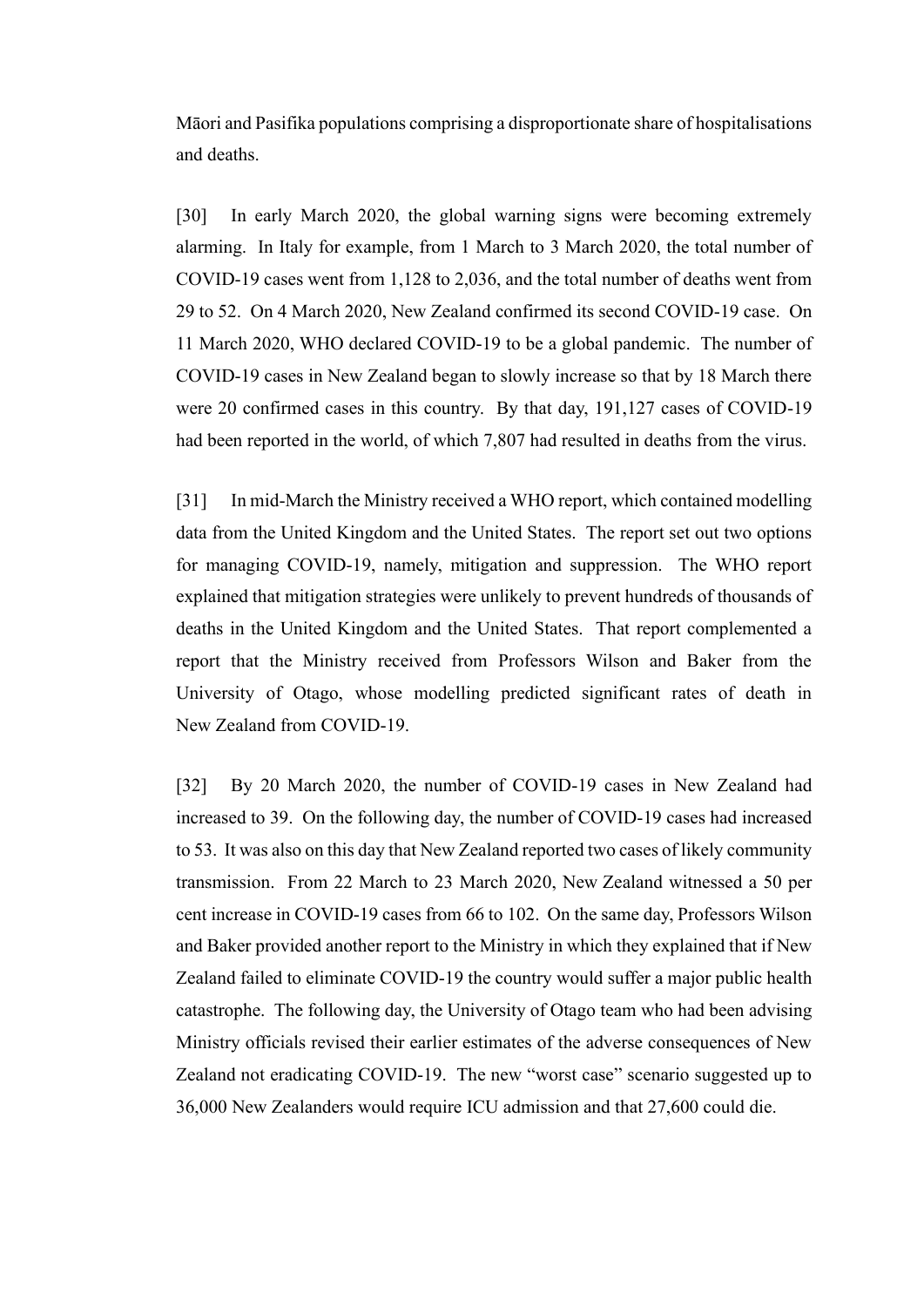[33] By 25 March, there were 205 confirmed and probable cases of COVID-19 in New Zealand and the number of cases of the virus in the world had reached 413,467, of which 18,433 had resulted in deaths.

#### *New Zealand Government's response*

[34] On 23 January 2020, the Ministry established an Incident Management Team. The following day, the New Zealand Government's Interagency Pandemic Group was convened. As its name suggests, that group comprised representatives from a range of government departments and agencies and was formed pursuant to the New Zealand Influenza Pandemic Plan that had been drafted in 2010 and revised in 2017. That plan involved a four-stage response to pandemics namely, "plan for it", "keep it out", "stamp it out", and "manage it". At the same time, the Ministry established a group of technical advisers, including epidemiologists and virologists whose role was to provide expert advice and guidance to Ministers and other officials.

[35] On 28 January 2020, the Ministry recommended that the Governor-General by Order in Council designate the novel coronavirus as a notifiable disease under sch 1 of the Act.

[36] By late January 2020, the Ministry was taking a number of measures to alert frontline health workers, border officials, airlines and laboratories to the risks posed by the virus and the measures that would need to be taken to mitigate those risks. On 28 January 2020, the Ministry activated its National Health Coordination Centre to take over from the Incident Management Team.

[37] On 1 February 2020, Cabinet established a group of Ministers to take measures to respond to the virus. The name of that group of Ministers changed throughout the period covered by this judgment. We shall refer to it as the COVID Ministers Group. The Director-General provided advice to those Ministers on 2 February 2020, which resulted in temporary measures being put in place at New Zealand's border to try to prevent the virus entering New Zealand.

[38] On 14 February 2020 when it became apparent that COVID-19 was spreading globally, the COVID Ministers Group extended the border restrictions that had been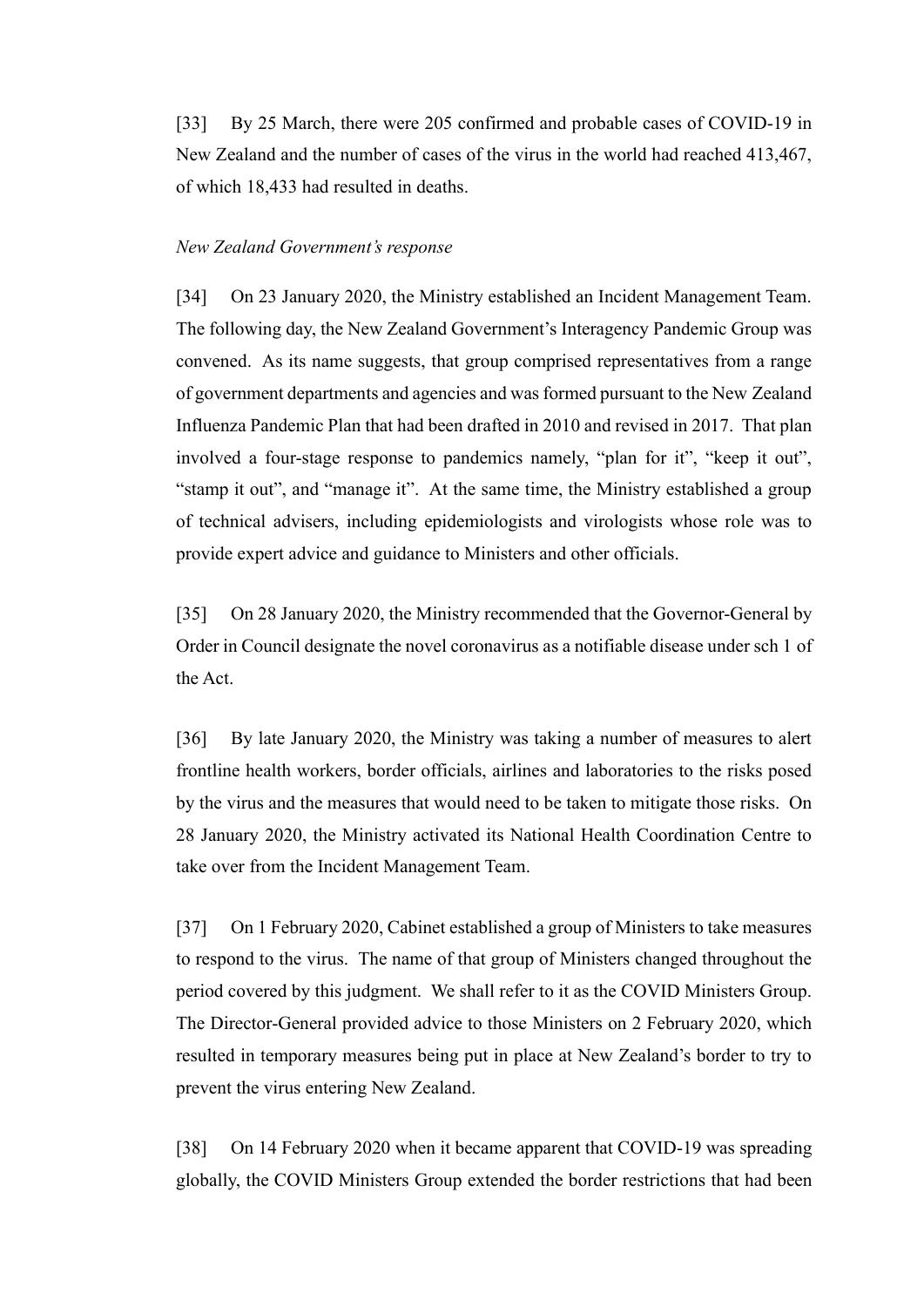put in place on 2 February 2020. During this time, the Director-General and his officials were becoming increasingly concerned about the risks of COVID-19 entering New Zealand from travellers arriving in this country.

[39] In late February 2020, information from China provided Ministry officials with a more detailed appreciation of the infection and fatality rates associated with COVID-19. At the same time, the Ministry was communicating with DHBs concerning the establishment of local assessment centres and with the Pharmaceutical Management Agency (PHARMAC) to ensure medical supplies were secure.

[40] On 28 February 2020, in response to the WHO raising the COVID-19 threat level, New Zealand intensified its public health campaign to remind people of what they needed to do to keep themselves and their families safe.

[41] In early March 2020, Mr John Ombler, a retired senior public servant and a former Deputy State Services Commissioner, was appointed to lead the "All of Government Response" (AOGR) to COVID-19. His appointment recognised that the Government's management of COVID-19 would impact upon all aspects of New Zealand society and would require significant assistance from the wider public service.

[42] The leadership team of the AOGR group comprised Mr Ombler, Dr Bloomfield, Mr Mike Bush (the then Commissioner of Police), Ms Sarah Stuart-Black (the Director of Civil Defence and Emergency Management) and Dr Peter Crabtree, a senior official from the Ministry of Business, Innovation and Employment (MBIE). The AOGR group worked closely with Ministry officials to provide the COVID Ministers Group with a strategy on 10 March 2020 that addressed the epidemiological evidence about the transmissibility of COVID-19 and the decisions that would soon need to be made to manage the virus in New Zealand. The AOGR group recommended that New Zealand "go early, go hard, stay the course" in order to reduce the peak numbers of any outbreak and spread the burden on the health system and economy.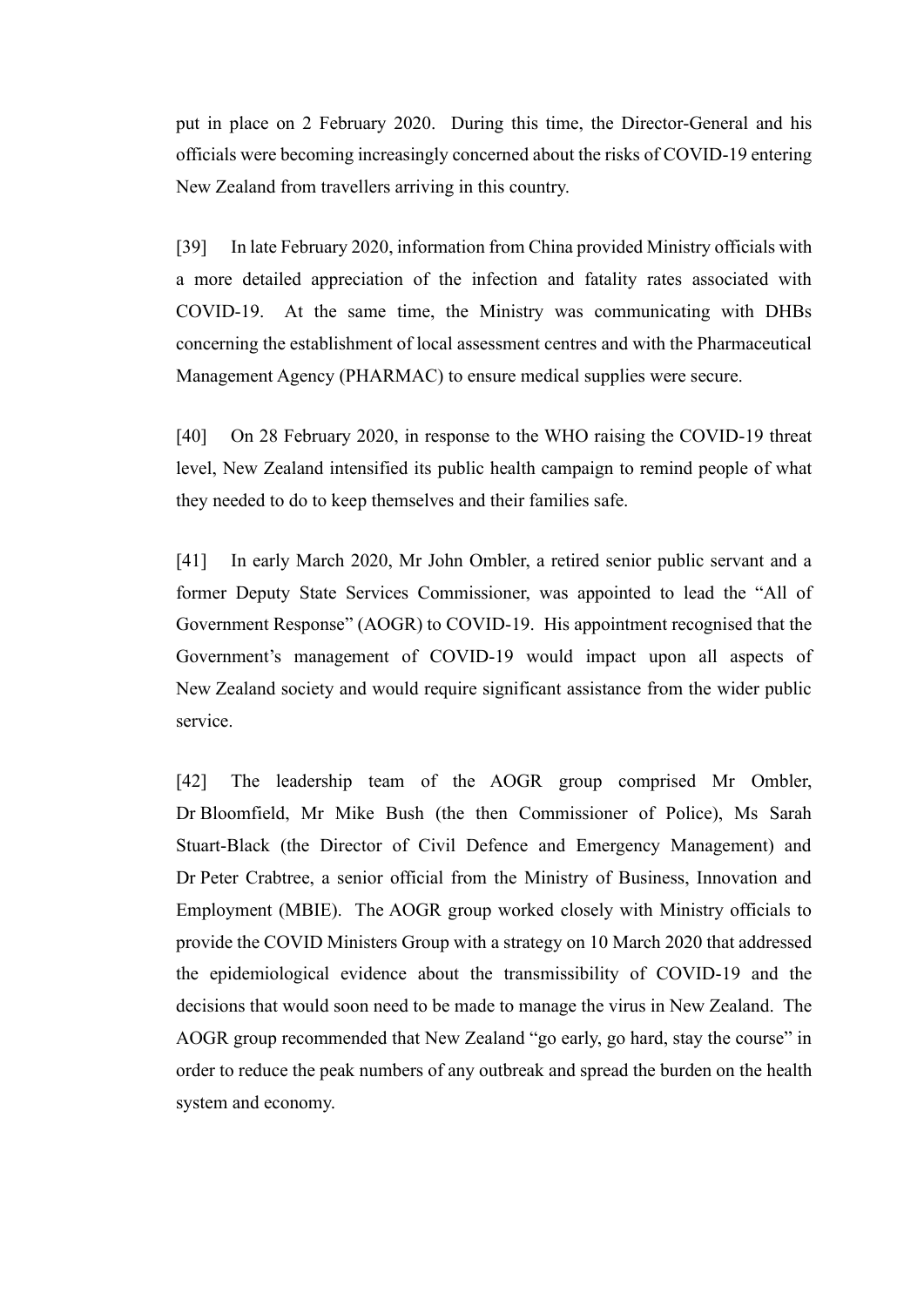[43] Mr Ombler has explained in an affidavit the extraordinary steps that officials needed to take in order to provide advice to Ministers and to give effect to decisions:

Policy advice was being formulated and decisions were being made almost at the same time as they were being operationalised and communicated to the public. We as officials were providing advice directly to the Ministers Group, and would generally be in attendance at all the Cabinet meetings. These meetings were usually held at 10.30 in the morning through to about midday, following which there were a few hours in which to set in train the decisions taken that morning and work on the issues that needed to be taken to Ministers the next day. The agenda for the next day's Cabinet committee meeting would close at 4 pm with papers going out to Ministers at that point, though frequently there were a number of oral items and updates as well.

[44] On 11 March 2020, the same day the WHO declared COVID-19 to be a global pandemic, New Zealand added COVID-19 to pt 3 of sch 1 of the Act as a quarantinable infectious disease. This in turn released the powers under the Act to quarantine travellers arriving into New Zealand.

[45] On 12 March 2020 the AOGR group warned Ministers the country was rapidly approaching "a tipping point, where [Ministers'] decisions [concerning] the border will either put New Zealand on a trajectory that: manages the public health risk effectively … or isolates New Zealand from the world and results in a shock to our economy which has deep and long lasting adverse impacts".<sup>12</sup>

[46] A further paper was prepared for Cabinet on 14 March 2020, in which Ministers were warned that "[o]ther countries have seen a few initial cases rapidly escalate into very high peaks of cases in a matter of days" and that New Zealand officials were seeing "an unprecedented increase in the number of cases throughout the world with significant spikes in developed and comparable countries".<sup>13</sup>

[47] Cabinet agreed on 14 March 2020 to extend the temporary border measures so that most New Zealanders and foreign nationals arriving in New Zealand over the coming weeks would be expected to self-isolate for 14 days. It was also announced that mass gatherings would be restricted and that rules would be announced on 16 March 2020 concerning cancellations and regulation of public gatherings.

<sup>&</sup>lt;sup>12</sup> Affidavit of Dr Ashley Robin Bloomfield, 13 July 2020 at [147].

At [151].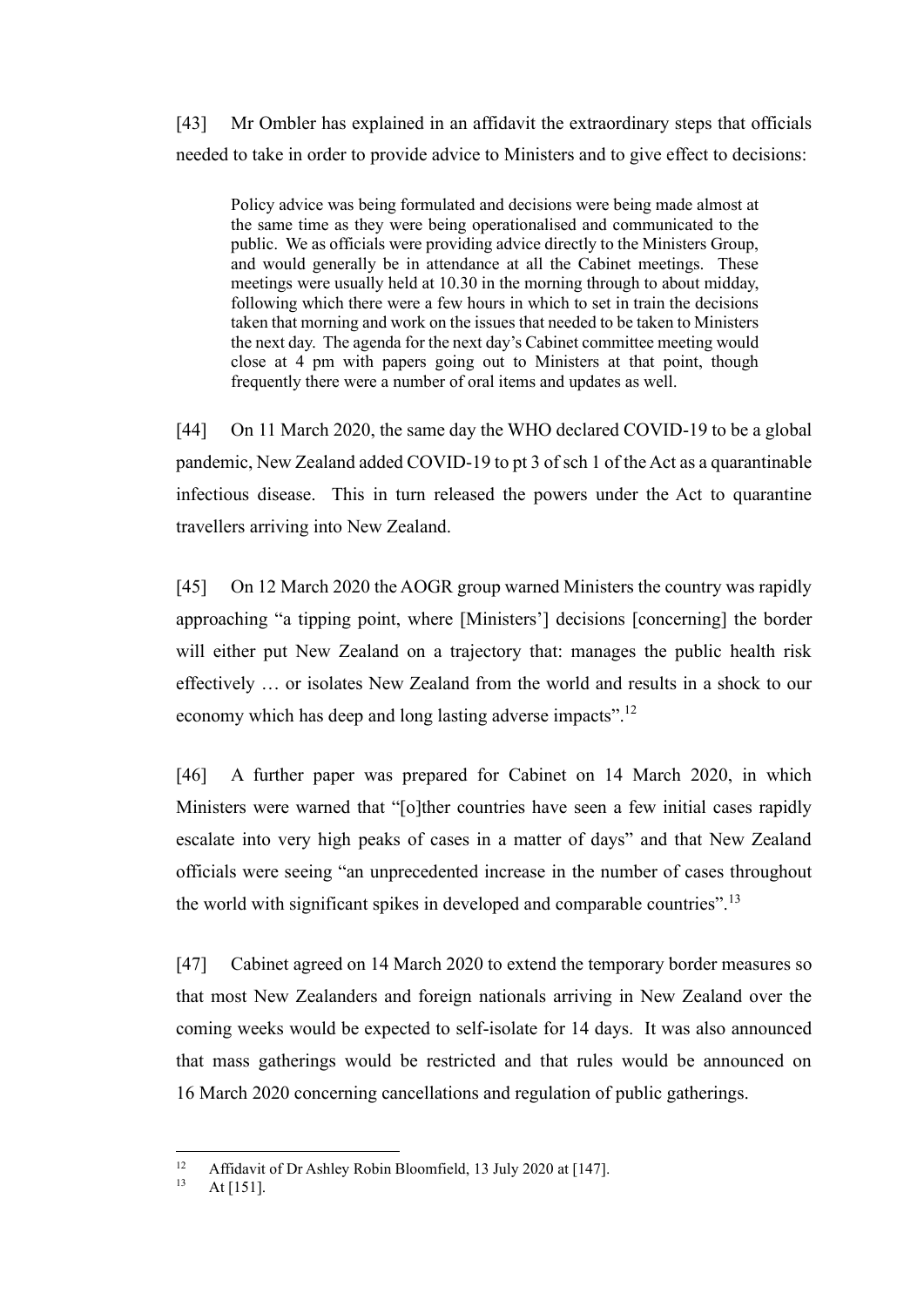[48] On 16 March 2020, the Minister of Health authorised the Director-General and Medical Officers of Health to use the special powers contained in s 70(1) of the Act. Later that day, the Ministry issued a notice saying that it would use  $\frac{s}{0}(1)(f)$  to require persons entering New Zealand to face mandatory quarantine if it considered self-isolation measures to be inadequate.

[49] Also on 16 March 2020, Cabinet agreed to prohibit outdoor and indoor gatherings of more than 500 people. Two days later, that prohibition was extended to indoor gatherings of more than 100 people. The Government also resolved to detain and deport temporary visa holders if they failed to comply with instructions from a Medical Officer of Health.

[50] By this time "[i]t was becoming very clear [to the Director-General] that managing the virus through 'flattening the curve' was not the best option: if community transmission became established, our health system would be overwhelmed. Even a flattened curve would involve numbers that were unmanageable. It was now clear that the only appropriate option was suppression, if we could achieve it".<sup>14</sup>

[51] On 19 March 2020, following urgent advice to Cabinet, New Zealand's border was closed to everyone except New Zealand citizens, permanent residents, their partners and dependent children.

[52] During this phase of New Zealand's response to COVID-19, the AOGR group developed a system of four alert levels. The restraints and degrees of response intensified with each escalating level:

(a) Alert Level 1 — *Prepare*. This recognises a situation where the disease is contained in New Zealand: the risk assessment is that COVID-19 is uncontrolled overseas and that isolated household transmission could be occurring in New Zealand.

<sup>&</sup>lt;sup>14</sup> At [187]. By "flattening the curve" the Director-General meant reducing the incidence of COVID-19 as distinct from eliminating it.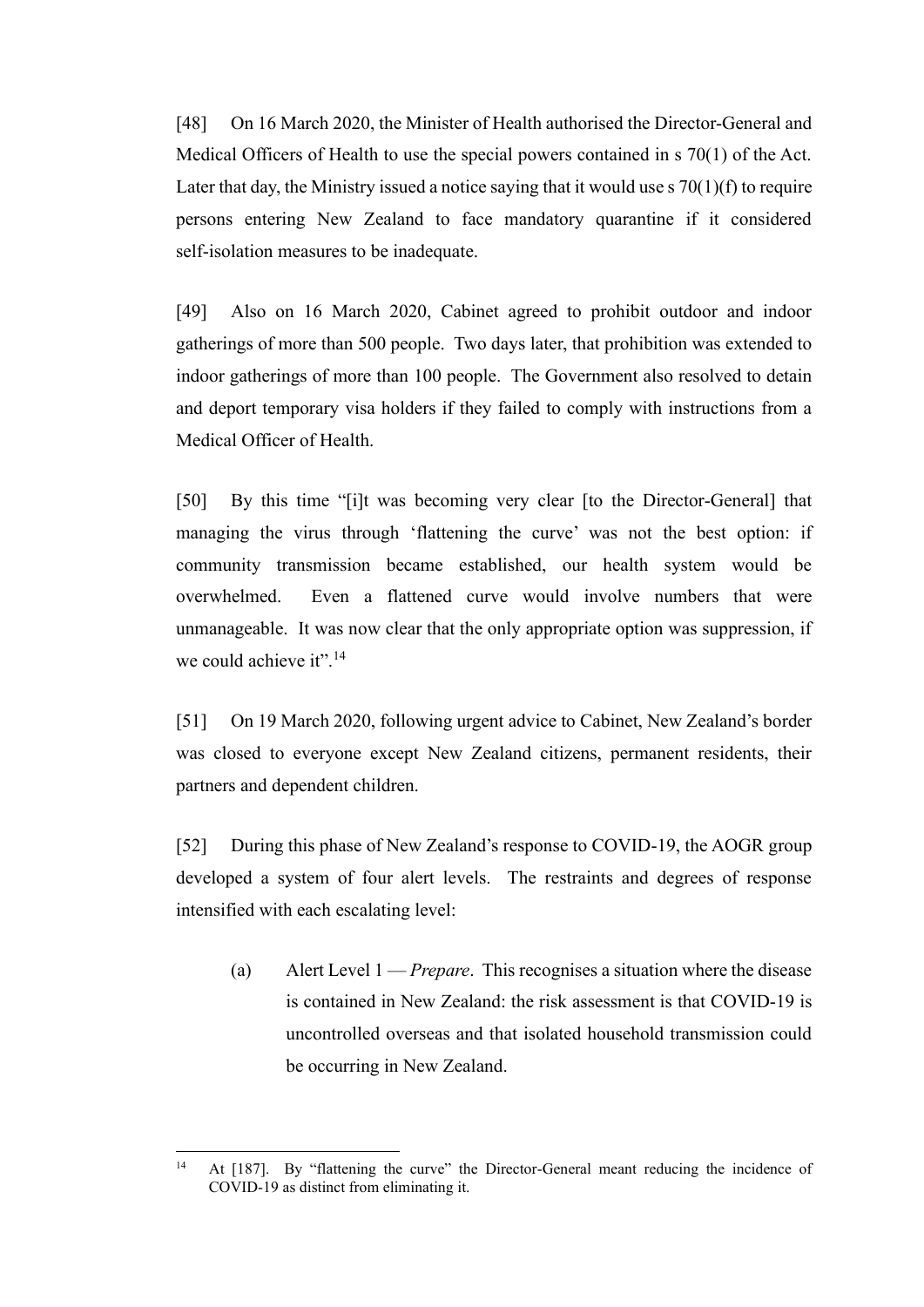- (b) Alert Level 2 *Reduce*. This recognises a situation where the disease is contained but the risk of community transmission remains: the risk assessment is that household transmission and single or isolated cluster outbreaks could be occurring.
- (c) Alert Level 3 *Restrict*. This recognises a situation where there is a high risk that the disease is not contained: the risk assessment is that community transmission might be happening, and that new clusters may emerge but can be controlled through testing and contact tracing.
- (d) Alert Level 4 *Lockdown*. This recognises a situation where it is likely that the disease is not contained: the risk assessment is that community transmission is occurring and that there may be widespread outbreaks and new clusters.

[53] On 20 March 2020, Ministry officials prepared a paper for the Prime Minister explaining the proposed alert level system and recommended New Zealand move to Alert Level 2 as soon as practicable and remain there for up to 14 days.

[54] The COVID Ministers Group agreed to the Alert Level framework on 20 March 2020 and that New Zealand would move to Alert Level 2 as soon as possible.

[55] On 21 March 2020, the Prime Minister announced the Alert Level system and that New Zealand was at Alert Level 2. At that time, it was thought New Zealand would remain in Alert Level 2 for two weeks.

[56] During the ensuing two days, it became clearer to the Director-General and the leaders of the AOGR group that it was likely there were cases of community transmission of COVID-19 in New Zealand and that it was becoming increasingly imperative that the Government rethink how quickly New Zealand should move to Alert Levels 3 and 4. The Director-General has said that based upon the experience of New South Wales, "[i]f community transmission became established [in New Zealand] the number of cases would double every five days".<sup>15</sup> The

 $15$  At [221].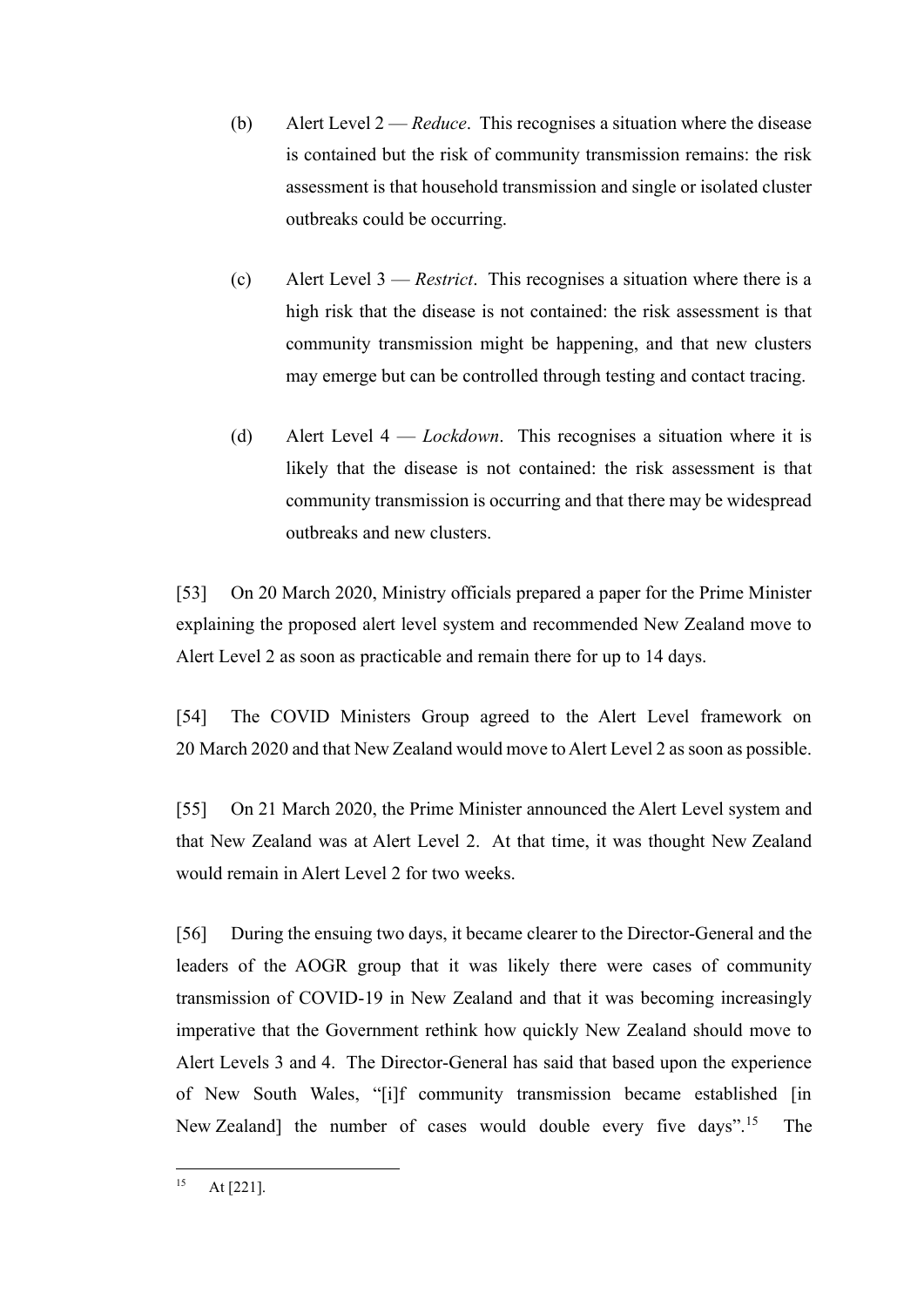Director-General thought it was no longer appropriate for New Zealand to remain at Alert Level 2 and that "New Zealand was at a critical moment" because it risked experiencing an exponential growth in cases.<sup>16</sup>

[57] A paper was prepared over the weekend of 21–22 March 2020, which contained a recommendation to Cabinet for New Zealand to move to Alert Level 4. The paper explained:

#### *Essential services*

- 81 In the case of a move to Levels 3 or 4, there is a need to maintain certain services. In deciding which services need to continue, we have been guided by the following principles:
	- 81.1 Public health is paramount, so we need to minimise risks to public health.
	- 81.2 We must continue our response to COVID-19.
	- 81.3 We must ensure the necessities of life for everyone in New Zealand.
	- 81.4 We must also maintain public health, safety and security.

[58] The task of identifying "essential businesses" started on 22 March 2020 when Mr Paul Stocks, a senior official in MBIE, met with other officials from a range of government departments, including the Ministry, to devise a system for determining what would constitute essential businesses. That group of officials prepared a draft list of the services they considered would be essential during Alert Levels 3 and 4.

[59] The draft list identified 12 sectors that covered both public services and private enterprises and the entities within those sectors that had been identified by officials as providing essential services. In addition to those 12 sectors, the draft list also included the "lifeline utilities" listed in sch 1 of the Civil Defence Emergency Management Act 2002, and the "essential services" in sch 1 of the Employment Relations Act 2000.

[60] The Director-General has said in his affidavit that, to the best of his recollection, he reviewed the draft list. Mr Stocks used firmer language in his affidavit. He said the "draft list was agreed by the [AOGR] group (including the

 $16$  At [223].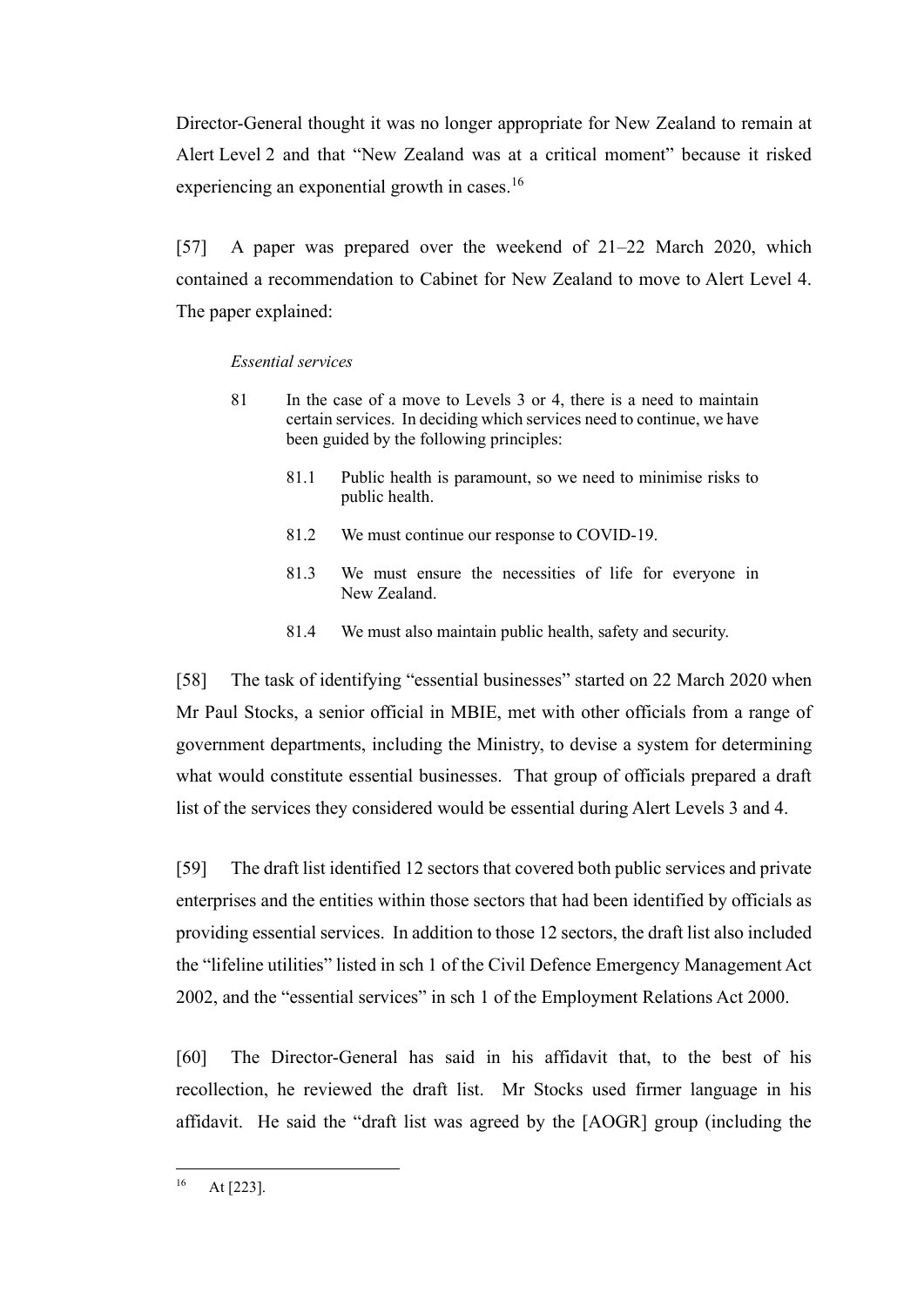Director-General of Health and [Mr Ombler])".<sup>17</sup> The draft list was then included in the appendix to the paper that went to Cabinet.

[61] At the same time as the Cabinet paper was prepared, the Chief Executive of the Department of the Prime Minister and Cabinet informed heads of government departments and other government agencies that Mr Ombler would be "responsible for administering and enforcing" the list of essential businesses but that government departments and agencies would need to assist in addressing questions about what entities were essential services and in liaising with the sectors listed in the appendix to the Cabinet paper.

[62] Cabinet accepted the recommendations in the paper at its meeting on 23 March 2020.

[63] Also on 23 March, the Director-General recommended the Prime Minister issue an epidemic notice under the Epidemic Preparedness Act 2006. The paper recommending this course of action explained why the Epidemic Preparedness Act was relevant:

- 10 The Epidemic Preparedness Act 2006 has powers to facilitate the management of epidemics or quarantinable diseases. These include giving an Epidemic Notice, and Epidemic Management Notices.
- 11 Giving an Epidemic Notice provides a platform to activate additional changes, or modify existing legislation, as the situation around COVID-19 continues.

[64] Following the Cabinet meeting on 23 March, the Prime Minister announced that New Zealand had now moved to Alert Level 3 with effect from 1.00 pm that day and that the country would move to Alert Level 4 at 11.59 pm on 25 March 2020. At her press conference the Prime Minister explained that the rapid escalation to Alert Level 4 was necessary to give New Zealand the best opportunity to break the chain of community transmission.

[65] At approximately 3.00 pm on 23 March, the New Zealand Government COVID-19 website was updated. The website explained that New Zealand was at

<sup>&</sup>lt;sup>17</sup> Affidavit of Paul Gerard Stocks, 13 July 2020 at [16].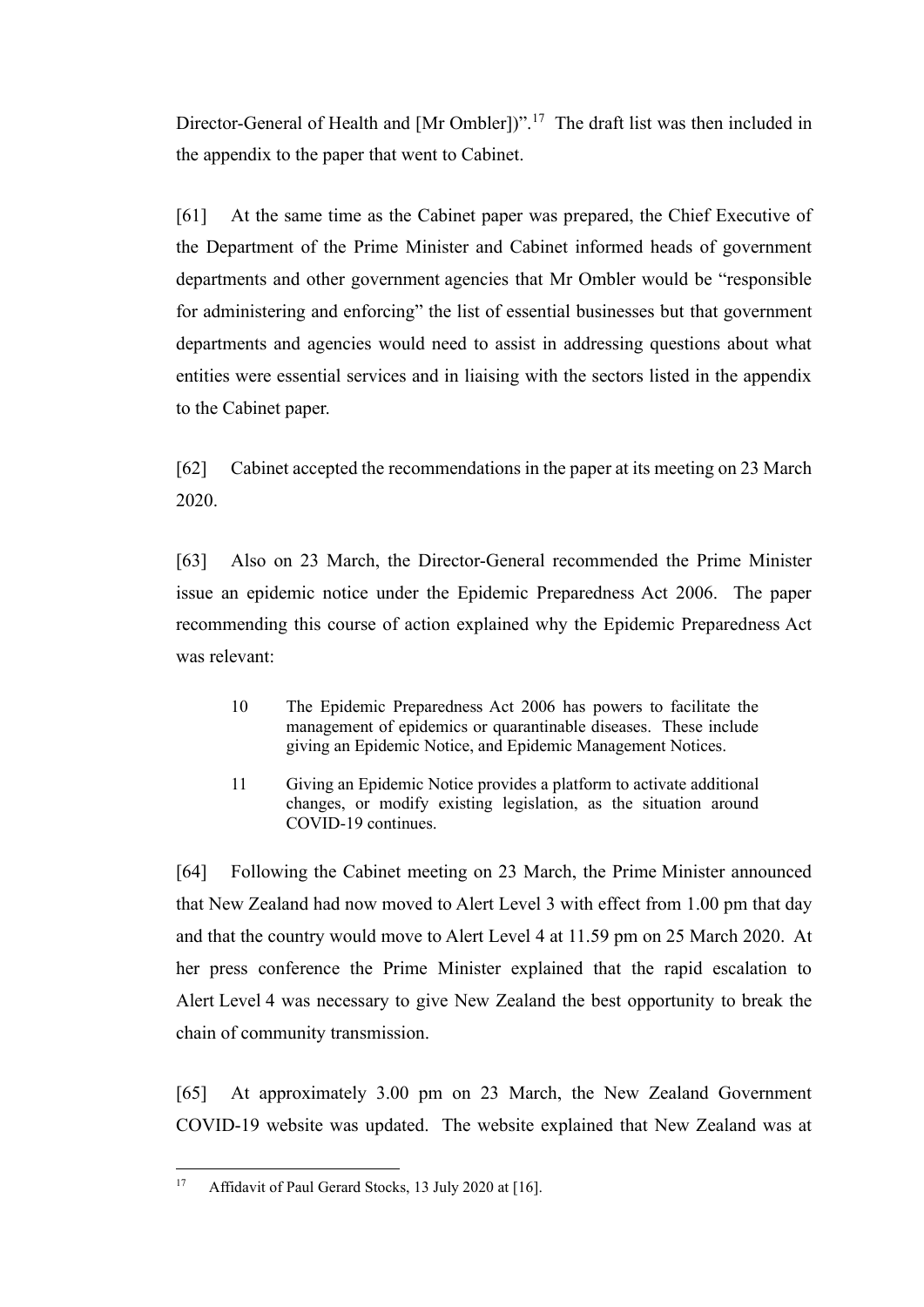Alert Level 3. The website set out the following under the heading of "[e]ssential businesses":

Essential businesses, and those that support them, will continue to provide the necessities of life for everyone in New Zealand.

This means food, medicine, healthcare, energy, fuel, waste-removal, internet and financial support will continue to be available.

[66] Under the heading of "[w]hat are essential businesses?", the website explained that the list may evolve over time but at the time the list was posted it comprised 15 sectors. The website identified entities within those sectors that were deemed "essential services" and that more specific information for each sector would soon be published.

[67] Later that day, the Minister of Finance announced a number of measures to support those people whose livelihoods would be disrupted by the measures that were being taken to prevent the spread of COVID-19 in New Zealand.

[68] On 24 March 2020, the Prime Minister issued an Epidemic Notice in accordance with the advice received by Cabinet at its meeting on 23 March 2020.

[69] Also on 24 March, Dr Bloomfield, Mr Ombler and Ms Iona Halsted, the Secretary of Education, spoke to the public about the implications of New Zealand moving to Alert Level 4. During that press conference the concept of the "bubble" was introduced to the public to describe the physical distancing and isolation that would be required during Alert Level 4.

[70] A state of emergency was declared on 25 March 2020. That state of emergency was extended on six occasions through to 13 May 2020. The declaration of a state of emergency was in addition to the Prime Minister having issued an Epidemic Notice and the Minister of Health having authorised the use of the special powers in s 70(1) of the Act.

[71] On 25 March 2020, Parliament passed the COVID-19 Response (Urgent Management Measures) Legislation Act 2020. That legislation (among other things):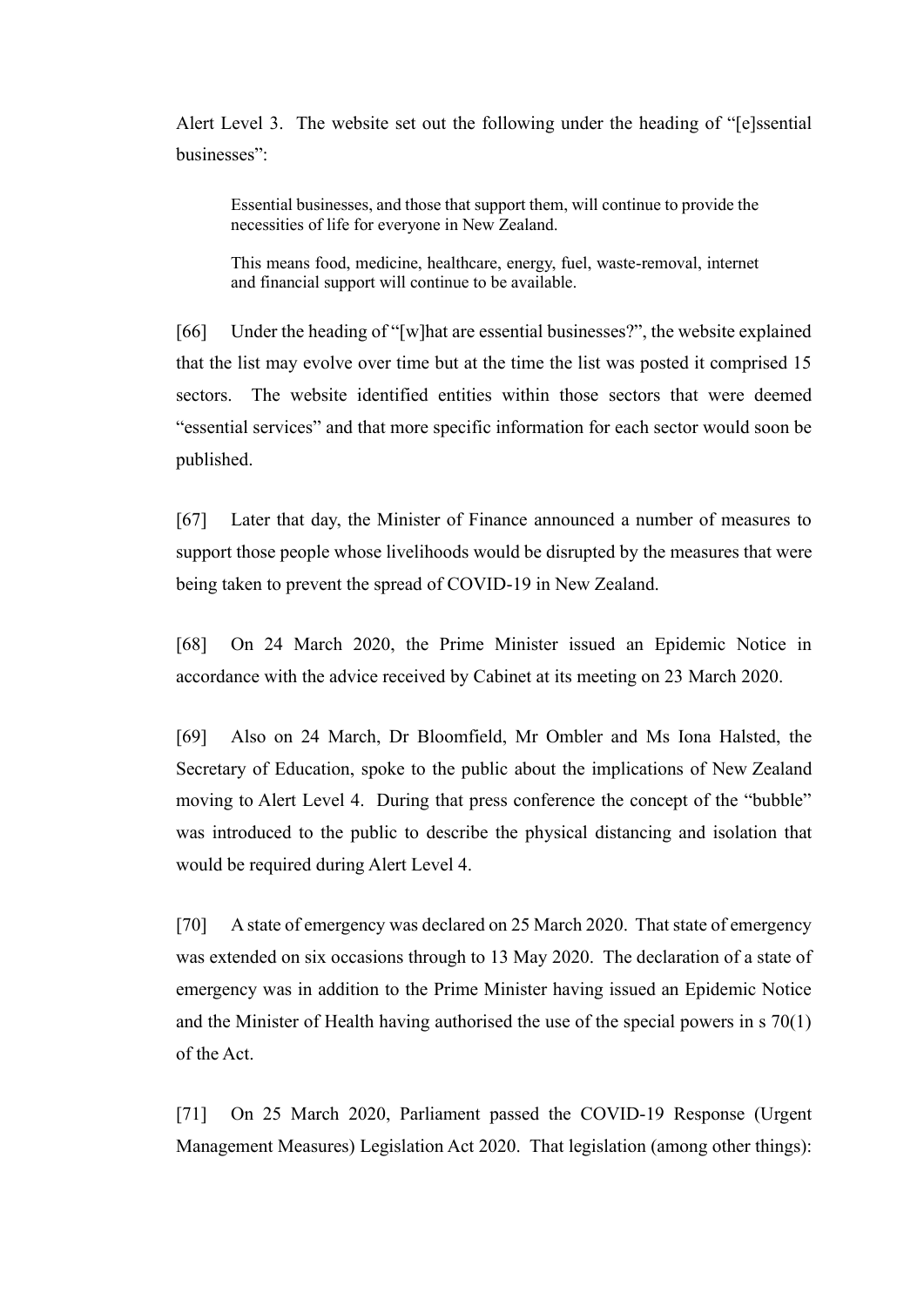- (a) made changes to the Local Government Act 2002 to enable members of local government bodies to attend meetings by audio or visual links;
- (b) amended the Residential Tenancies Act 1986 by placing a freeze on rent increases and tenancy evictions; and
- (c) amended the Education Act 1989 to enable the Secretary of Education to direct educational facilities to open or close and to direct the ways in which education could be delivered and education entities controlled and managed.

### **First Health Act Order**

[72] It was also on 25 March 2020 that the Director-General issued the first of the three Orders that are the focus of this appeal. The First Health Act Order was said to be made pursuant to s 70(1)(m) of the Act. The following five provisions of that Order are of key importance:

- (a) The Order required the closure until further notice of "all premises within all districts of New Zealand except those listed in the Appendix to [the Order]".
- (b) The Order forbade people to "congregate in outdoor places of amusement or recreation of any kind or description … in all districts of New Zealand" until further notice.
- (c) The Order said that "congregate" does not include people maintaining at all times "physical distancing as defined in the Appendix".
- (d) The appendix to the Order said it did not apply to "any premises necessary for the performance or delivery of essential businesses". "[E]ssential businesses" were defined to mean:

… businesses that are essential to the provision of the necessities of life and those businesses that support them, as described on the Essential Services list on the covid19.govt.nz internet site maintained by the New Zealand government.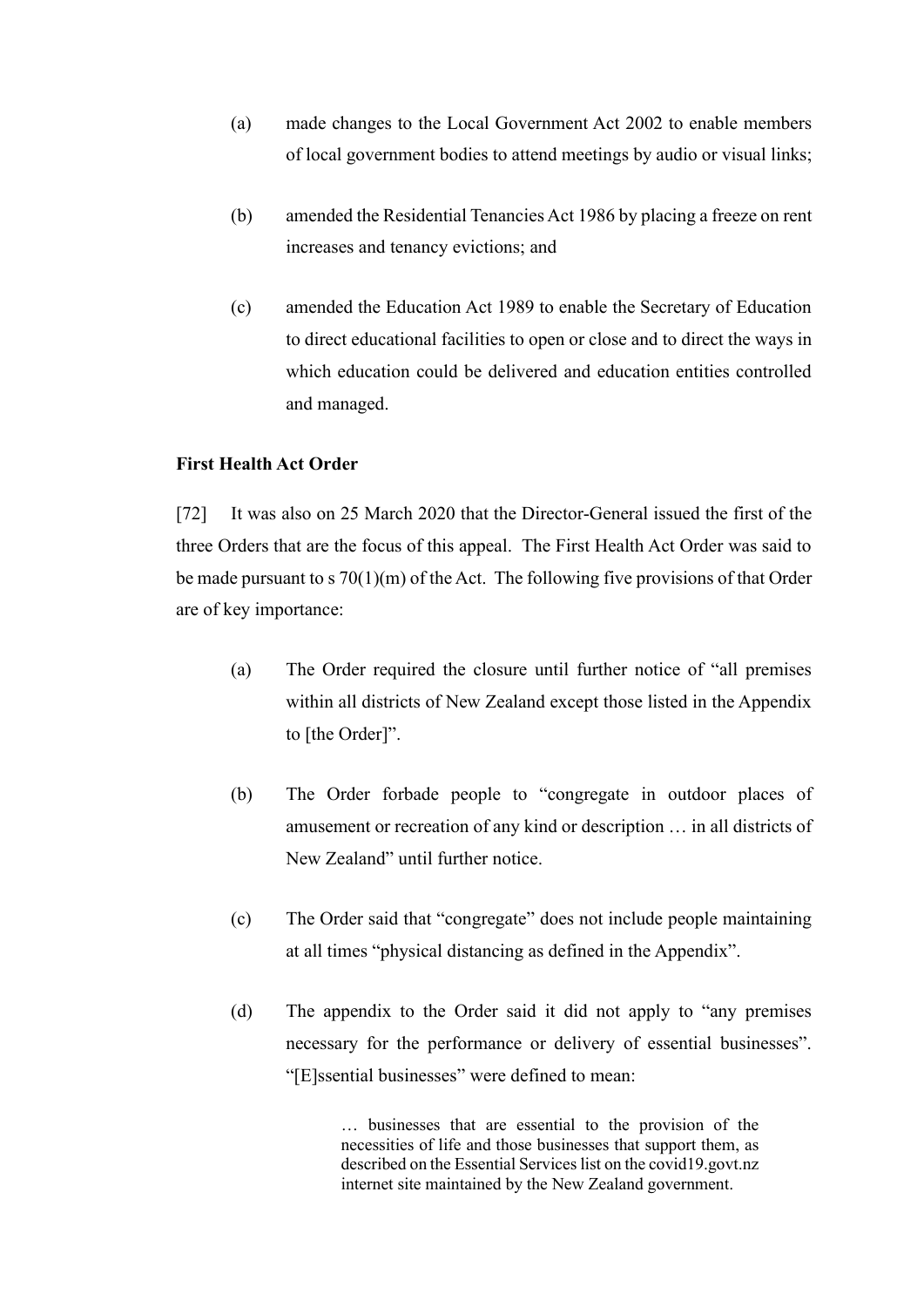(e) "[P]hysical distancing" was also defined in the appendix to the Order to mean:

> … remaining two (2) metres away from other people, or if you are closer than two (2) metres, being there for less than 15 minutes.

[73] Changes were made to the COVID-19 internet site between 23 and 25 March. The key changes relating to essential businesses concerned exemptions that were made to the list of businesses that were required to close. The COVID-19 website on 25 March 2020 said, "The Tiwai Point smelter is exempt from closure". The website recognised that NZ Steel, Methanex and pulp and paper plants were unlikely to provide essential services (except to the extent that pulp and paper plants produced essential products), but the website explained that NZ Steel and non-essential pulp and paper plants had been granted an opportunity to close gradually, and Methanex was granted an exemption to continue operating with scaled back operations in order to avoid a risk of gas supply instability.

[74] The businesses that qualified as essential businesses were reviewed during the duration of the First Health Act Order. An example of a change made to the list of essential businesses occurred on 9 April 2020, when Ministers apparently decided to include in the list of essential businesses the maintenance of stadia turfs, bowling greens, golf courses and nurseries. It appears Ministers determined the economic impacts of not tending to these assets outweighed the public health risks, which could be adequately managed through public health measures.

[75] The essential business list was maintained and updated on the covid19.govt.nz website until 2 April 2020 when the list was transferred to the MBIE website. From that date onwards the covid19.govt.nz website business page contained a link to the MBIE list of essential businesses. That list, and the process for reviewing and updating the list was itself reviewed by the Ministry on 9 April 2020. Following that review the Director-General satisfied himself that "the MBIE decision making process and criteria for recognising essential businesses remain[ed] fit for purpose".

[76] New Zealand's first death from COVID-19 was reported on 29 March 2020. Two days later, the community saw the highest daily increase in COVID-19 cases.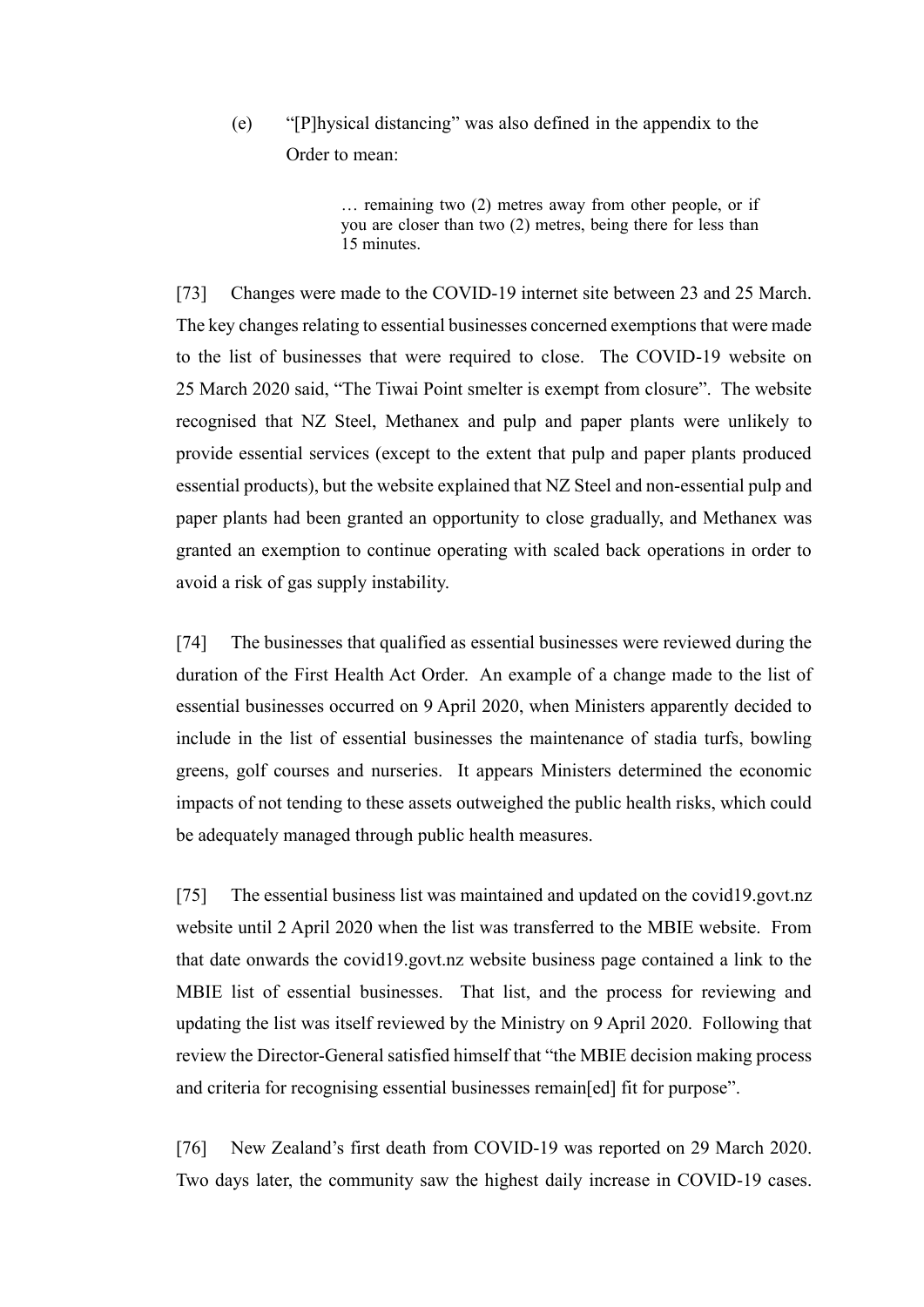Thereafter however, the number of new cases of COVID-19 started to decrease in accordance with the modelling projections that had been relied upon by officials when recommending New Zealand move into Alert Level 4.

# **Second Health Act Order**

[77] The Second Health Act Order issued by the Director-General came into effect on 3 April 2020. That Order was said to have been made under s 70(1)(f) of the Act. The key provisions of the Second Order required all persons within all districts of New Zealand to be isolated or quarantined:

- (a) by remaining at their current place of residence, except as permitted for essential personal movement; and
- (b) by maintaining physical distancing, except—
	- (i) from fellow residents; or
	- (ii) to the extent necessary to access or provide an essential business.

[78] The Second Health Act Order specified what was permitted as "essential personal movement". That concept included:

- (a) accessing essential businesses;
- (b) providing essential businesses;
- (c) limited recreational purposes;
- (d) shared bubble arrangements;
- (e) emergencies and complying with court orders; and
- (f) authorised travel.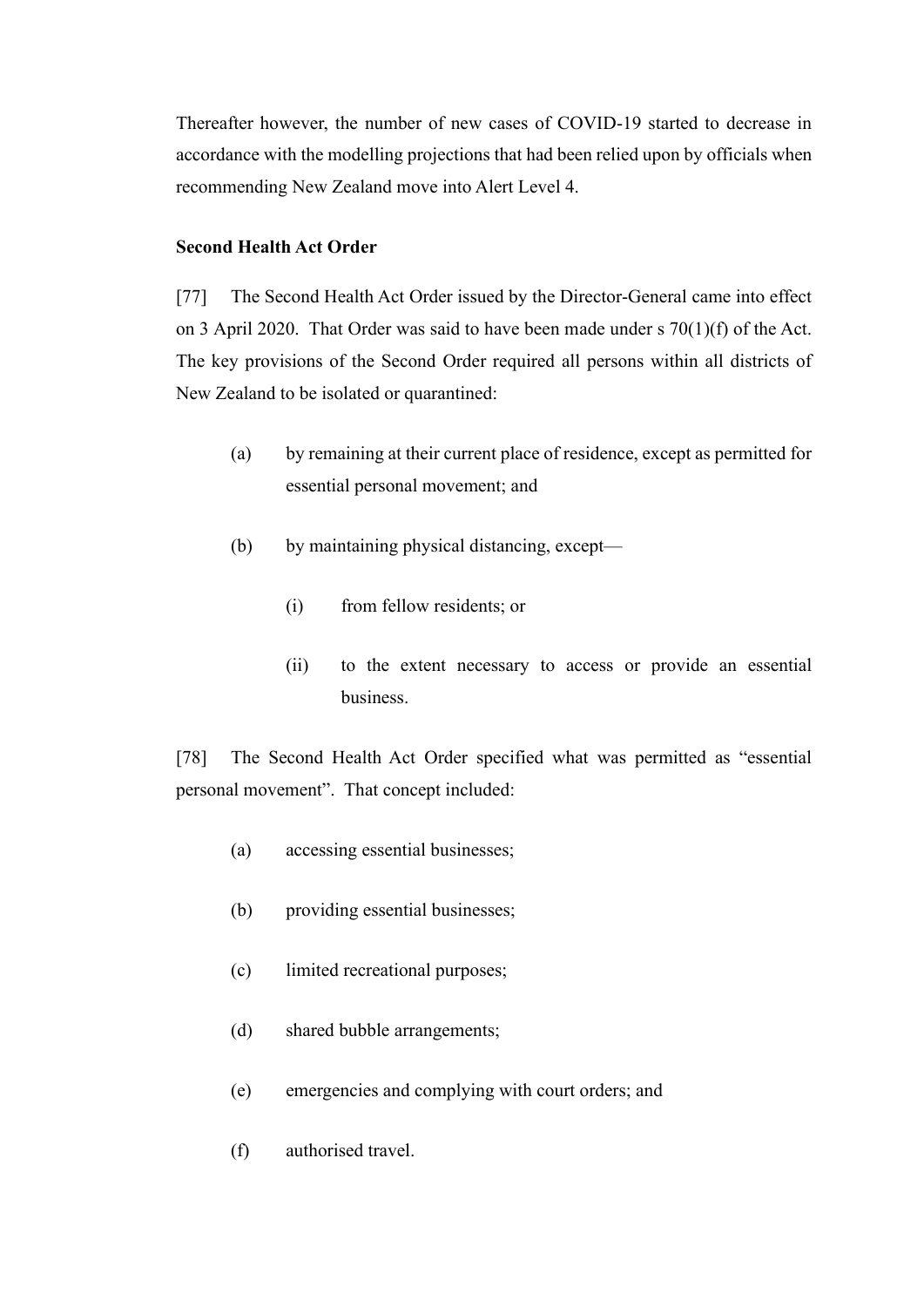The Second Health Act Order adopted the same meanings of "essential businesses" and "physical distancing" as in the First Health Act Order.

# **Third Health Act Order**

[79] On 20 April 2020, Cabinet agreed to move New Zealand from Alert Level 4 down to Alert Level 3 with effect from 11.59 pm on 27 April 2020. At that time, the Third Health Act Order, which was said to have been issued pursuant to both s 70(1)(f) and (m) of the Act, came into force. That Order remained in force until 14 May 2020.

[80] As we have noted at [9], the Third Health Act Order revoked the two previous Orders and required all persons in all regions to be isolated or quarantined by remaining at their current places of residence. The Third Health Act Order also required all people to maintain physical distancing with the exceptions that were essentially the same as those set out in the earlier Orders. The Order specified instances of essential personal movement that were permitted and required the closure of "restricted premises" with certain exceptions. The Order also continued the prohibition on congregating in outdoor places of amusement or recreation.

[81] By the time Alert Level 4 ended on 27 April 2020, New Zealand had reported 1,469 confirmed and probable cases of COVID-19, and 19 people had died from the virus. By 4 May 2020, when New Zealand was in Alert Level 3, there were no new cases of COVID-19 in the country.

[82] On 13 May 2020, the COVID-19 Public Health Response Act came into force. We explain the key provisions of that legislation at [101] to [103]. The new legislation rendered it unnecessary for further notices to be issued in reliance upon the special powers contained in s 70(1) of the Act.

[83] For completeness, we note in this overview that New Zealand moved from Alert Level 3 to Alert Level 2 on 14 May 2020. By that stage New Zealand had reported no COVID-19 cases during the previous three days. New Zealand moved to Alert Level 1 on 8 June 2020 and aside from some further occasions in which higher Alert Levels were imposed, New Zealand remained at Alert Level 1 up until the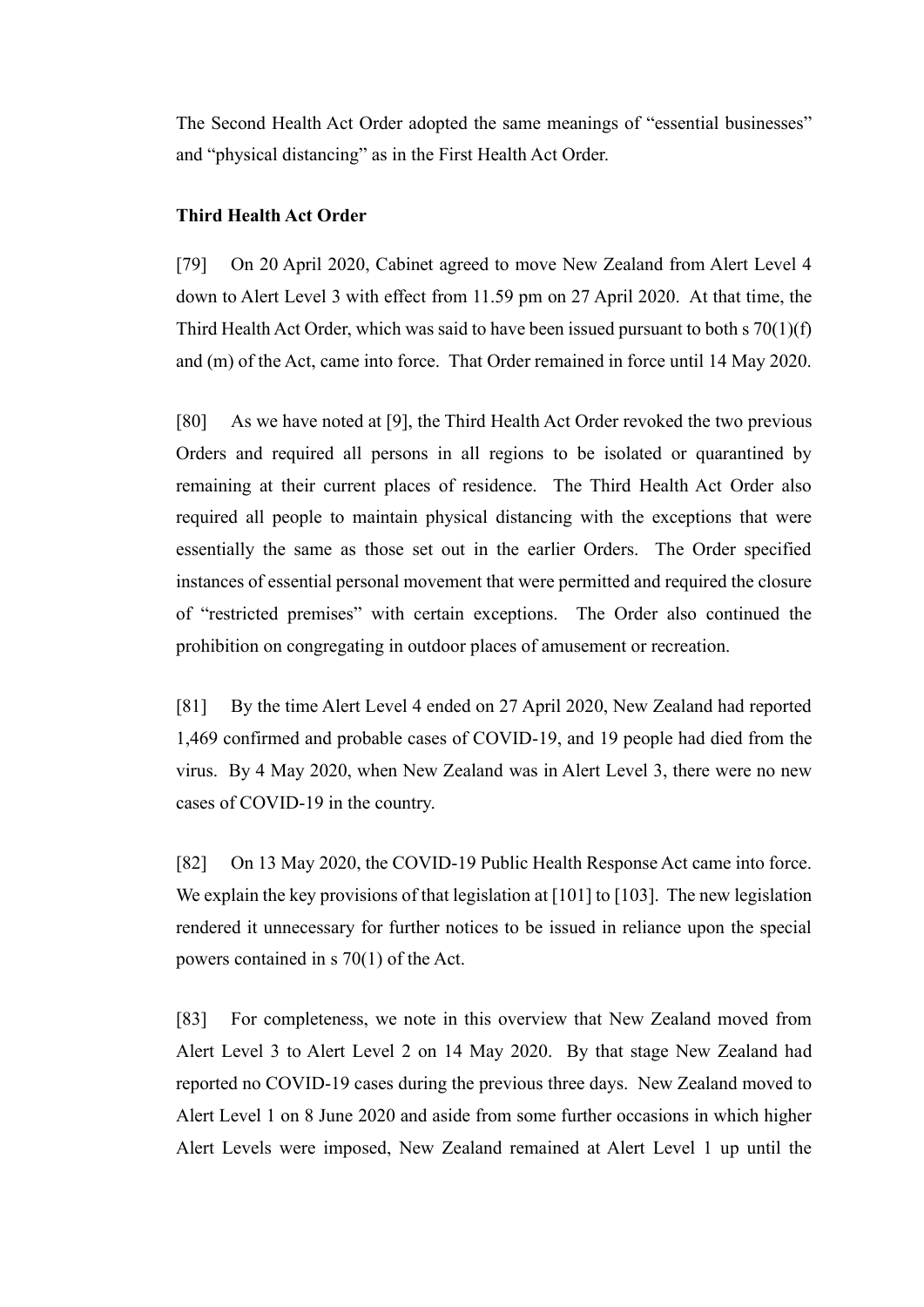hearing of the appeal in July 2021, by which time New Zealand had reported fewer than 2,800 cases of COVID-19 and 26 deaths from the virus.

### **Legislative framework**

[84] In explaining the provisions of  $s$  70(1) of the Act, it is helpful to first explain the public health provisions that preceded the key provisions of the Act. The history of public health legislation shows that generally, officials have responded to pandemics by relying on general provisions such as those contained in s 70(1) of the Act. Bespoke legislation has only been invoked on the rare occasions that general powers, such as those in s 70(1), have proven to be inadequate.

[85] The first efforts in New Zealand to manage the spread of infectious diseases can be traced to the Harbour Regulations Ordinance  $1842<sup>18</sup>$  More wider measures were incorporated into the Public Health Acts of 1872 and 1876, which authorised a Central Board of Health to issue regulations to guard against the spread of disease.<sup>19</sup>

[86] In 1900, the Bubonic Plague Prevention Act 1900 was passed. It conferred upon the Governor a wide range of powers "to promptly and effectively deal with bubonic plague".<sup>20</sup> That Act was repealed by the Public Health Act 1900.

[87] The Department of Public Health was created by the Public Health Act 1900. The same Act established the roles of the Chief Health Officer and District Health Officers and authorised the making of regulations for "preventing or checking the spread of infectious disease",<sup>21</sup> including regulations " $[f]$ or the isolating or disinfecting of persons, houses, buildings, places, and things".<sup>22</sup> District Health Officers were, if authorised by the Governor to do so, able to exercise special powers, including the ability to "forbid persons to leave the … place in which they [were] isolated or quarantined until they [had] been medically examined and found to be free from dangerous infectious disease".<sup>23</sup>

<sup>&</sup>lt;sup>18</sup> Harbour Regulations Ordinance 1842 5 Vict 15, cls 3–6. This is also referred to as the Harbours Act 1842.

<sup>&</sup>lt;sup>19</sup> Public Health Act 1872, s 21; and Public Health Act 1876, s 20.<br><sup>20</sup> Public Plague Provention Act 1900, s  $A(8)$ .

<sup>&</sup>lt;sup>20</sup> Bubonic Plague Prevention Act 1900, s 4(8).<br><sup>21</sup> Bublic Hoalth Act 1900, s 14

<sup>&</sup>lt;sup>21</sup> Public Health Act 1900, s 14.<br><sup>22</sup> Section 14(5)

<sup>&</sup>lt;sup>22</sup> Section 14(5).<br><sup>23</sup> Section 19(8)

Section  $19(8)$ .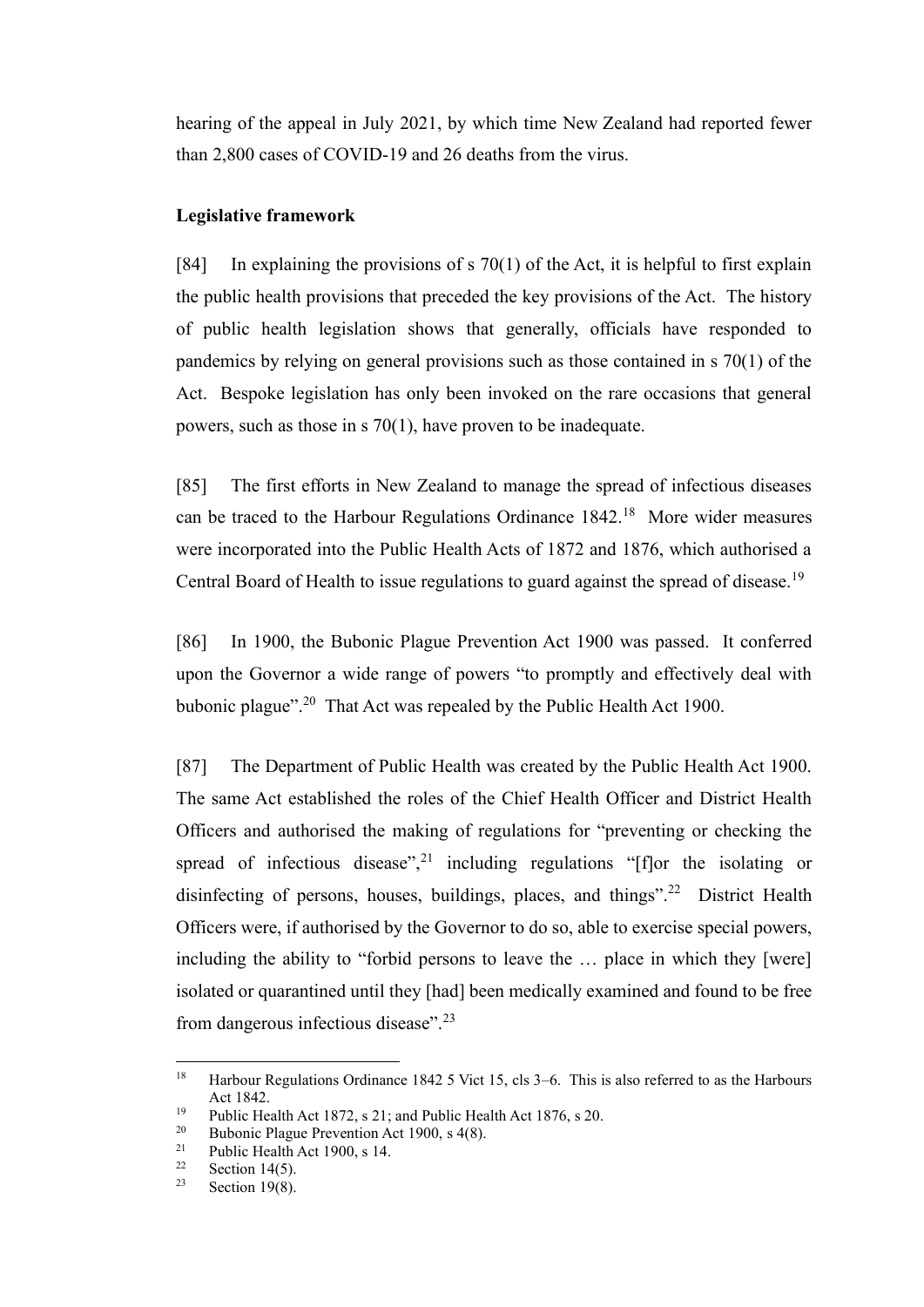[88] The relevant provisions of the Public Health Act 1900 were consolidated into the Public Health Act 1908. The powers conferred on District Health Officers were invoked during the smallpox outbreak in 1913 and during the 1918 influenza pandemic, commonly referred to as the "Spanish Flu" which caused the deaths of approximately 9,000 New Zealanders between October and December 1918.

[89] Concerns about the way the powers conferred by the Public Health Act 1908 were exercised during the 1918 influenza pandemic led to the establishment of a Royal Commission of Inquiry in 1919 called the Influenza Epidemic Commission that was chaired by Sir John Denniston, a retired Supreme Court Judge.<sup>24</sup> The terms of reference of the Commission included that it report on the best methods of preventing or dealing with another pandemic and of administering public health services.

[90] The Commission was concerned by the fractured nature of public health laws in New Zealand. In particular, the Commission said there were unnecessary overlaps between the powers conferred upon local bodies under the Municipal Corporations Act 1908 and those vested in District Health Officers under the Public Health Act 1908. The Commission described public health laws as being extremely complex and diffuse and recommended that there be consolidation and reform of those laws. The Commission recognised that preventing and managing future pandemics required a unified community response and adopted language that echoed the sentiments of utilitarian philosophers such as John Stuart Mill.<sup>25</sup> The Commission said:<sup>26</sup>

Just as the war called for general recognition of responsibility on the part of all who wished for the preservation of justice and liberty, so does the warning of a great and devastating epidemic call upon all who desire the great benefits of health and well-being to bear their share ungrudgingly in any work that is necessary for the protection of the lives of our people.

<sup>&</sup>lt;sup>24</sup> As a High Court Judge was then known.<br><sup>25</sup> Iohn S Mill *On Liberty* (4th ed. I onomai

<sup>25</sup> John S Mill *On Liberty* (4th ed, Longmans, Green, Reader and Dyer, London, 1869) at 21–22: "the only purpose for which power can be rightfully exercised over any member of a civilised community, against his will, is to prevent harm to others".

<sup>&</sup>lt;sup>26</sup> Influenza Epidemic Commission "Report of the Influenza Epidemic Commission" [1919] II AJHR H-31A at 13.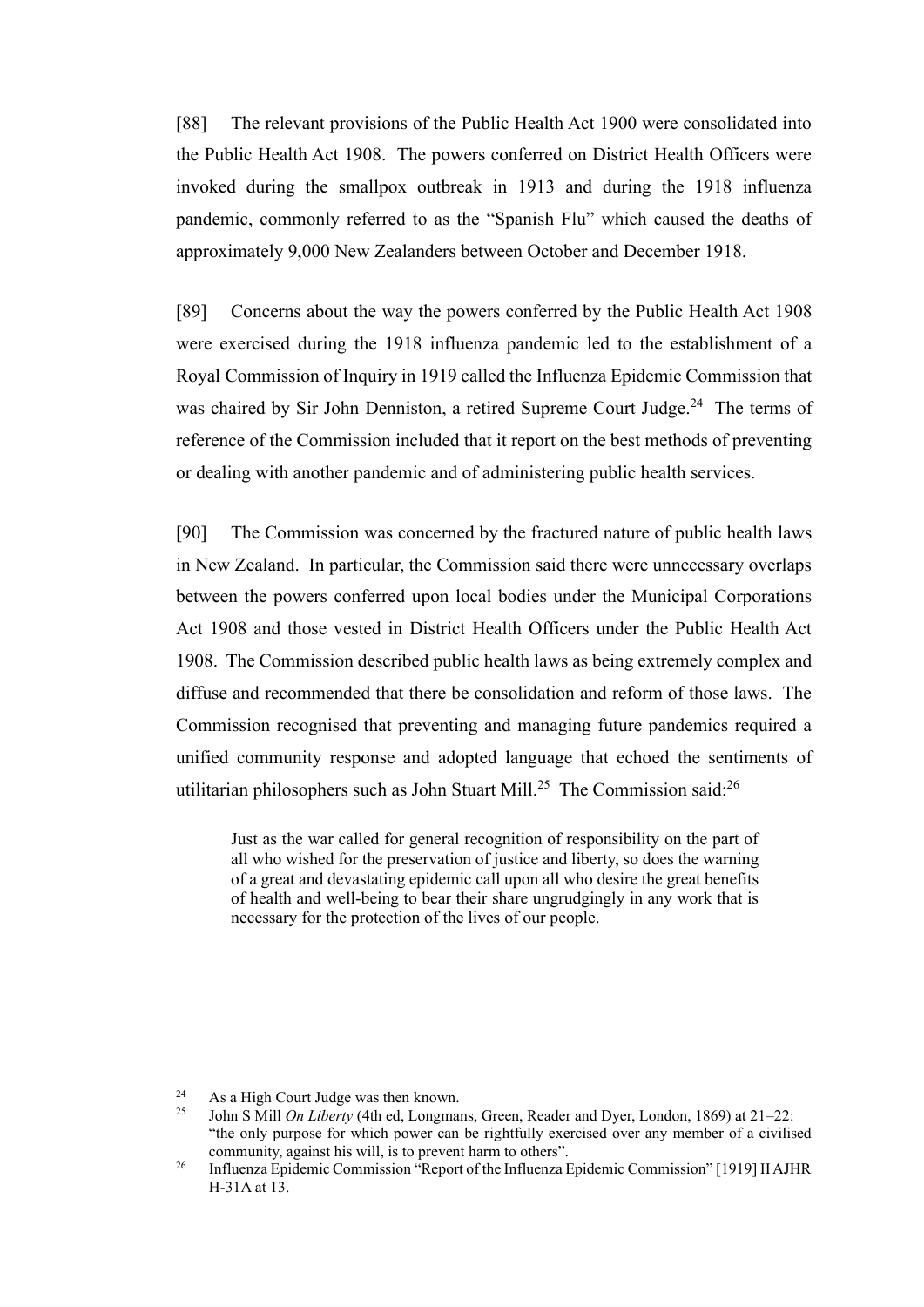[91] The Commission's recommendations led to Parliament passing the Health Act 1920 under which the Chief Health Officer became the Director-General of Health and District Health Officers became Medical Officers of Health.<sup>27</sup>

[92] Section 76 of the Health Act 1920 contained provisions that carried over some sections in the 1908 Act and created other new special powers. Section 76 of the 1920 Act contained many of the provisions that can now be found in s 70 of the Act that are relevant to this proceeding. For example, under s 76 of the Health Act 1920, the Minister of Health could authorise a Medical Officer of Health to exercise a number of special powers for the purpose of preventing the outbreak or spread of any infectious disease. Those special powers included the authority to:

- (f) … require persons, places, buildings, ships, animals, and things to be isolated, quarantined, or disinfected …
- …
- (n) … prohibit until further order or for any fixed period, … the congregation of people at any racecourse, recreation-ground, or other place within the health district …

[93] The special powers contained in s 76 of the Health Act 1920 were invoked in response to the polio pandemic of 1925 and were used, for example, to prohibit children throughout the North Island attending "Theatres … Schools … Recreation and Sports Grounds … Racecourses and all other places of public assembly, including public picnics".<sup>28</sup>

[94] In 1948, Parliament responded to the spread of tuberculosis by passing the Tuberculosis Act 1948 which empowered Medical Officers of Health to require persons suspected of having tuberculosis, and who refused or failed to undergo medical examination, to undergo an examination.<sup>29</sup> The Tuberculosis Act also authorised Medical Officers of Health to apply to a Magistrate for orders compelling sufferers of tuberculosis who were in an infectious condition to be detained for up to

<sup>&</sup>lt;sup>27</sup> Health Act 1920, s 5.<br><sup>28</sup> "Order under s 76 of

<sup>28</sup> "Order under s 76 of the Health Act 1920" *Northland Age* (Kaitāia, 15 January 1925) at 5.

<sup>&</sup>lt;sup>29</sup> Tuberculosis Act 1948, s 9.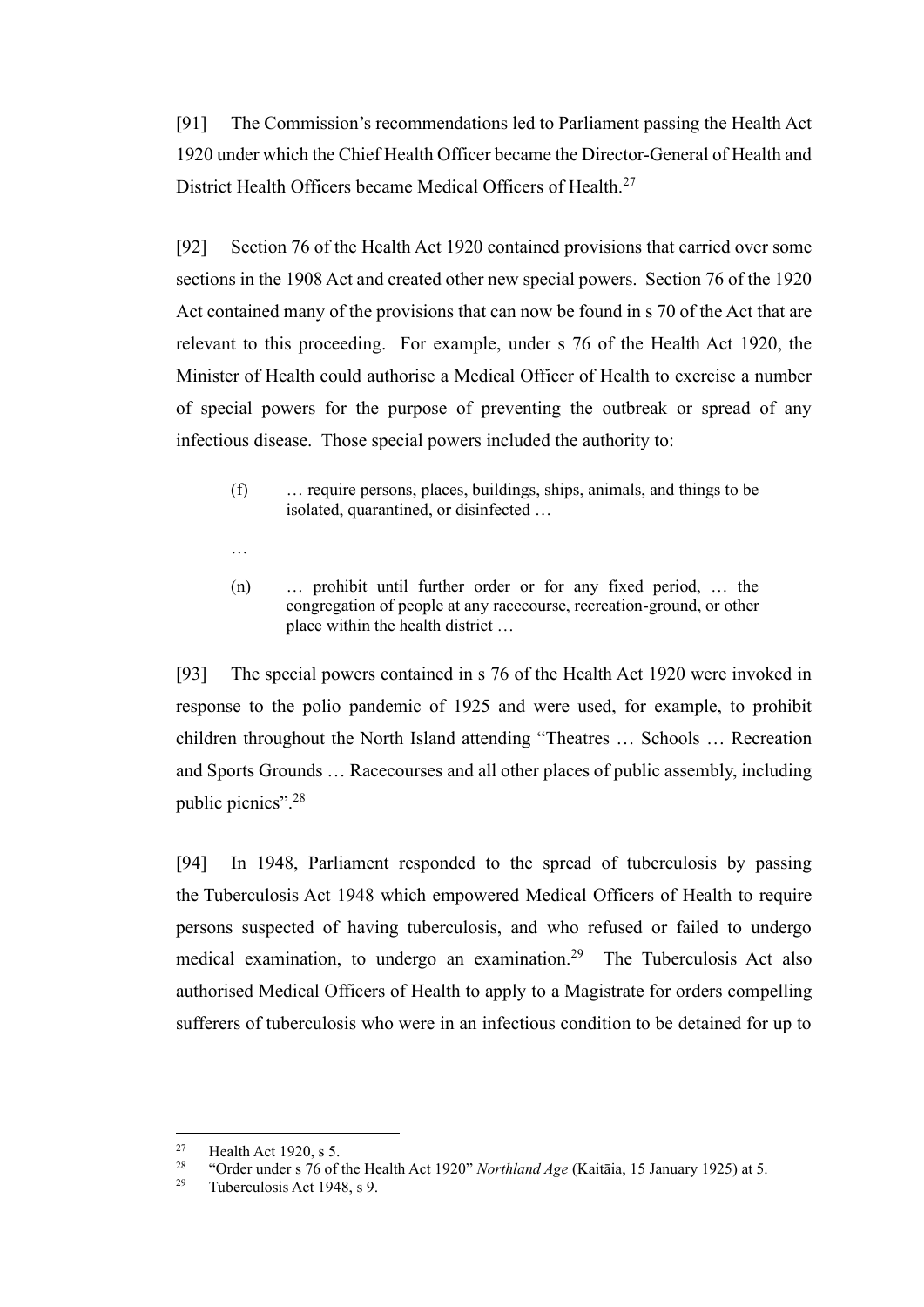three months in an "institution or some other suitable place" where they could be "properly attended and treated".<sup>30</sup>

[95] The Tuberculosis Act, like the Bubonic Plague Prevention Act, was a bespoke statute designed to address a specific public health crisis. Unlike the Bubonic Plague Prevention Act, however, the Tuberculosis Act remained in force for many years. It was not repealed until 2017.

# **Health Act 1956**

[96] The Act, which came into force on 1 January 1957, aimed to "consolidate and amend the laws relating to public health". The Act deals with a wide range of public health matters, including drinking water, sanitation and the national cervical screening programme. Medical Officers of Health are appointed to health districts by the Director-General of Health.<sup>31</sup> Section 22(1) of the Act enables the Director-General to exercise all of the functions of a Medical Officer of Health "in any part of New Zealand".

[97] At [4] we have set out the essential parts of s  $70(1)(f)$  and (m) of the Act. We now set out those paragraphs in full:

# **70 Special powers of medical officer of health**

- (1) For the purpose of preventing the outbreak or spread of any infectious disease, the medical officer of health may from time to time, if authorised to do so by the Minister or if a state of emergency has been declared under the Civil Defence Emergency Management Act 2002 or while an epidemic notice is in force,—
	- …
	- (f) require persons, places, buildings, ships, vehicles, aircraft, animals, or things to be isolated, quarantined, or disinfected as he thinks fit:
	- …
	- (m) by order published in a newspaper circulating in the health district or by announcement broadcast by a television channel

 $30$  Section 16(1).<br> $31$  Health Act 195

Health Act 1956, s 7A.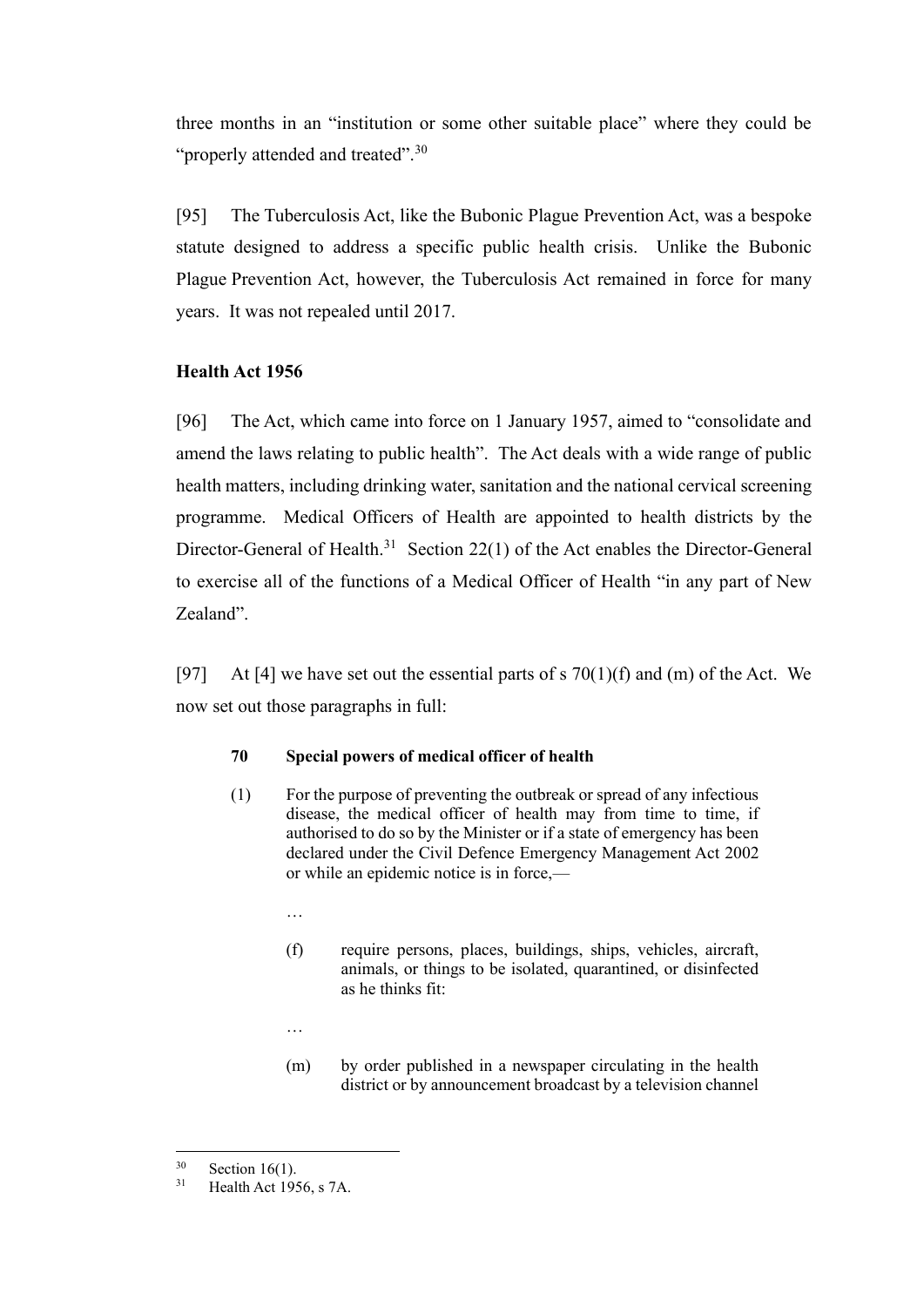or radio station that can be received by most households in the health district, do any of the following:

- (i) require to be closed, until further order or for a fixed period, all premises within the district (or a stated area of the district) of any stated kind or description:
- (ii) require to be closed, until further order or for a fixed period, all premises within the district (or a stated area of the district) of any stated kind or description in which infection control measures described in the order are not operating:
- (iii) forbid people to congregate in outdoor places of amusement or recreation of any stated kind or description (whether public or private) within the district (or a stated area of the district):
- (iv) forbid people to congregate in outdoor places of amusement or recreation of any stated kind or description (whether public or private) within the district (or a stated area of the district) in which infection control measures described in the order are not operating.

…

[98] Section 70(1) of the Act identifies three possible prerequisites to the exercise of the special powers by a Medical Officer of Health or the Director-General:

- (a) an authorisation from the Minister of Health to exercise the powers in s 70(1) of the Act; or
- (b) a declaration of a state of emergency under the Civil Defence Emergency Management Act; or
- (c) the existence of an epidemic notice.

[99] The reference to an epidemic notice in s  $70(1)$  of the Act is to a notice issued under the Epidemic Preparedness Act. That Act was passed at a time when there were growing concerns about the spread of the Human Avian Influenza (H1N1). The Prime Minister is authorised under s 5 of the Epidemic Preparedness Act to issue epidemic notices in circumstances where specific criteria are satisfied.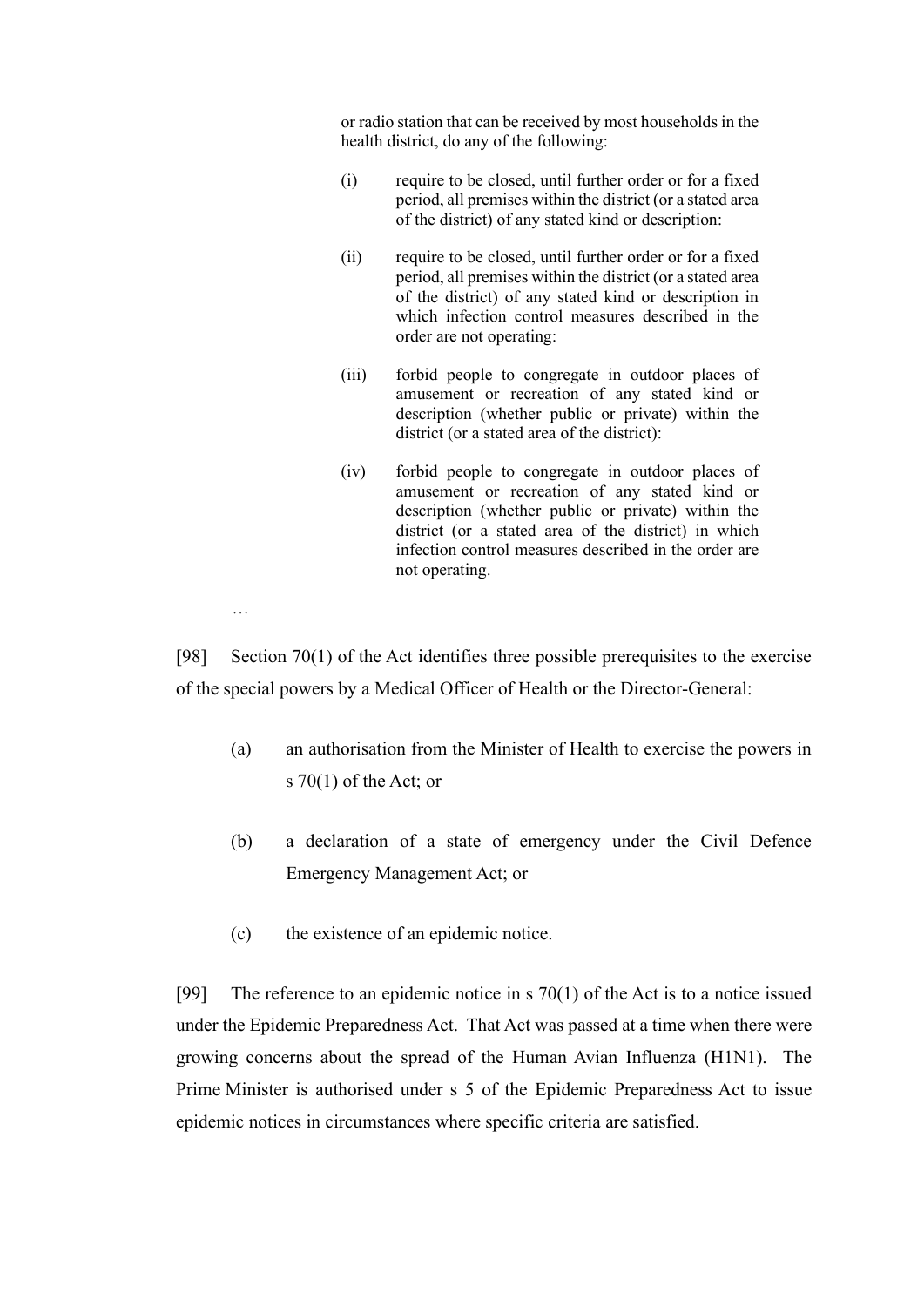[100] All three prerequisites we have referred to at [98] were in place at the time the First Health Act Order was issued.

# **COVID-19 Public Heath Response Act 2020**

[101] The COVID-19 Public Health Response Act was passed in order to provide further powers to prevent and limit the outbreak and spread of COVID-19. The types of orders that can be made under that Act include requiring people to: $32$ 

…

- (i) stay in any specified place or refrain from going to any specified place:
- (ii) refrain from associating with specified persons:
- (iii) stay physically distant from any persons in any specified way:
- (iv) refrain from travelling to or from any specified area:
- (v) refrain from carrying out specified activities (for example, business activities involving close personal contact) or require specified activities to be carried out only in any specified way or in compliance with specified measures:
- (vi) be isolated or quarantined in any specified place or in any specified way:
- (vii) refrain from participating in gatherings of any specified kind, in any specified place, or in specified circumstances:
- (viii) report for and undergo a medical examination or testing of any kind, and at any place or time, specified and in any specified way or specified circumstances:
- (ix) provide, in specified circumstances or in any specified way, any information necessary for the purpose of contact tracing:
- (x) satisfy any specified criteria before entering New Zealand from a place outside New Zealand, which may include being registered to enter an MIQF on arrival in New Zealand:

[102] Orders may also be made in relation to, amongst other things, "places ... or other things" in order to:<sup>33</sup>

…

<sup>&</sup>lt;sup>32</sup> COVID-19 Public Health Response Act 2020, s 11(1)(a).<br>Section 11(1)(b)

Section  $11(1)(b)$ .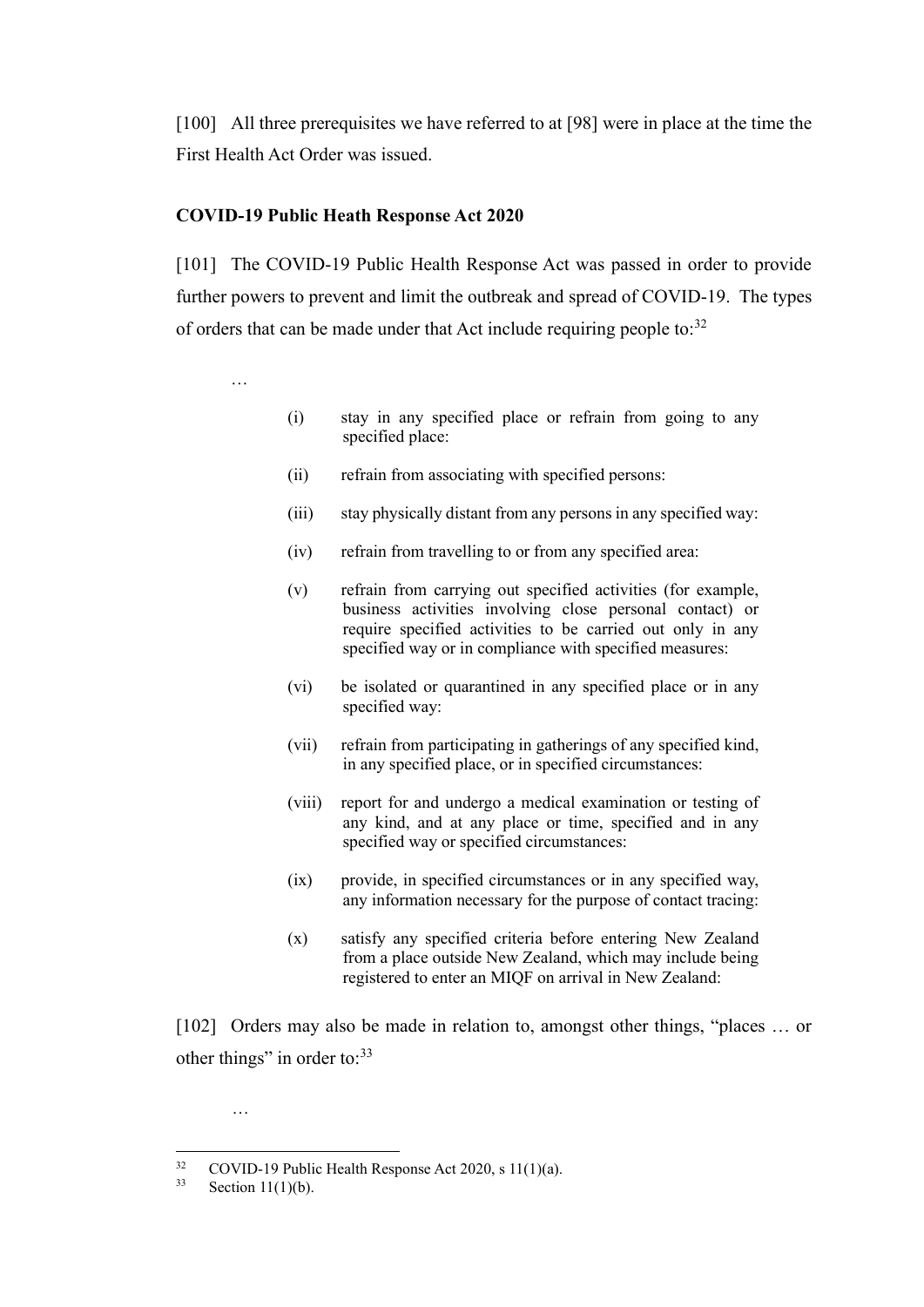- (i) require things to be closed or only open if specified measures are complied with:
- (ii) prohibit things from entering any port or place, or permit the entry of things into any port or place only if specified measures are complied with:
- (iii) prohibit gatherings of any specified kind in any specified places or premises, or in any specified circumstances:
- (iv) require things to be isolated, quarantined, or disinfected in any specified way or specified circumstances:
- (v) require the testing of things in any specified way or specified circumstances.
- …

[103] Section 12(1) of the COVID-19 Public Health Response Act makes clear that orders issued under s 11 may apply generally to all people in New Zealand or to any specified class of people in New Zealand and may apply generally throughout New Zealand or to any area in New Zealand.

### **Rights instruments**

[104] In his third amended statement of claim, Dr Borrowdale said six rights in the NZBORA were breached by the three Health Act Orders in issue. The rights identified by Dr Borrowdale were:

- (a) Section 14 Freedom of expression.
- (b) Section 15 Manifestation of religion and belief.
- (c) Section 16 Freedom of peaceful assembly.
- (d) Section 17 Freedom of association.
- (e) Section 18(1) Freedom of movement.
- (f) Section 22 Liberty of the person.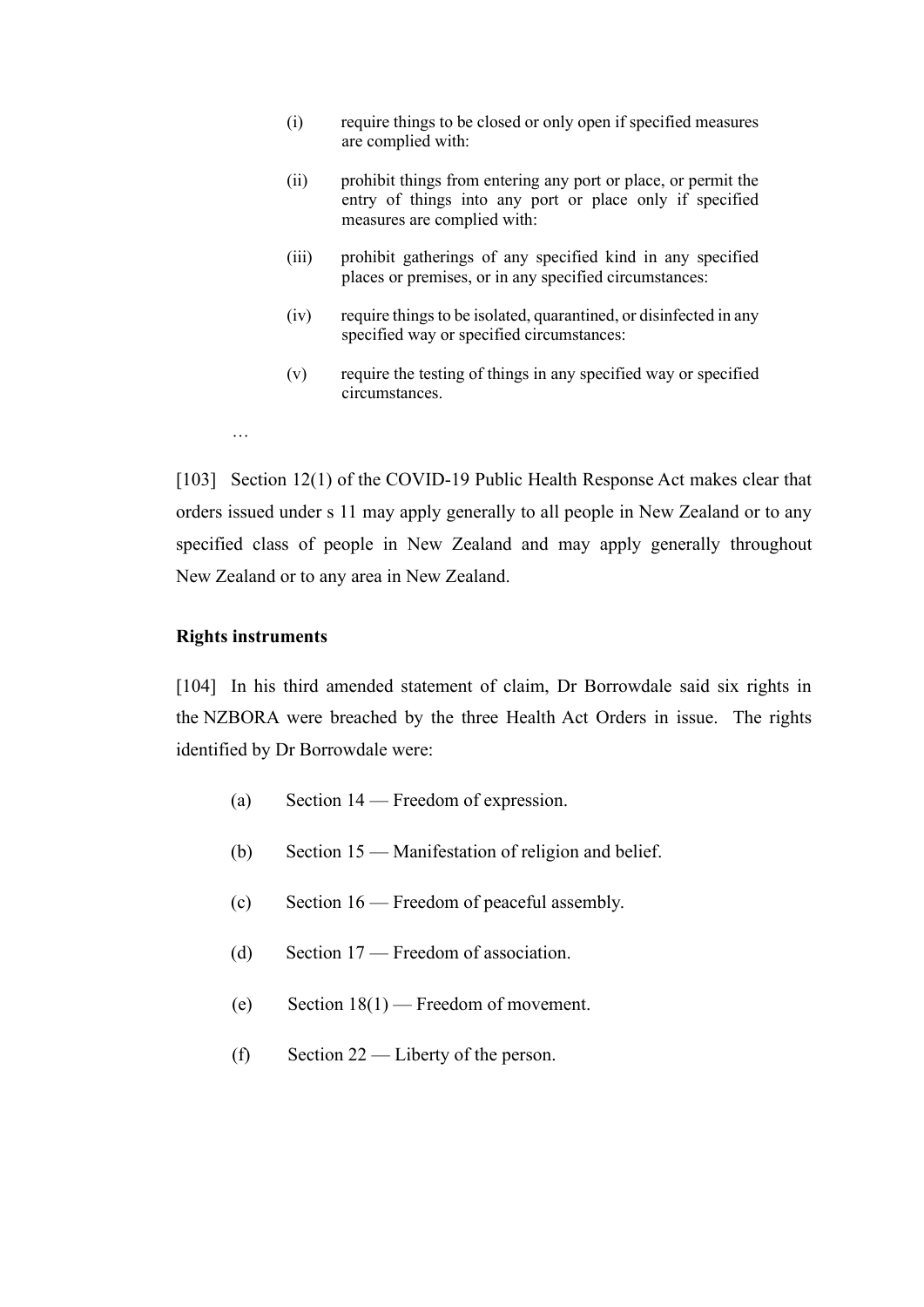[105] The High Court held that the rights affirmed by ss 14 and 22 of the NZBORA were not engaged in this case and preferred to focus on ss  $16$ , 17 and  $18.^{34}$  We do not understand Dr Borrowdale to be challenging that aspect of the High Court's judgment. In any event, we agree with the approach taken by the High Court and will proceed on the basis that it is the rights affirmed by ss 16, 17 and 18 of the NZBORA that are engaged in this case.

[106] Those three rights reflect arts 12, 21 and 22 of the International Covenant on Civil and Political Rights  $(ICCPR)$ .<sup>35</sup> Those rights are also affirmed in provisions in comparable instruments to the NZBORA, such as ss  $2(c)$  and (d) and 6 of the Canadian Charter of Rights and Freedoms 1982.

[107] Articles 12, 21 and 22 of the ICCPR contain provisions that say those rights may be restricted by law in circumstances where it is necessary to do so in the interests of protecting public health or the rights or freedoms of others.

[108] Article 4(1) of the ICCPR also acknowledges that:

In time of public emergency which threatens the life of the nation and the existence of which is officially proclaimed, the States Parties to the present Covenant may take measures derogating from their obligations under the present Covenant to the extent strictly required by the exigencies of the situation, provided that such measures are not inconsistent with their other obligations under international law and do not involve discrimination solely on the ground of race, colour, sex, language, religion or social origin.

[109] Certain rights may not be derogated. The rights in the ICCPR that are treated as being sacrosanct include the rights to life, religion, and freedom from torture and slavery. On the other hand, the rights to freedom of movement, assembly and association in arts 12, 21 and 22 of the ICCPR may be derogated.

[110] For completeness, we record the rights contained in the NZBORA include the right in s 8 not to be deprived of life. No counsel suggested the NZBORA right not to

 $^{34}$  High Court judgment, above n 4, at [88]–[89].<br> $^{35}$  International Covenant on Civil and Politics

International Covenant on Civil and Political Rights 999 UNTS 171 (opened for signature 16 December 1966, entered into force 23 March 1976), arts 12, 21 and 22.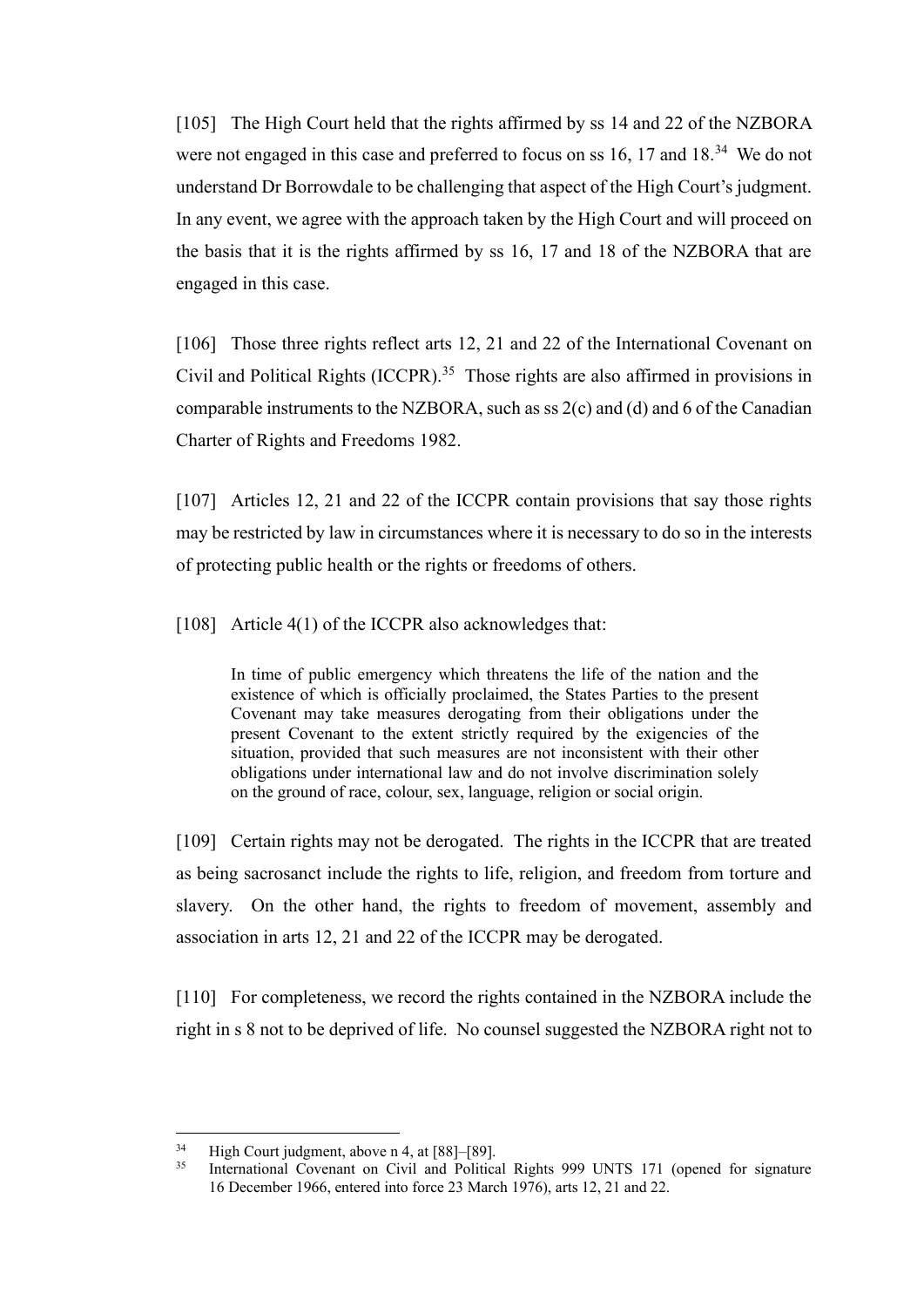be deprived of life was engaged in this case. The position taken by counsel accurately reflects the narrow meaning that has been given to s 8 of the NZBORA.<sup>36</sup>

[111] There are, however, broader "rights to health" contained in international instruments that are relevant to the issues raised by this appeal.

[112] The first such instrument can be found in the Constitution of the WHO.<sup>37</sup> That Constitution was signed by New Zealand and 60 other countries in 1946.

[113] The preamble to the WHO Constitution provides that:

THE STATES Parties to this Constitution declare, in conformity with the Charter of the United Nations, that the following principles are basic to the happiness, harmonious relations and security of all peoples:

> Health is a state of complete physical, mental and social well-being and not merely the absence of disease or infirmity.

> The enjoyment of the highest attainable standard of health *is one of the fundamental rights of every human being* without distinction of race, religion, political belief, economic or social condition.

> The health of all peoples is fundamental to the attainment of peace and security and *is dependent upon the fullest co-operation of individuals* and States.

> The achievement of any State in the promotion and protection of health is of value to all.

…

*Informed opinion and active co-operation on the part of the public are of the utmost importance in the improvement of the health of the people.*

*Governments have a responsibility for the health of their peoples*  which can be fulfilled only by the provision of adequate health and social measures.

(emphasis added)

<sup>36</sup> *Shortland v Northland Health Ltd* [1998] 1 NZLR 433 (CA); *AR (India) v Attorney*-General [2021] NZCA 291; *Lawson v Housing New Zealand* [1997] 2 NZLR 474 (HC); and *S v Midcentral District Health Board* HC Wellington CP237/02, 18 March 2003. See also *Soobramoney v Minister of Health (Kwazulu-Natal)* (1998) 1 SA 765 (ZACC).

<sup>&</sup>lt;sup>37</sup> Constitution of the World Health Organization 14 UNTS 185 (opened for signature 22 July 1946, entered into force 7 April 1948).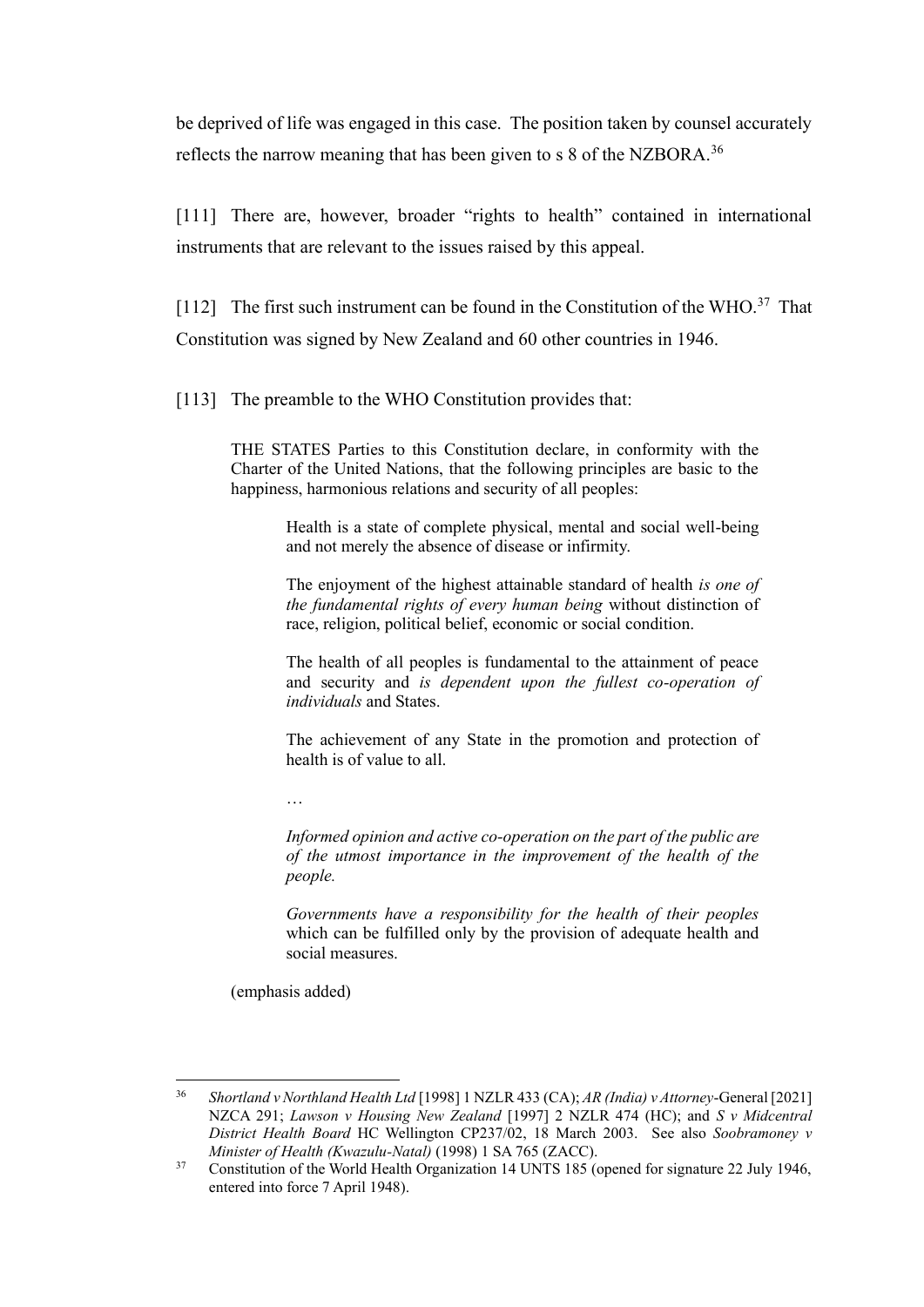[114] Article 1 of the WHO Constitution provides that the objectives of the WHO include "the attainment by all peoples of the highest possible level of health". This is supplemented by the International Health Regulations (IHR) adopted by the World Health Assembly in 1969.<sup>38</sup>

[115] The stated purpose of the IHR is to:

prevent, protect against, control and provide a public health response to the international spread of disease in ways that are commensurate with and restricted to public health risks, and which avoid unnecessary interference with international traffic and trade.

[116] The IHR are binding on New Zealand and, as noted by the High Court, "form the principal international framework for preventing and controlling the spread of disease between countries".<sup>39</sup>

[117] We also note that art 12 of the International Covenant on Economic, Social and Cultural Rights (ICESCR) sets out the right to the "highest attainable standard of physical and mental health", $40$  and it says that full realisation of this right requires states to take necessary steps for the prevention, treatment and control of diseases, including epidemic diseases.

[118] When Parliament's Justice and Law Reform Committee reported on the White Paper that proposed the Bill of Rights, the Committee recommended that any Bill of Rights drafted by the Government should include some of the major social and economic rights in the ICESCR.<sup>41</sup> The Government, however, rejected this recommendation. As a consequence, when the Bill that became the NZBORA was introduced in 1989 its explanatory note stated: $42$ 

The rights and freedoms set out in the Bill are confined to civil and political rights … The Bill does not cover social, economic, and cultural rights. In this respect it departs from the recommendations of the Justice and Law Reform

<sup>&</sup>lt;sup>38</sup> International Health Regulations (2nd ed, World Health Organization, Switzerland, 2005).<br><sup>39</sup> High Court indemant, above a 4, at [43]

 $39$  High Court judgment, above n 4, at [43].

International Covenant on Economic, Social and Cultural Rights 993 UNTS 3 (opened for signature 16 December 1966, entered into force 3 January 1976).

<sup>41</sup> Justice and Law Reform Select Committee "Final Report of the Justice and Law Reform Committee on a White Paper on a Bill of Rights for New Zealand" [1987–1990] XVII AJHR I8c at 4.

<sup>&</sup>lt;sup>42</sup> New Zealand Bill of Rights Bill 1989 (203-1) (explanatory note) at i and ii.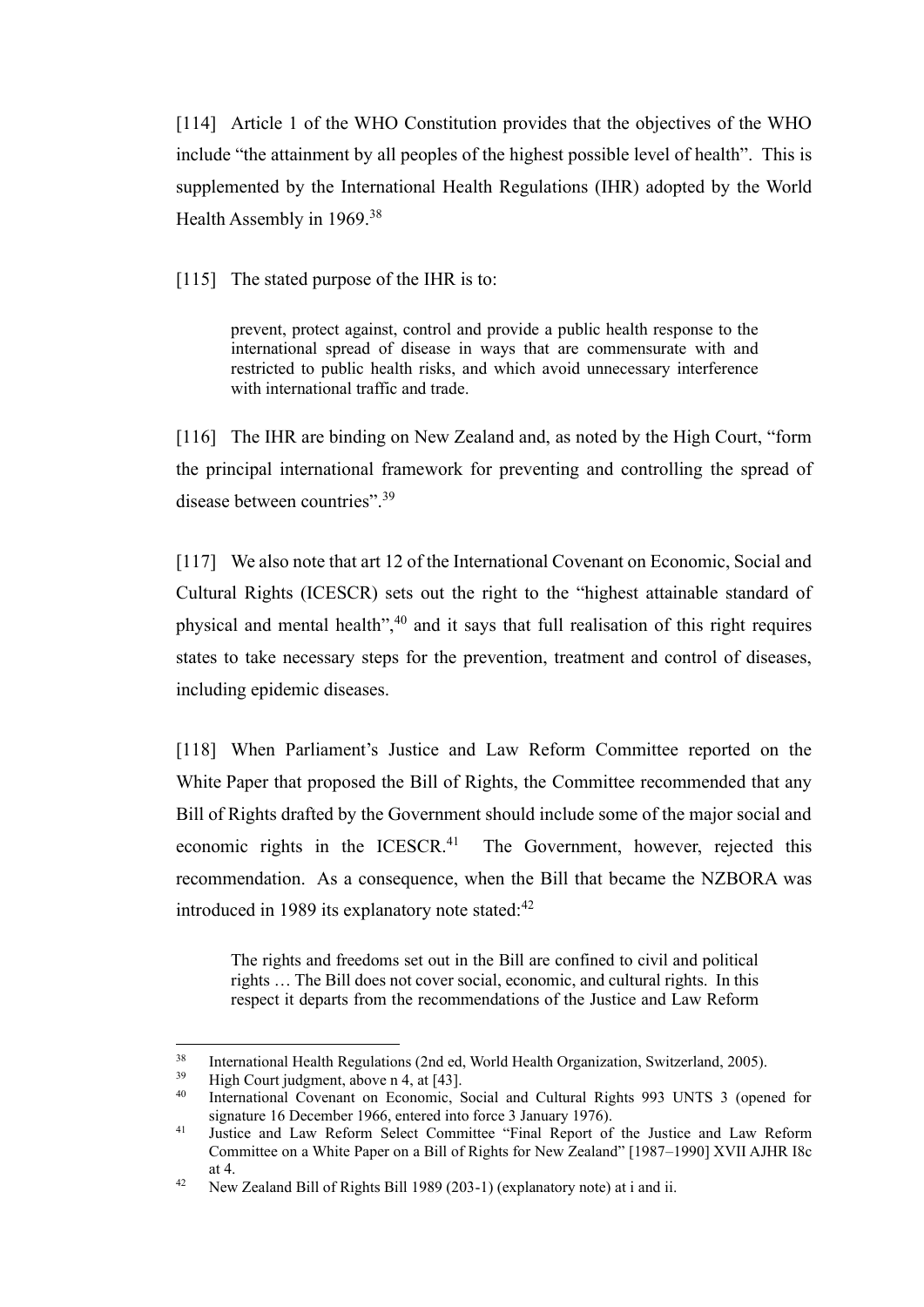Committee, which recommended that certain social and economic rights be included in the Bill:

It therefore follows that, by themselves, the rights in art 12 of the ICESCR concerning the attainment of the highest standards of health and protection from epidemic diseases carry less weight than may otherwise have been the case when assessing the rights affirmed by the NZBORA.

# **Interpretation provisions of the NZBORA**

[119] The appeal also engages to varying degrees ss 5 and 6 of the NZBORA. For convenience we shall set out those sections:

### **5 Justified limitations**

Subject to section 4, the rights and freedoms contained in this Bill of Rights may be subject only to such reasonable limits prescribed by law as can be demonstrably justified in a free and democratic society.

### **6 Interpretation consistent with Bill of Rights to be preferred**

Wherever an enactment can be given a meaning that is consistent with the rights and freedoms contained in this Bill of Rights, that meaning shall be preferred to any other meaning.

[120] For completeness, s 4 of the NZBORA also provides:

#### **4 Other enactments not affected**

No court shall, in relation to any enactment (whether passed or made before or after the commencement of this Bill of Rights),—

- (a) hold any provision of the enactment to be impliedly repealed or revoked, or to be in any way invalid or ineffective; or
- (b) decline to apply any provision of the enactment—

by reason only that the provision is inconsistent with any provision of this Bill of Rights.

[121] We discuss the approach to applying these provisions of the NZBORA at [134]–[141].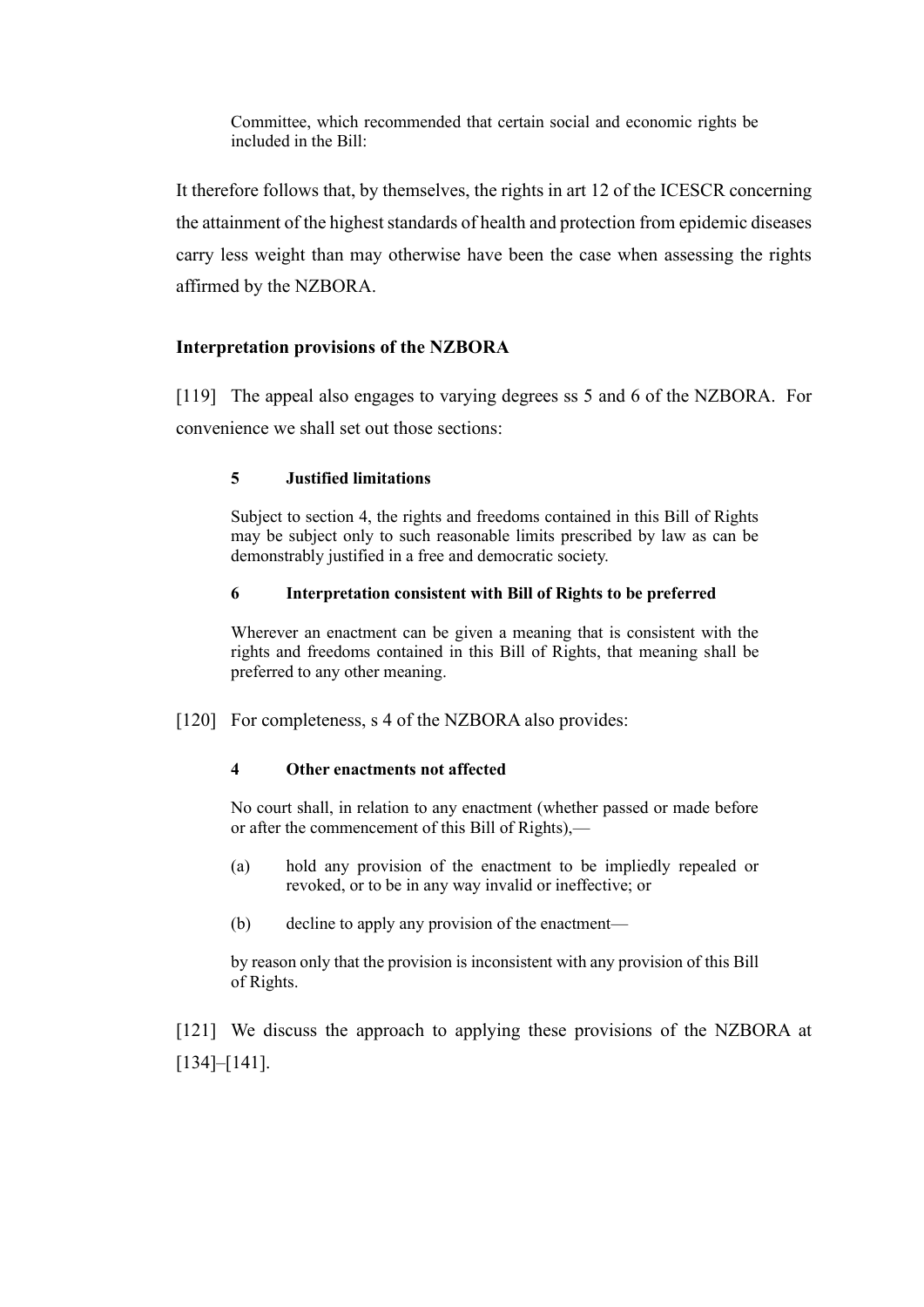#### **PART III**

#### **FIRST GROUND OF APPEAL**

# **DID THE ORDERS EXCEED THE SCOPE OF THE STATUTORY POWERS?**

[122] The gravamen of the first ground of appeal is that the Director-General exceeded the powers conferred upon him by s  $70(1)(f)$  and  $(m)$  of the Act when he issued the three Health Act Orders we have described at [72] to [80].

[123] Mr L Farmer, who argued this aspect of the appellant's case, submitted that the types of measures put in place by the Health Act Orders could have been implemented but only with the authority of bespoke legislation, such as the COVID-19 Public Health Response Act.

[124] In this Court, the specific challenges to the Health Act Orders were distilled to four points of statutory construction.

[125] First, in relation to the Second and Third Health Act Orders, it was submitted that s 70(1)(f) can be invoked only in relation to an identifiable person or class of persons. It does not permit orders to be made to a very wide range of people or the public in general. To support this submission, it was argued that s 70(1)(f) uses the word "persons" instead of "people" to give it a narrower scope. To further support this submission, a contrast was drawn between s  $70(1)(f)$  and (m). The latter provides that orders are to be communicated via media, which shows it was intended to apply to a wide range of people. Absent similar language in s 70(1)(f), it was submitted that s 70(1)(f) was not intended to apply to wide groups of people.

[126] Second, in relation to the Second and Third Health Act Orders, it was argued that s 70(1)(f) did not authorise the Director-General to order people to stay at home in their "bubbles". Rather,  $s \, 70(1)(f)$  could only be used to require individuals to be isolated, quarantined or disinfected and any order under  $s \, 70(1)(f)$  had to be confined to one of those narrow objects. Mr Farmer also submitted the language of  $s \, 70(1)(f)$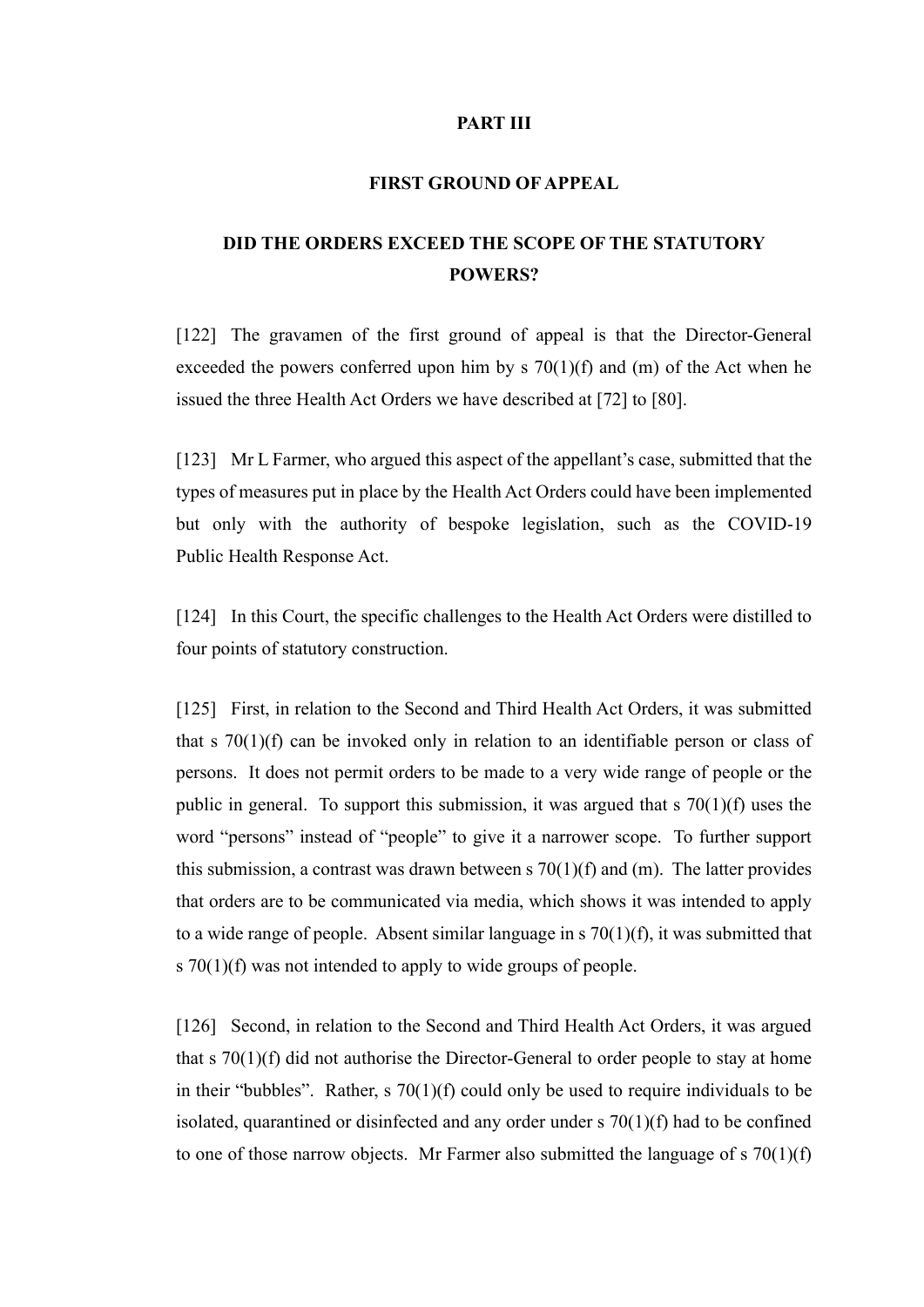of the Act requires the person issuing the order to actively facilitate isolation, or quarantine, or to administer disinfectants. From that proposition it was argued that orders under s 70(1)(f) were *ultra vires* if the person making the order did not actively facilitate isolation, quarantine or the administration of disinfectants.

[127] Third, in relation to the First and Third Health Act Orders, it was submitted that they failed to comply with  $s \frac{70(1)}{m}$  of the Act because those Orders required all premises to be closed except those in a list of exceptions. It was argued that by drafting the First and Third Health Act Orders in negative terms (by referring to all premises with exceptions), the Orders failed to engage with the necessary assessment of the kind of characteristics that could be identified in premises that were to be closed in order to prevent the outbreak or spread of infectious disease.

[128] Fourth, in relation to the First and Third Health Act Orders, it was submitted that they failed to comply with  $s$  70(1)(m) of the Act because they contained an exception to congregation for "physical distancing". It was contended that this exception was outside the scope of s  $70(1)(m)$ .

#### **The High Court approach to interpretation**

[129] In its judgment, the High Court said that determining whether the three Health Act Orders went beyond the permissible limits of  $s \, 70(1)(f)$  and  $(m)$  of the Act "[did] not require a prior reading down of those provisions in a way that [was] at odds with their text and purpose". $43$  By this the Court meant that it was not necessary to construe s 70(1)(f) and (m) of the Act in a way that was most consistent with the rights and freedoms contained in the NZBORA if that produced a meaning that was at odds with the text and purpose of those provisions. Two reasons underpinned this part of the Court's reasoning.

[130] First, the relevant rights and freedoms in the NZBORA "are not absolute and 'must accommodate the rights of others and the legitimate interests of society as a whole', including the wider interest in protecting public health".<sup>44</sup>

<sup>43</sup> High Court judgment, above n 4, at [98].<br>44 At [95] aiting  $P_y$  Hanger [2007] NZSC

<sup>44</sup> At [95], citing *R v Hansen* [2007] NZSC 7, [2007] 3 NZLR 1 at [186].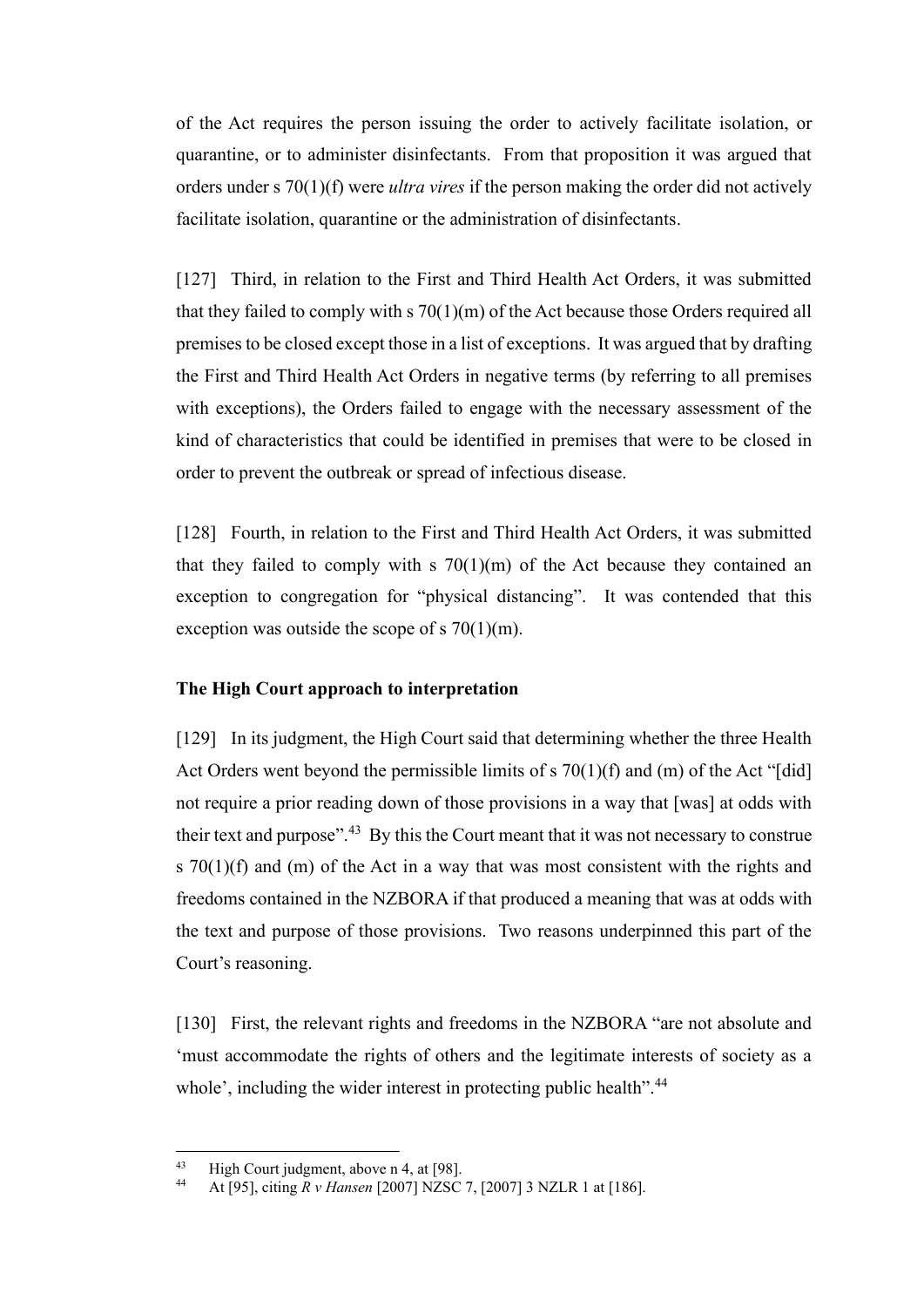[131] Second, s 70(1)(f) and (m) of the Act plainly contemplate limits on various NZBORA rights and freedoms when those powers are exercised, "[b]ut the extent of those limits is not specified or capable of justification in advance of whatever crisis activates their exercise".<sup>45</sup> The Court reasoned that the real question was whether the "actual exercise of the s  $70(1)(f)$  or (m) powers were necessary, reasonable and proportionate", an assessment which the Court said "depends on the particular (public health emergency) circumstances to which the exercise of power responds".<sup>46</sup> Because Dr Borrowdale had accepted that "subject to the question of legality … the measures effected by the Orders *were* a necessary, reasonable, and proportionate response to the public health emergency posed by COVID-19", any limits to NZBORA rights were justified.<sup>47</sup>

[132] This approach led to the Court saying that the second cause of action was essentially confined to an "orthodox vires challenge".<sup>48</sup>

[133] Mr J Farmer QC, senior counsel for Dr Borrowdale, relied in part upon criticisms from Professor P A Joseph concerning the approach to interpretation taken by the High Court in this case. Professor Joseph has said that Dr Borrowdale's proceeding "drew an unexpected judicial response" from the High Court. Instead of opting for the least rights infringing meaning to s  $70(1)(f)$  and  $(m)$  of the Act, the High Court "did the opposite: it engaged a s 5 analysis and held that the lockdown restrictions [contained in the Health Act Orders] were 'a necessary, reasonable and proportionate response to the public health emergency'". Professor Joseph has expressed his concern that the High Court "discounted the rights-context under the [NZBORA]" and "read 'up' rather than 'down' the scope of the empowering legislation".<sup>49</sup>

 $45$  At [96].

 $46$  At [97].

At [97].

 $48$  At [98].

<sup>49</sup> Philip A Joseph *Joseph on Constitutional and Administrative Law* (5th ed, Thomson Reuters, Wellington, 2021) at 1217–1218.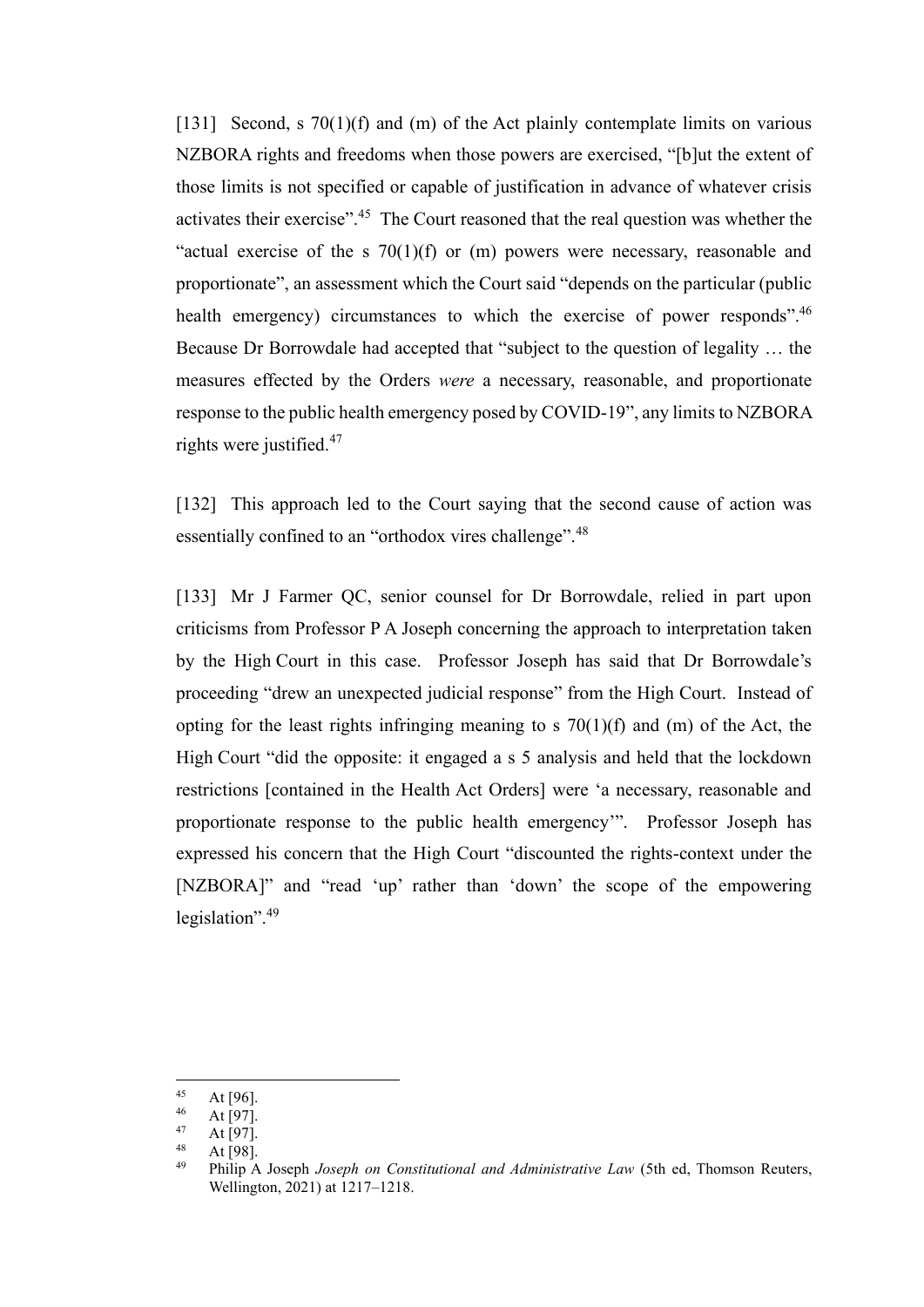#### **Our approach to interpretation**

[134] Before we discuss the interpretation of s  $70(1)(f)$  and (m) of the Act, we consider it useful to set out the following interpretation principles. The meaning of an enactment must be ascertained from its text, in light of its purpose and context.<sup>50</sup> This can allow for considering the Act as a whole, the relevant legislative history, and rights at common law and in instruments such as the NZBORA.<sup>51</sup>

[135] When the interpretation of an enactment potentially engages NZBORA rights, the interpretation provisions in ss 4–6 of the NZBORA may also be engaged. The approach to applying these provisions was discussed by Tipping J in *R v Hansen*, with whom the majority of the Supreme Court agreed.<sup>52</sup> Tipping J said:

[89] The initial interpretation exercise should proceed according to all relevant construction principles, including the proposition inherent in s 6 that a meaning inconsistent with the rights and freedoms affirmed by the Bill of Rights should not lightly be attributed to Parliament. Once the resulting meaning, which I will call Parliament's intended meaning, has been identified, the next step is to determine whether there is any inconsistency between that meaning and the Bill of Rights. If there is none, the matter rests there. If there is an inconsistency, and this can conveniently be called apparent inconsistency, the question which then arises is whether the court's next step is to examine whether a consistent or less inconsistent meaning can be given to the statutory language to accord with the s 6 preference; or rather, whether the next step is to examine the apparent inconsistency to see whether it is nevertheless reasonable and a demonstrably justified limit and thus permitted by s 5 of the Bill of Rights. I say "permitted" in the sense that by enacting a provision with that meaning Parliament is not acting inconsistently with the Bill of Rights of which s 5 forms an integral part.

[90] I consider the latter is the appropriate course. The court does not move straight from an apparently inconsistent meaning to look for another meaning. The court first examines the apparently inconsistent meaning to see whether it constitutes a justified limit on the right or freedom in question. If it does not constitute a justified limit, the court goes back to s 6 to see if a consistent or more consistent meaning is reasonably possible. If, however, the apparently inconsistent meaning does constitute a justified limit, the apparent inconsistency is overtaken by the justification afforded by s 5. …

<sup>50</sup> Interpretation Act 1999, s 5; Legislation Act 2019, s 10(1); and *Commerce Commission v Fonterra Co-operative Group Ltd* [2007] NZSC 36, [2007] 3 NZLR 767 at [22].

<sup>51</sup> See generally Ross Carter *Burrows and Carter Statute Law in New Zealand* (6th ed, LexisNexis, Wellington, 2021) at 286–287; *Commerce Commission v Fonterra Co-operative Group Ltd*, above n 50, at [22]; *Hansen*, above n 44, at [89]; *Cropp v Judicial Committee* [2008] NZSC 46, [2008] 3 NZLR 774 at [27], citing *R v Secretary of State for the Home Department, ex parte Simms* [2000] 2 AC 115 (HL); and *D v Police* [2021] NZSC 2, (2021) 29 CRNZ 552 at [75]–[76].

<sup>52</sup> *Hansen*, above n 44.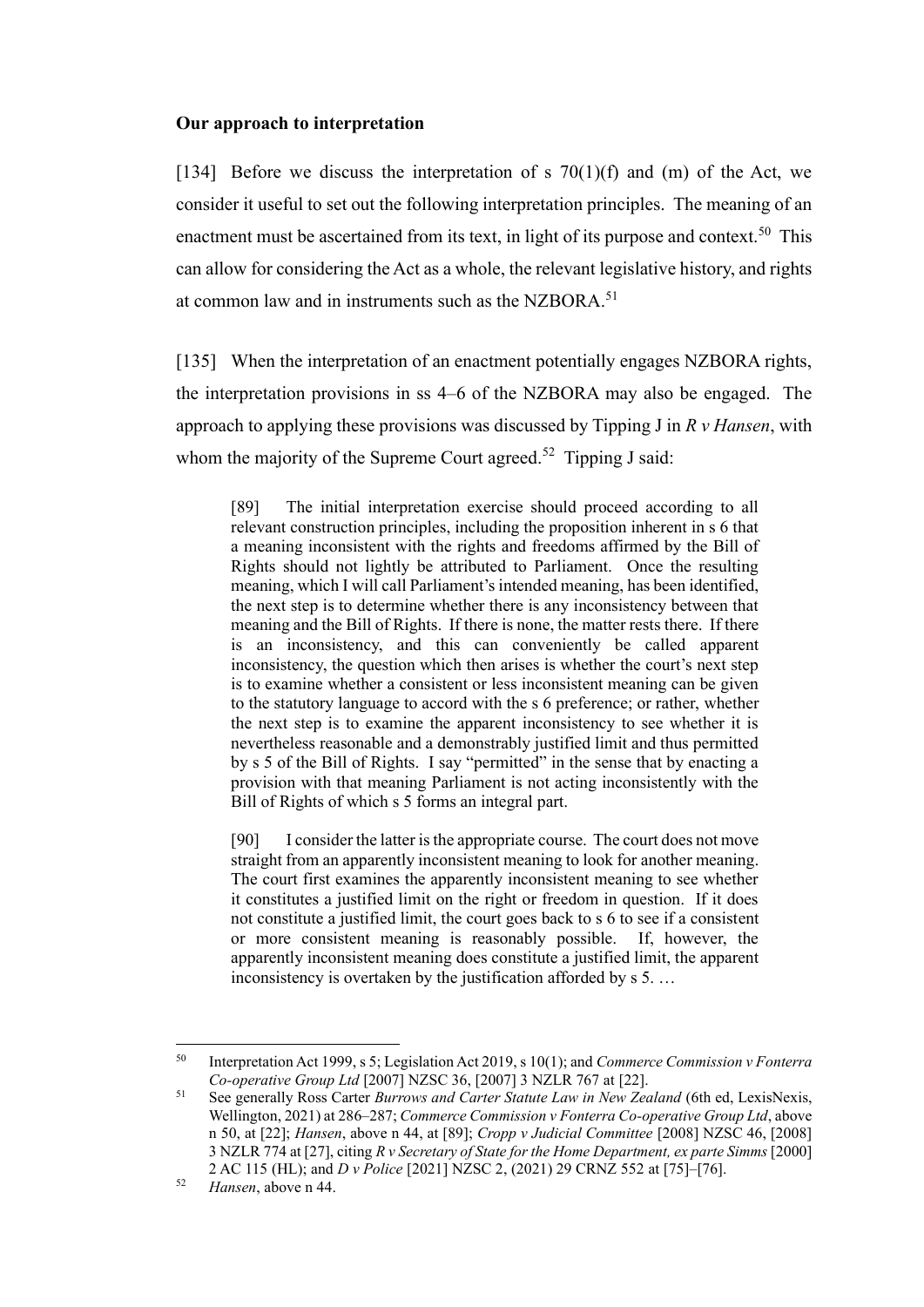[136] Tipping J also provided a concise summary which he and the majority of the Court endorsed. We set out that summary here:<sup>53</sup>

- Step 1. Ascertain Parliament's intended meaning.
- Step 2. Ascertain whether that meaning is apparently inconsistent with a relevant right or freedom.
- Step 3. If apparent inconsistency is found at step 2, ascertain whether that inconsistency is nevertheless a justified limit in terms of s 5.
- Step 4. If the inconsistency is a justified limit, the apparent inconsistency at step 2 is legitimised and Parliament's intended meaning prevails.
- Step 5. If Parliament's intended meaning represents an unjustified limit under s 5, the court must examine the words in question again under s 6, to see if it is reasonably possible for a meaning consistent or less inconsistent with the relevant right or freedom to be found in them. If so, that meaning must be adopted.
- Step 6. If it is not reasonably possible to find a consistent or less inconsistent meaning, s 4 mandates that Parliament's intended meaning be adopted.

[137] Tipping J acknowledged in *Hansen* that this approach would not necessarily be the most appropriate in every case.<sup>54</sup> As a matter of fact, not every case since *Hansen* has followed the same approach.

[138] One such case was *Cropp v Judicial Committee*.<sup>55</sup> That case concerned the Racing Act 2003, which contained a provision for making rules relating to race safety. The issue was whether this allowed the making of rules that required random drug testing. The interpretation of the empowering provision potentially engaged the right against unreasonable search and seizure in s 21 of the NZBORA. However, the Supreme Court held that the *Hansen* approach did not apply, as, if a search and seizure was unreasonable, it could not be justified under s 5.<sup>56</sup> Ultimately, the Supreme Court found that the empowering provision did allow for the rules.<sup>57</sup>

[139] More recently, the interpretation provisions of the NZBORA were considered by the Supreme Court in *Fitzgerald v R*, whose judgment was delivered while we were

 $53$  At [92].

 $54$  At [93]–[94].

<sup>55</sup> *Cropp v Judicial Committee*, above n 51.

 $56$  At [33].

At  $[41]$ .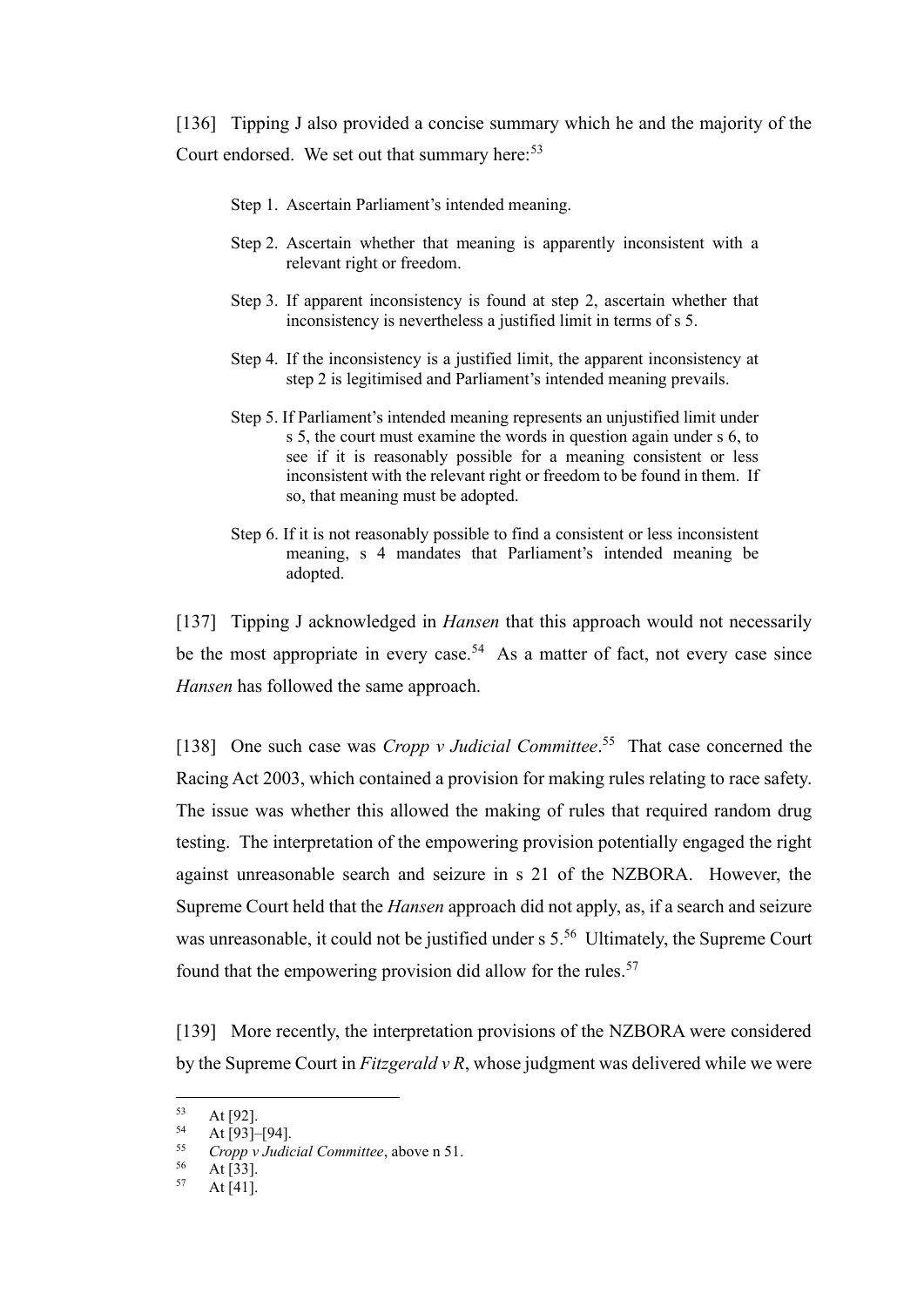deliberating on our decision.<sup>58</sup> Counsel for Dr Borrowdale drew our attention to the Supreme Court's judgment, but we did not think it necessary to call for further submissions. *Fitzgerald* concerned the "three strikes" sentencing regime, the effect of which was to breach Mr Fitzgerald's right against disproportionately severe punishment in s 9 of the NZBORA. The issue was whether s 86D of the Sentencing Act 2002 could be interpreted as subject to a limit so that it would not breach s 9. The majority of the Supreme Court decided that the *Hansen* approach did not apply, as disproportionately severe punishment could not be justified under s 5. The majority therefore started with s 6 by considering if a rights consistent interpretation of the provision was possible,<sup>59</sup> ultimately concluding that it was.<sup>60</sup>

[140] Although *Cropp* and *Fitzgerald* did not apply the *Hansen* approach, they did not doubt the continued application of *Hansen*. Rather, they show that the most appropriate approach will depend on the issues raised on a case by case basis.

[141] In this case, we consider the *Hansen* approach to be appropriate. We say this because, unlike in *Fitzgerald*, this case involves rights that can be justifiably limited under s 5 of the NZBORA. We shall therefore begin our analysis by ascertaining Parliament's intended meaning in accordance with general interpretation principles. In any event, we consider the rights consistent approach we are taking to be in line with the approach taken by the majority in *Fitzgerald*.

#### **Parliament's intended meaning**

[142] At a general level, we are satisfied that when Parliament enacted s  $70(1)(f)$  and (m) of the Act, it intended to confer on the Director-General and Medical Officers of Health wide-ranging powers to prevent the outbreak of infectious disease. Subject to the constraints we discuss at  $[143]$ , the powers in s  $70(1)$  can be exercised whenever the Director-General deems it necessary to do so for the purposes of preventing the outbreak or spread of an infectious disease. The breadth of the statutory language and

<sup>58</sup> *Fitzgerald v R* [2021] NZSC 131.

<sup>59</sup> At [46]–[48] per Winkelmann CJ, [175] per O'Regan and Arnold JJ and [244] per Glazebrook J.<br>60 At [130] per Winkelmann CJ, [210] per O'Began and Arnold JJ and [250] per Glazebrook J.

<sup>60</sup> At [139] per Winkelmann CJ, [219] per O'Regan and Arnold JJ and [250] per Glazebrook J. Young J dissented at [324]–[329].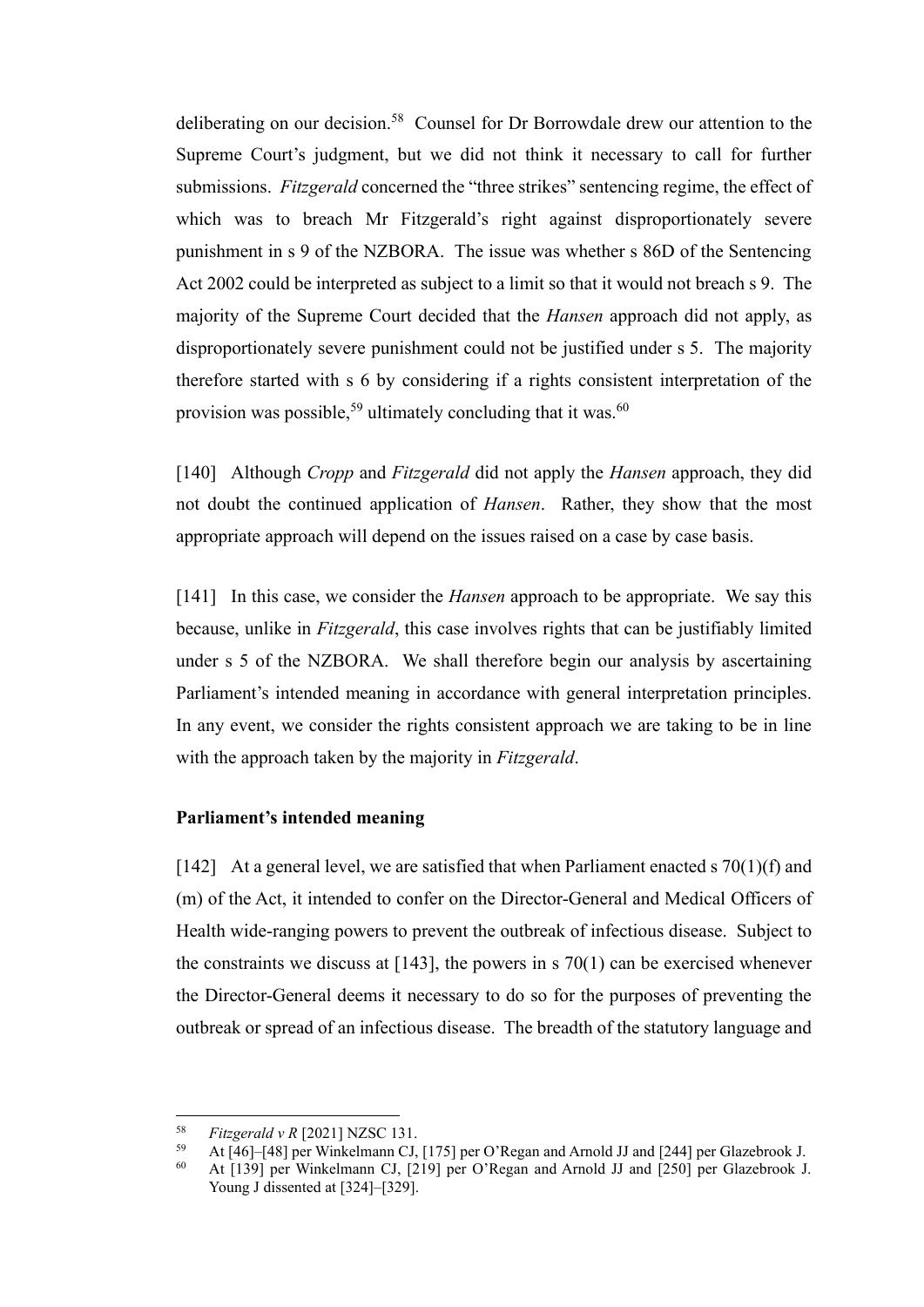the context in which the powers fall to be exercised weigh against a narrow construction of those powers.

[143] The key constraints to the exercise of the special powers are found in s 70(1) of the Act, which limits the use of the special powers to circumstances in which the Minister has authorised the use of the s 70 special powers, or a state of emergency has been activated, or an epidemic notice is in place. These criteria provide degrees of political oversight in relation to the exercise of the special powers, while the second criterion carries the additional assurance of independent assessments having been made by those responsible for declaring a state of emergency. As we have noted at [100], all three of these criteria were in place when each of the Health Act Orders were issued.

[144] The breadth of the authority conferred upon the Director-General and a Medical Officer of Health by s 70(1) of the Act reflects Parliament's appreciation that the special powers in s 70(1) are exercised by highly qualified health experts and that the circumstances in which the special powers may be exercised will cover a wide range of scenarios, some of which cannot be fully anticipated.

# *Section 70(1)(f) — "persons"*

[145] The text of s 70(1)(f) enables the Director-General and a Medical Officer of Health to require persons to be isolated. Mr L Farmer submitted that the term "persons" was directed at individuals or groups of individuals rather than the public in general.

[146] We do not accept that submission. Parliament used the plural of person in s 70(1)(f). Its decision to do so means that orders under s 70(1)(f) may apply to multiple people without limitation.

[147] The breadth of the term "persons" is entirely consistent with the way the predecessor to s  $70(1)(f)$  was applied to very large segments of New Zealand's population during the polio pandemic in 1925. When it re-enacted s 70(1) in the Act,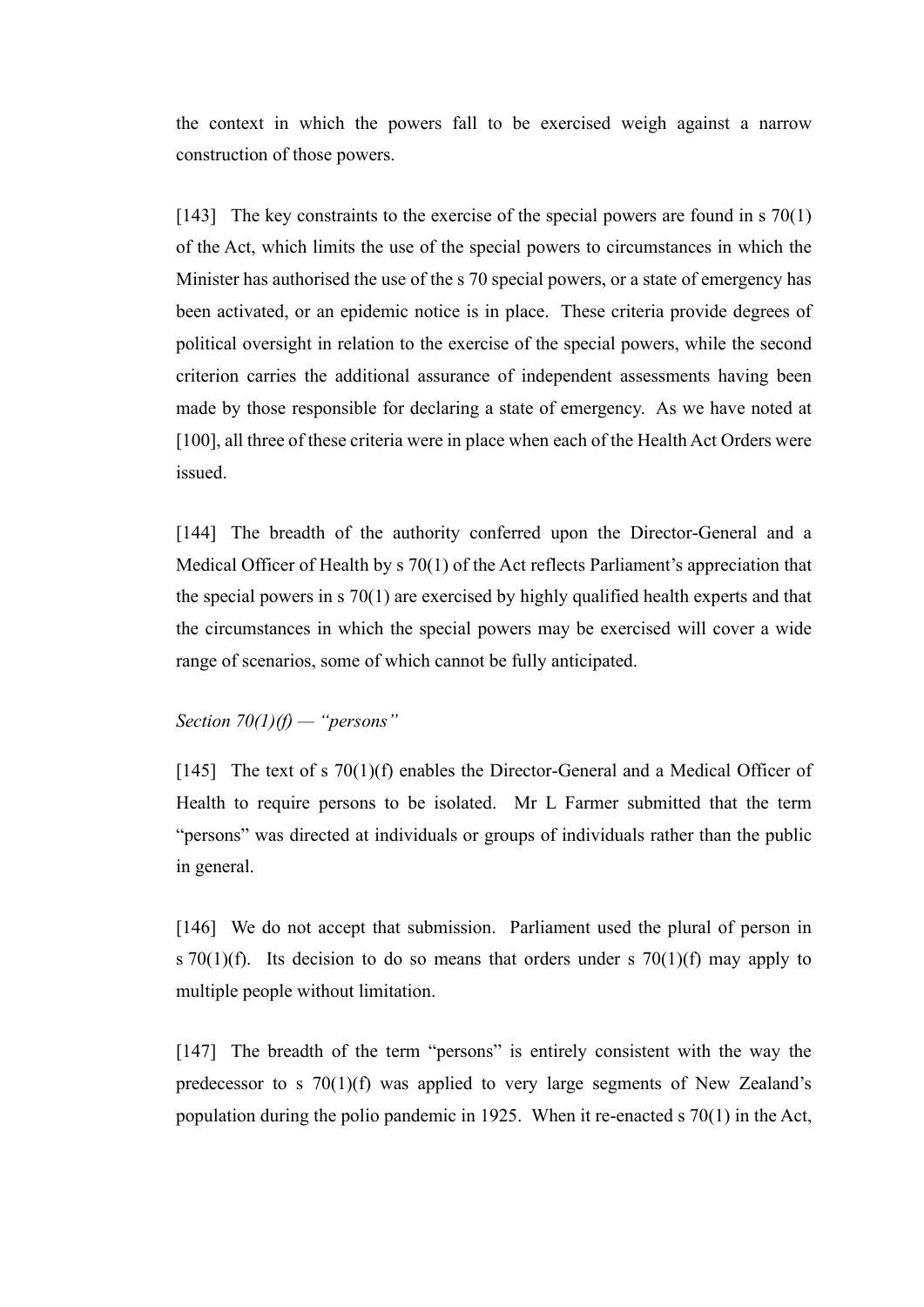Parliament must have intended that the powers in that subsection would continue to be applied to broad populations.<sup>61</sup>

[148] We are also not attracted to the distinction that Mr L Farmer endeavoured to make between the requirement to notify individuals affected by  $\frac{s}{20(1)}$  f) as opposed to the wide publication mechanisms contained in s  $70(1)(m)$ . We agree with the Solicitor-General when she submitted that an order can only be enforced if those to whom the order applies know or should reasonably know of its existence. Whether that is done by notifying an individual or through mass publication of the terms of the order is immaterial.

# *Section 70(1)(f) — "isolated" and "quarantined"*

[149] It was also argued that the terms "isolated" and "quarantined" could not extend to requiring healthy people to remain in their homes and in their social "bubbles" because the transitive verbs "isolated" and "quarantined" applied to persons who are or may be affected by an infectious disease.

[150] Mr L Farmer drew support for this interpretation from the IHR in which "isolation" and "quarantine" are defined in the following way:  $62$ 

"isolation" means separation of ill or contaminated persons or affected baggage, containers, conveyances, goods or postal parcels from others in such a manner as to prevent the spread of infection or contamination.

…

"quarantine" means the restriction of activities and/or separation from others of suspect persons who are not ill or of suspect baggage, containers, conveyances or goods in such a manner as to prevent the possible spread of infection or contamination;

[151] We find it sufficient to rely on the term "isolated". The IHR has given an epidemiological meaning to the term "isolation", which was used in its ordinary sense in New Zealand's public health Acts for many decades before the IHR was adopted. In applying a rights consistent approach to statutory interpretation, we prefer to

<sup>61</sup> See generally *New Health New Zealand Inc v South Taranaki District Council* [2018] NZSC 59, [2018] 1 NZLR 948 at [56].

<sup>&</sup>lt;sup>62</sup> International Health Regulations, above n 38, art 1.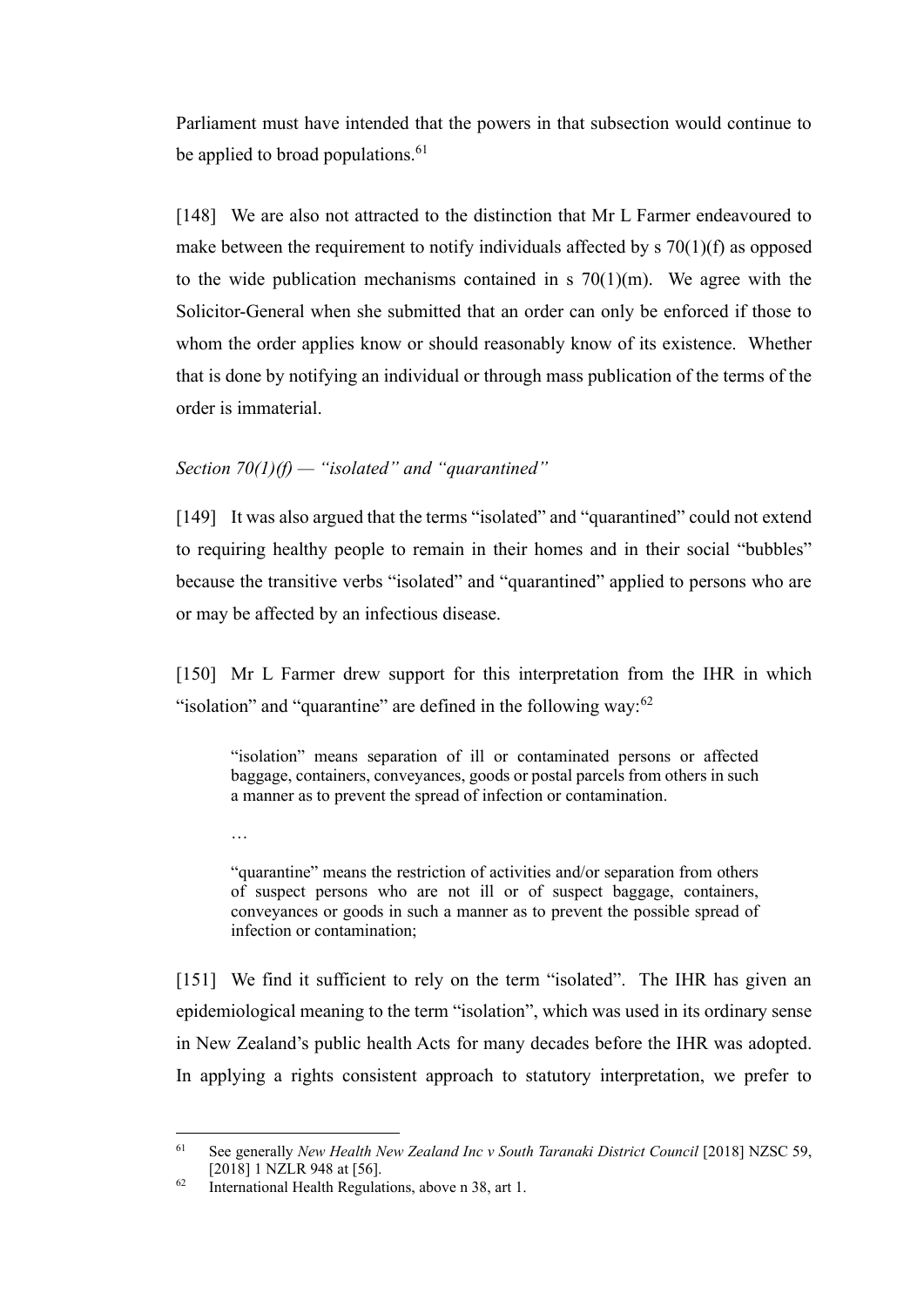continue to rely upon the natural and ordinary meaning of the term "isolated". The term "isolate" normally means the separation of a person from others or placing them apart. When, however, a rights consistent approach is taken to the meaning of the term "isolated" in s  $70(1)(f)$ , we are satisfied it can be construed so as to allow families or small groups of people to be isolated together but separate and apart from other families or small groups of people for the purpose of preventing the spread of disease. This approach produces a less demanding form of isolation than one that requires each individual to be isolated on their own and leads to a more rights consistent and compassionate outcome.

[152] Nor do we see merit in the proposition that the terms "isolated" and "quarantined" in s  $70(1)(f)$  require some form of affirmative action by the Director-General or a Medical Officer of Health beyond the issuing of an order. That approach stretches the natural and ordinary meaning of the words "require persons … to be isolated [or] quarantined". All that the person making the order needs to do is require those who are subject to the order to isolate or quarantine themselves.

# *Section 70(1)(m) — "premises"*

[153] We are not persuaded by Mr L Farmer's submission concerning the purpose of s  $70(1)(m)$  of the Act. We can see nothing wrong with interpreting s  $70(1)(m)$  as applying to the closure of all premises except those that are excluded. This approach to construction recognises that when it conferred the special powers to close premises in s 70(1)(m), Parliament referred to "all premises … of any stated kind or description". Those words convey that Parliament wished to ensure those exercising the special powers under s  $70(1)(m)$  could close a wide range of premises. We think the power is validly exercised by an order that closes all premises with stated exceptions, provided the terms of the order are clear.

### *Section 70(1)(m) — "congregate"*

[154] Similarly, the text of s  $70(1)(m)$  permits the Director-General or a Medical Officer of Health to forbid people to "congregate in outdoor places … of any stated kind or description". This is also a very broad power that is not limited to particular kinds of premises or outdoor places. We are satisfied that this power is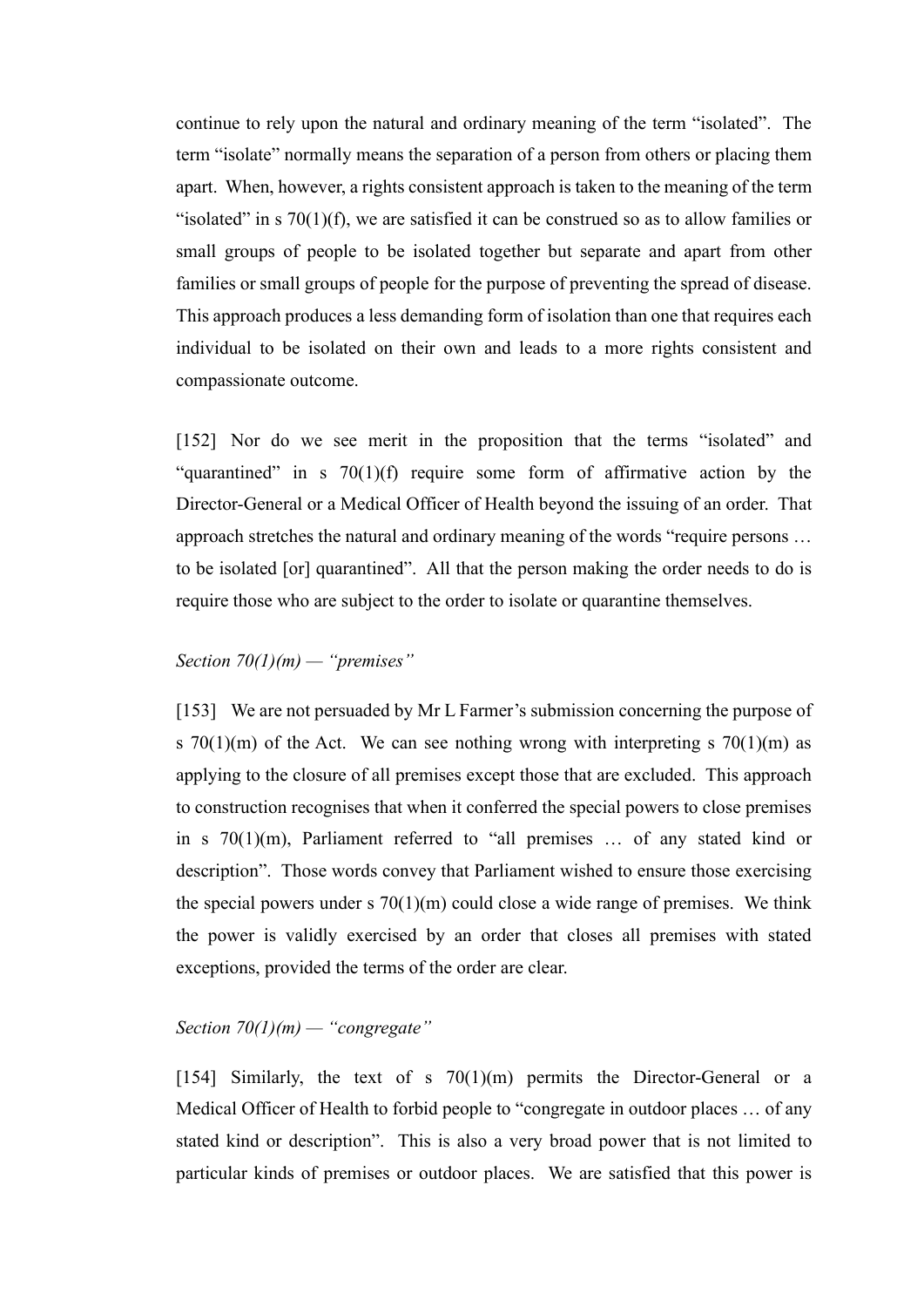flexible enough to allow an exception for "physical distancing", which is more rights consistent than prohibiting all congregation.

[155] Our approach to the text of s  $70(1)(f)$  and  $(m)$  of the Act is reinforced when regard is had to the broad purposes that underpin those provisions. As we have noted earlier, s 70(1)(f) and (m) can be traced to the Health Act 1920, which was passed in response to the report of the Royal Commission that was established following the catastrophic public health crisis caused by the 1918 influenza pandemic. As we have already observed, the Commission recommended a revision of New Zealand's public health laws, and while some of the language of s 76 of the 1920 Act was adopted from earlier public health legislation, the overall objectives of the new Act were to achieve a unified and comprehensive approach to public health in New Zealand. The Health Act 1920 was passed at a time when Parliament understood that all members of society needed to "share ungrudgingly in any work that [was] necessary for the protection of the lives of [New Zealanders]".<sup>63</sup> Section 70(1) of the Act, like its predecessor provisions, reflects the social objective that the rights of individuals to freedom of movement, assembly and association may, in times of dire emergency, need to be temporarily suspended for the greater good.

# **Apparent inconsistency with NZBORA**

[156] While we have been able to apply a more rights consistent meaning to the term "isolated" we cannot distort the text and purpose of s  $70(1)(f)$  and (m) so as to achieve meanings that are consistent with the rights and freedoms contained in ss 16, 17 and 18 of the NZBORA.

[157] This reflects the stark reality that when Parliament enacted s  $70(1)(f)$  and  $(m)$ of the Act, it deliberately intended to authorise the issuance of orders that would curtail the rights of New Zealand citizens to engage in peaceful assembly, association and freedom of movement.

<sup>63</sup> Influenza Epidemic Commission, above n 26, at 13.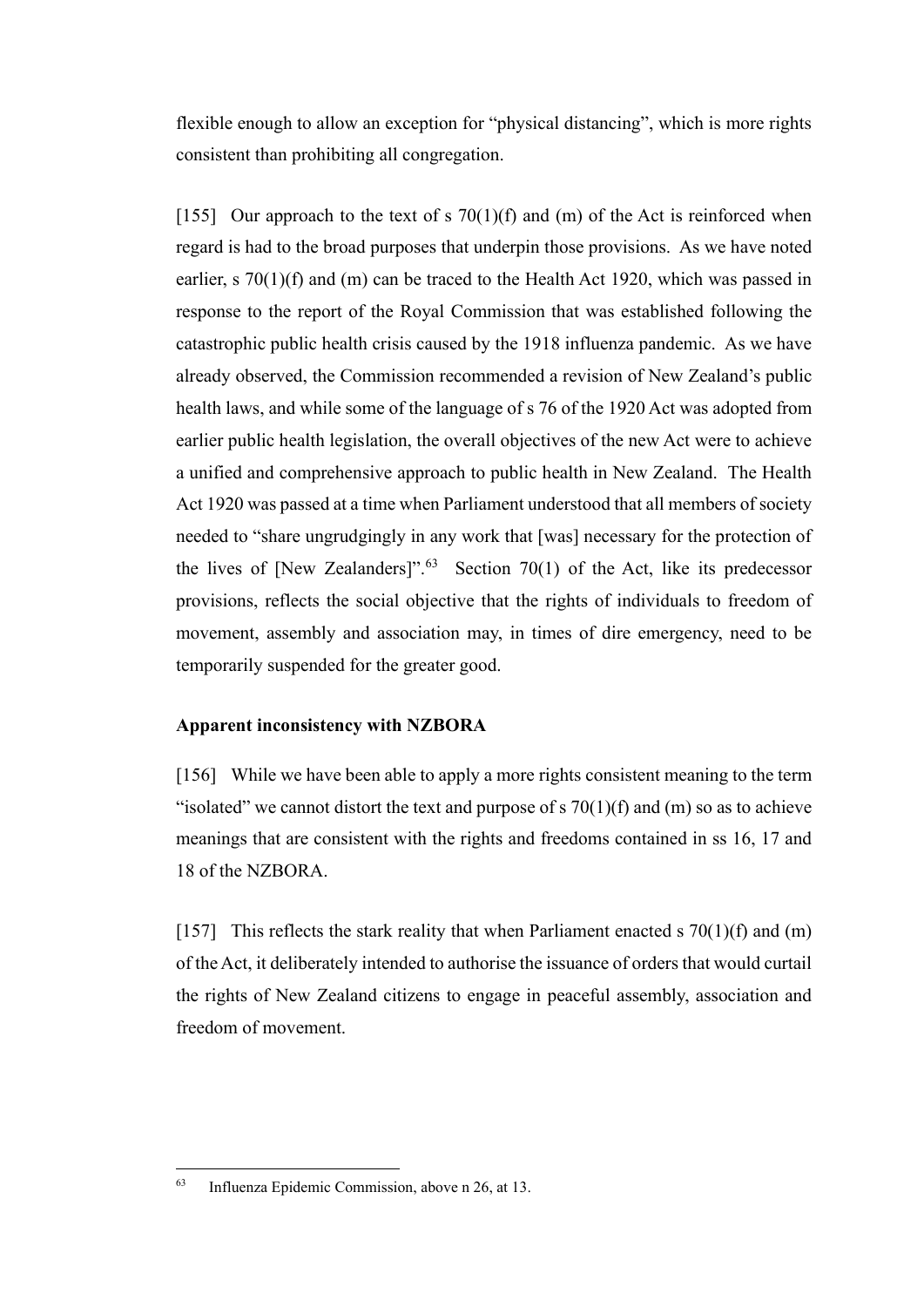### **Justified limitation**

[158] Having reached that conclusion, we need to briefly complete the *Hansen* analysis by explaining why Parliament's intended meanings of  $s$  70(1)(f) and (m) constitute a justified limitation to the rights and freedoms affirmed by ss 16, 17 and 18 of the NZBORA. We can be brief in this part of our judgment because of the responsible approach Mr J Farmer took in relation to this issue.

[159] Dr Borrowdale's third amended statement of claim acknowledged that, provided the Health Act Orders were *vires*, they were justifiable under s 5 of the NZBORA. That acknowledgment applied to the terms of the Health Act Orders which, we have found, were issued in accordance with  $\sigma$  70(1)(f) and (m) of the Act.

[160] Dr Borrowdale has not sought to argue that  $s \, 70(1)(f)$  and (m) constitute unjustifiable limitations under s 5 of the NZBORA. There are two reasons why Dr Borrowdale would have faced an insurmountable hurdle had he tried to argue that the limits were not justifiable.

[161] First, as we have explained at [107]–[109], the ICCPR allows limiting and derogating from the rights to freedom of movement, association and assembly.<sup>64</sup> The ability to limit and derogate from rights in the ICCPR has been relied upon by New Zealand courts to interpret the strength of the equivalent rights in the NZBORA.<sup>65</sup>

[162] Second, the present limits are clearly justified in a free and democratic society in order to protect the health and wellbeing of members of society by preventing and limiting the impact of contagious diseases, such as COVID-19.

<sup>&</sup>lt;sup>64</sup> The ability of states to limit rights may not give as much flexibility as derogating from those rights. See Paul M Taylor *A Commentary on the International Covenant on Civil and Political Rights* (Cambridge University Press, Cambridge, 2020). We need not resolve that issue because in accordance with New Zealand's constitutional arrangements, Parliament has through s  $70(1)(f)$ and (m) of the Act placed limitations upon the rights and freedoms affirmed by ss 16, 17 and 18 of the NZBORA.

<sup>65</sup> *R v Poumako* [2000] 2 NZLR 695 (CA) at [3]; *Zaoui v Attorney-General (No 2)* [2005] NZSC 38, [2006] 1 NZLR 289 at footnote 6; *Mist v R* [2005] NZSC 77, [2006] 3 NZLR 145 at [13]; *Hansen*, above n 44, at [36] per Elias CJ; and *Fitzgerald*, above n 58, at [116] per Winkelmann CJ.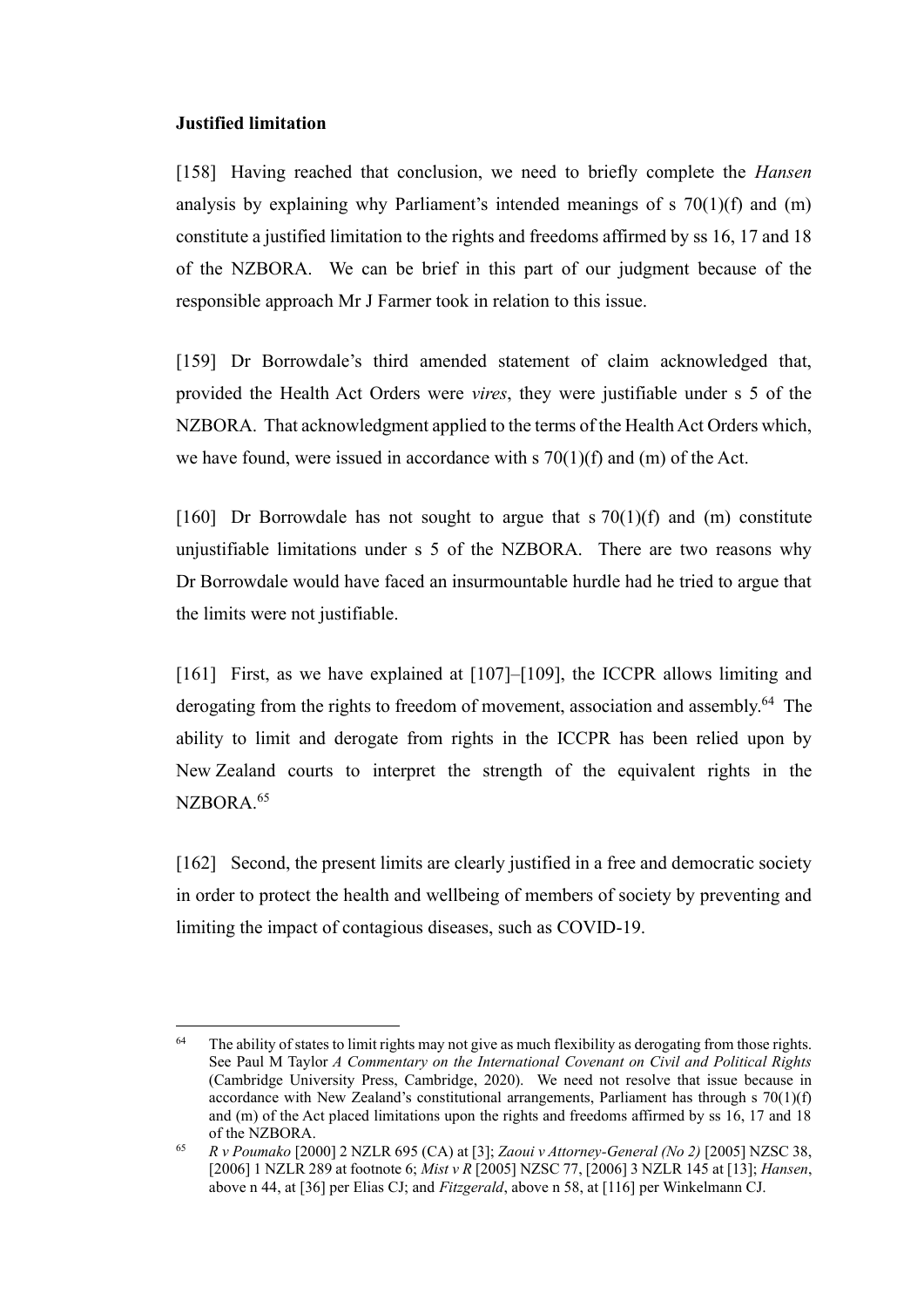### **Conclusions: First ground of appeal**

[163] Our conclusions in relation to the first ground of appeal are:

- (a) Applying all relevant construction principles, we are satisfied that Parliament intended s 70(1)(f) and (m) of the Act to be broad enough to authorise the three Health Act Orders.
- (b) Parliament's intended meaning of s  $70(1)(f)$  and (m) of the Act limits the rights and freedoms affirmed by ss 16, 17 and 18 of the NZBORA, but these limits are justified in a free and democratic society.

#### **PART IV**

#### **SECOND GROUND OF APPEAL**

#### **WAS THERE AN UNLAWFUL DELEGATION OF STATUTORY POWER?**

[164] The second ground of appeal focuses on the part of the First Health Act Order that allowed "essential businesses" to stay open. According to Dr Borrowdale, the Director-General delegated the decision on what businesses were "essential businesses" to officials at MBIE and other departments. This, it was argued, offended the Latin maxim *delegatus non potest delegare* — a person vested with a statutory power must exercise that power personally and not sub-delegate that power to another person.

[165] The gravamen of the second ground of appeal is that the Director-General could not delegate the task of deciding what the necessities of life were. Dr Borrowdale's counsel acknowledged that, if the Director-General had decided what the necessities of life were, it would have been open to the Director-General to delegate to other officials the decision as to which businesses provided those necessities of life.

[166] It is convenient at this juncture to briefly restate the relevant evidence, which may be distilled to the following points: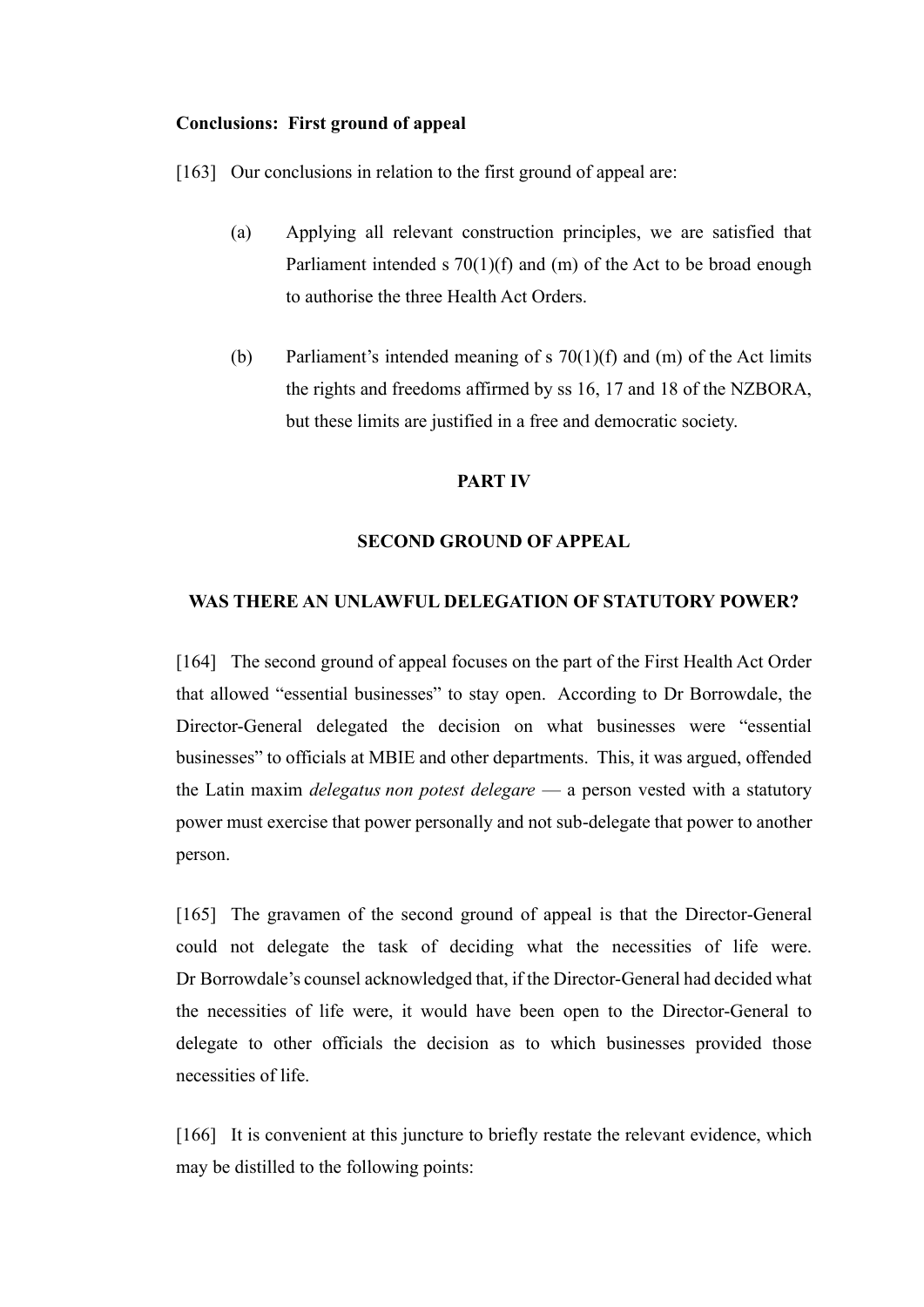- (a) The task of drafting a list of essential businesses was undertaken by Mr Stocks and his team.
- (b) A draft list of essential businesses was "reviewed" and "agreed" to by the Director-General and other members of the AOGR group on 22 March 2020, before the paper containing that draft list was presented to Cabinet on 23 March.
- (c) The list of essential businesses was posted on the covid19.govt.nz website at about 3.00 pm on 23 March with a warning the list would likely change over time. The website said essential businesses were those that would continue to provide the necessities of life for everyone in New Zealand:

This means food, medicine, healthcare, energy, fuel, waste-removal, internet and financial support will continue to be available.

Beneath the heading as to what were "essential businesses" was a list of 15 public and private sectors and entities that provided essential services (including their supply chains).

- (d) The Director-General issued the First Health Act Order on 25 March, which, as we have explained, adopted the list of essential businesses on the covid19.govt.nz website.
- (e) It is also apparent that changes were made to the schedule of essential businesses during the ensuing days. Exemptions were granted to allow, for example, Tiwai Point and Methanex to keep operating.

[167] The task of compiling the schedule of essential businesses was a mammoth undertaking. It is not surprising that changes needed to be made to the schedule of essential businesses that were permitted to stay open. Nor is it surprising that the task of preparing and reviewing the schedule of essential businesses needed to be done by a team of suitably qualified people from across the public sector.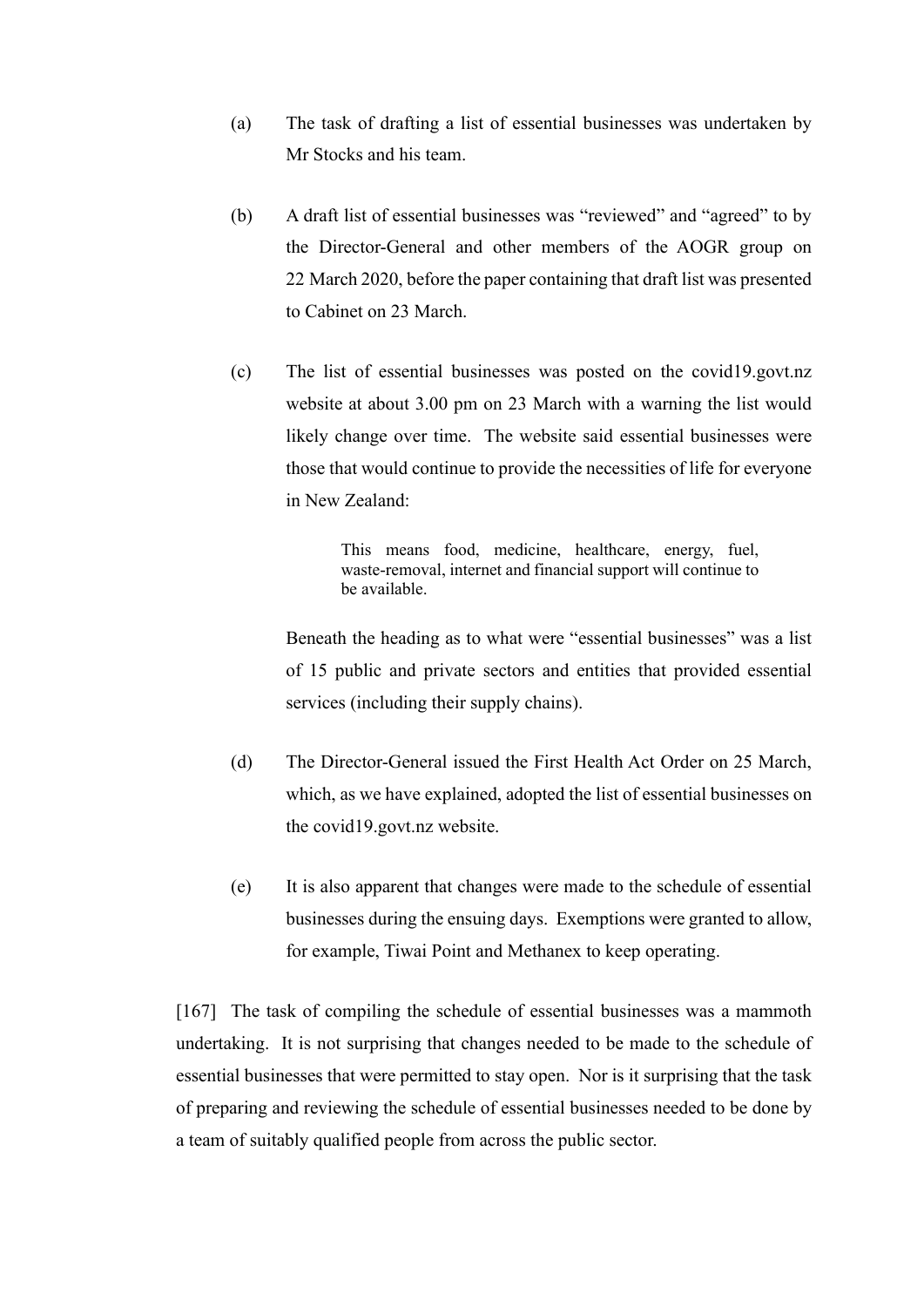[168] As we have previously noted, on 9 April 2020 two developments occurred concerning the schedule of essential businesses:

- (a) The Ministry of Health completed a review of the work that had been done by Mr Stocks and his team concerning the schedule of essential businesses. The Director-General satisfied himself at that point that the work completed by Mr Stocks' team was "fit for purpose".
- (b) Ministers decided to exempt from businesses that needed to be closed those that were involved in the maintenance of stadia turfs, bowling greens, golf courses and nurseries.

[169] There is no evidence that directly addresses whether or not the Director-General reviewed the list of essential businesses that evolved between 25 March when he issued the First Health Act Order and 9 April 2020, which was the day the Ministry completed its review of the work that had been undertaken by Mr Stocks and his team.

# **Delegatus non potest delegare**

- [170] The rationale for *delegatus non potest delegare* rests upon:<sup>66</sup>
	- (a) "The presumption that the naming of a person to exercise some discretion indicates that he was deliberately selected because of some aptitude peculiar to himself."
	- (b) "The 'rule of law' … since the common law recognizes no distinction between government officials and private citizens, all being equal before the law, no official can justify interference with the common law rights of the citizen unless he can point to some statutory provision which expressly or impliedly permits him to do so."

<sup>66</sup> John Willis "Delegatus Non Potest Delegare" (1943) 21 Can Bar Rev 257 at 259–260. See generally Enid Campbell "Ostensible Authority in Public Law" (1999) 27 F L Rev 1.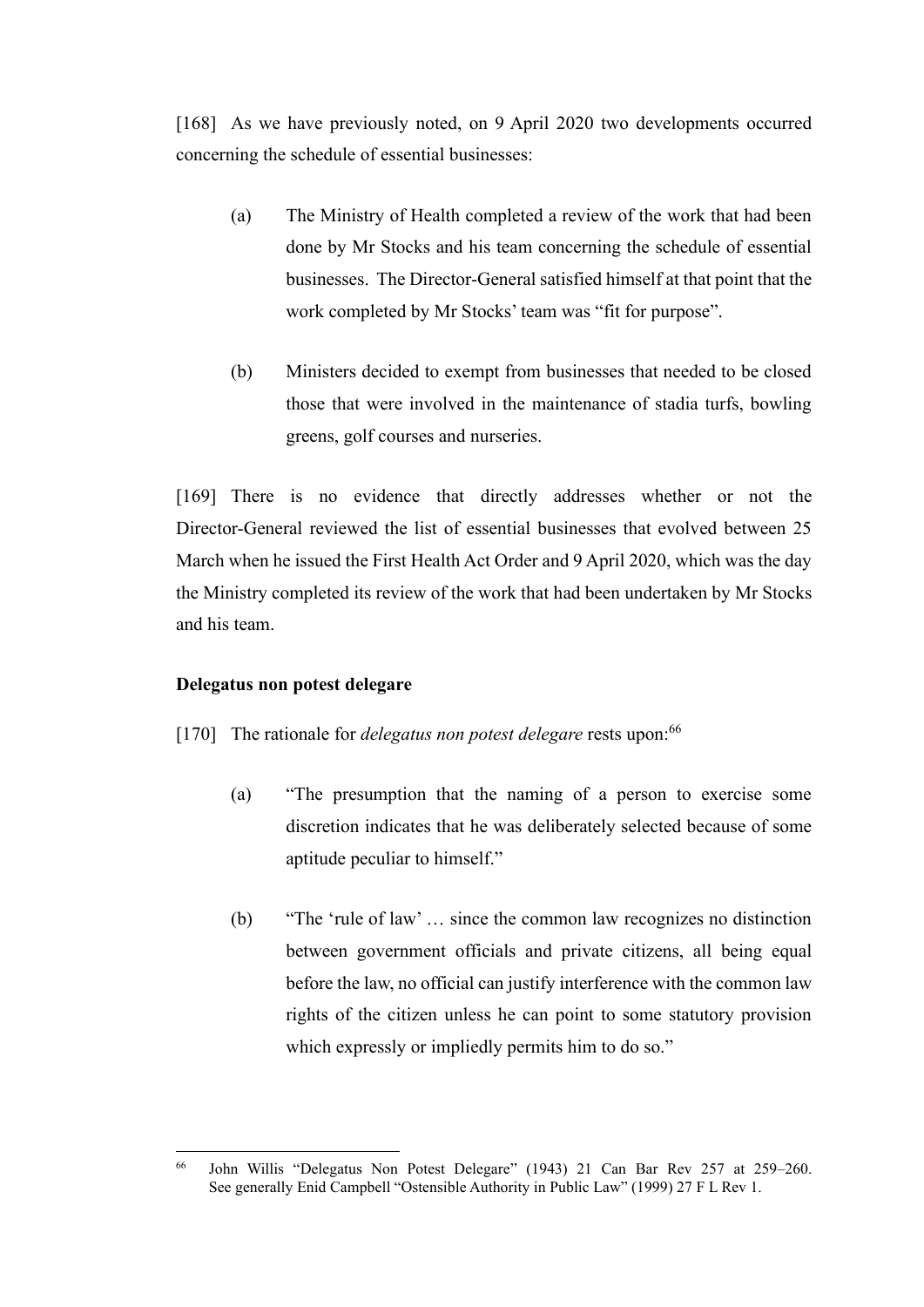(c) The desire to ensure effective accountability for the exercise of public power.

[171] In his thoughtful article, "Subdelegation of the Legislative Power", <sup>67</sup> Professor Colin Aikman illustrated how *delegatus non potest delegare* used to be invoked on a regular basis in judicial review proceedings in this country. Unfortunately, however, early New Zealand references to the Latin maxim may have failed to fully appreciate important qualifications to its scope. For example, in *Geraghty v Porter*, there can be found the following statement concerning the lawfulness of delegated powers and regulations made pursuant to the Motor Regulation Act 1908:<sup>68</sup>

Such a delegated authority must be exercised strictly in accordance with the powers creating it … and in the absence of express power to do so the authority cannot be delegated to any other person or body. The rule on the subject is expressed in the maxim *Delegatus non potest delegare* and is of general application …

Professor Aikman observed this statement of the law was "not quite as straight-forward as appears on first reading".<sup>69</sup> The unqualified embrace of the Latin maxim in some earlier New Zealand cases may go some way towards explaining why the authors of *De Smith's Judicial Review* describe as "conflicting" New Zealand decisions concerning the validity of delegated decision-making powers.<sup>70</sup>

[172] *F E Jackson and Co Ltd v Collector of Customs* was cited by Mr J Farmer in support of his argument that the Director-General unlawfully sub-delegated his decision-making powers when he issued the First Health Act Order.<sup>71</sup> That case concerned the validity of import control regulations in 1938. The regulations were made by the Governor-General in Council and prohibited the importation into New Zealand of any goods except in accordance with a licence granted by the Minister of Customs. The regulations also purported to confer on the Minister the power to delegate to any licensing officer the Minister's powers to grant, revoke and modify

<sup>67</sup> Colin Aikman "Subdelegation of the Legislative Power" (1960) 3 VUWLR 69.<br>  $Gevachy_1$  Porter [1917] NZI P 554 (SC) at 556

<sup>&</sup>lt;sup>68</sup> *Geraghty v Porter* [1917] NZLR 554 (SC) at 556.<br><sup>69</sup> Ailman, above n 67, at 72.

Aikman, above n 67, at 72.

<sup>70</sup> Harry Woolf and others *De Smith's Judicial Review* (8th ed, Sweet & Maxwell, London, 2018) at [5-182].

<sup>71</sup> *F E Jackson and Co Ltd v Collector of Customs* [1939] NZLR 682 (SC).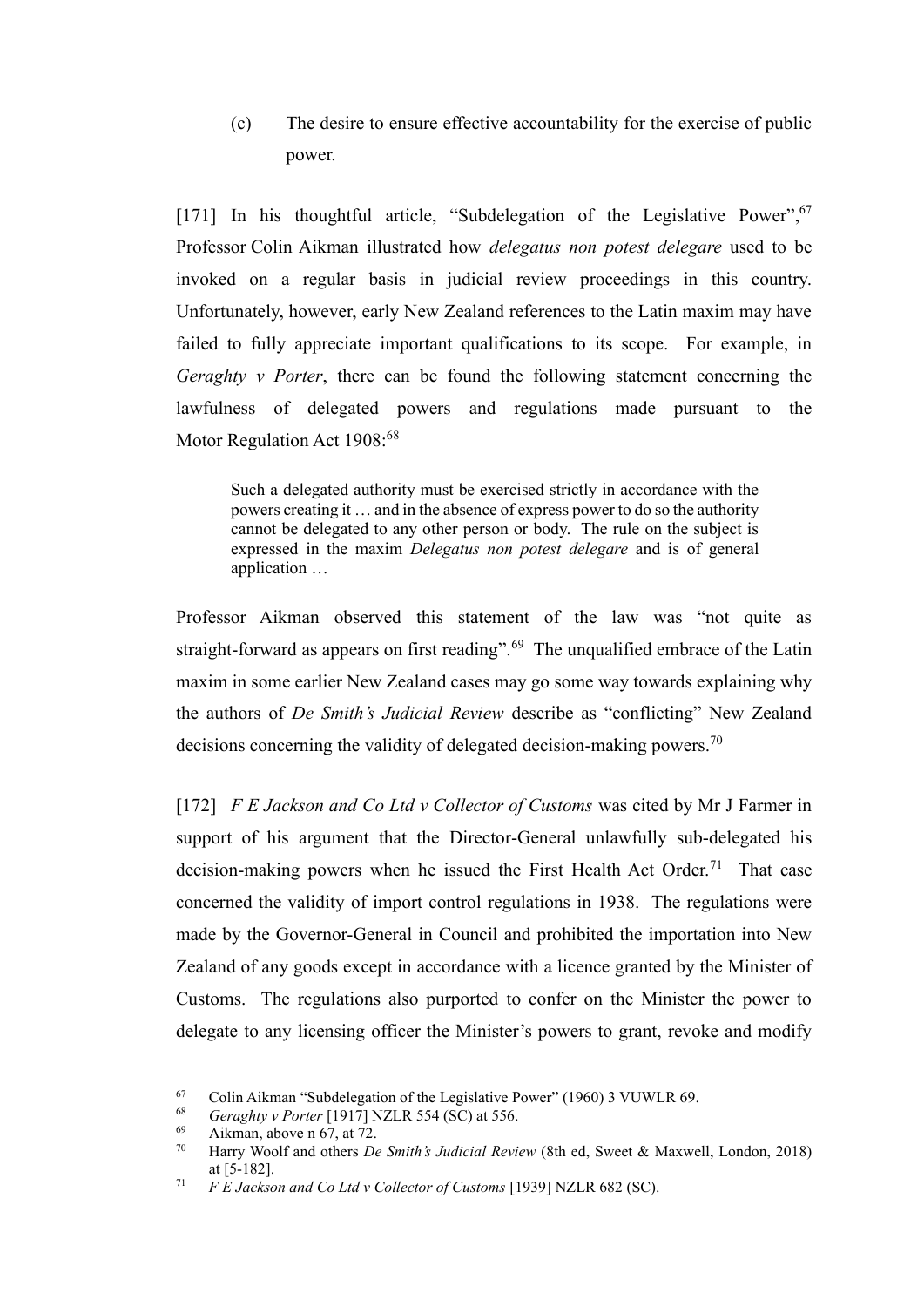licences. The regulations were silent as to who qualified for a licence. The regulations were made pursuant to both the Customs Act 1913 and the Reserve Bank of New Zealand Amendment Act 1936. The latter statute authorised the Governor-General in Council to make regulations that, amongst other matters, regulated "credit" so as to promote and maintain the "economic and social welfare of New Zealand".<sup>72</sup>

[173] In the Supreme Court, Callan J recognised that the "pith and substance" of the regulations in issue was: $^{73}$ 

… to hand over the whole of this vital topic to a single Minister without the formulation of any principles to guide him in the performance of duties which might be of far-reaching and long-enduring importance, because Parliament, when it authorized any Government to impose exchange control, placed no limit on the amount of exchange control that might be imposed.

The Judge referred to the passage from *Geraghty v Porter* we have quoted at [171] and said that the regulation-making power in the Reserve Bank of New Zealand Amendment Act authorised the Governor-General in Council to make rules of general application concerning the way licences might be issued.<sup>74</sup> The powers, however, could not be sub-delegated to the Minister:<sup>75</sup>

Delegated legislative power cannot be sub-delegated except in so far as Parliament, which created the power, has said that it might be sub-delegated.

[174] *F E Jackson and Co Ltd v Collector of Customs* can be compared to *Mackay v Adams*, <sup>76</sup> which established that where a power to regulate is sub-delegated, that conferment may be valid if the regulating authority lays down the principles or standards upon which the sub-delegate is to exercise his or her authority. The distinction has sometimes been drawn between the sub-delegation of mere "administrative" powers, which is more likely to be valid, and the sub-delegation of the delegator's original "legislative" powers, which is less likely to be valid.<sup>77</sup> This distinction was reinforced in comments made by Turner J in the then Supreme Court in *Hookings v Director of Civil Aviation*, <sup>78</sup> and by this Court in *Hawke's Bay* 

<sup>72</sup> Reserve Bank of New Zealand Amendment Act 1936, s 10(1) and (2).<br> $F_{\rm F}$  Lackson and Co I td. Collector of Customs, shown p 71, st 720

<sup>73</sup> *F E Jackson and Co Ltd v Collector of Customs*, above n 71, at 729.

 $74$  At 733.

At 733.

<sup>76</sup> *Mackay v Adams* [1926] NZLR 518 (SC).

<sup>77</sup> Aikman, above n 67, at 79–83; and Woolf and others, above n 70, at  $[5-163]$ – $[5-164]$ .<br><sup>78</sup> Hookings y Director of Civil Aviation [1957] NZI R 929 (SC)

<sup>78</sup> *Hookings v Director of Civil Aviation* [1957] NZLR 929 (SC).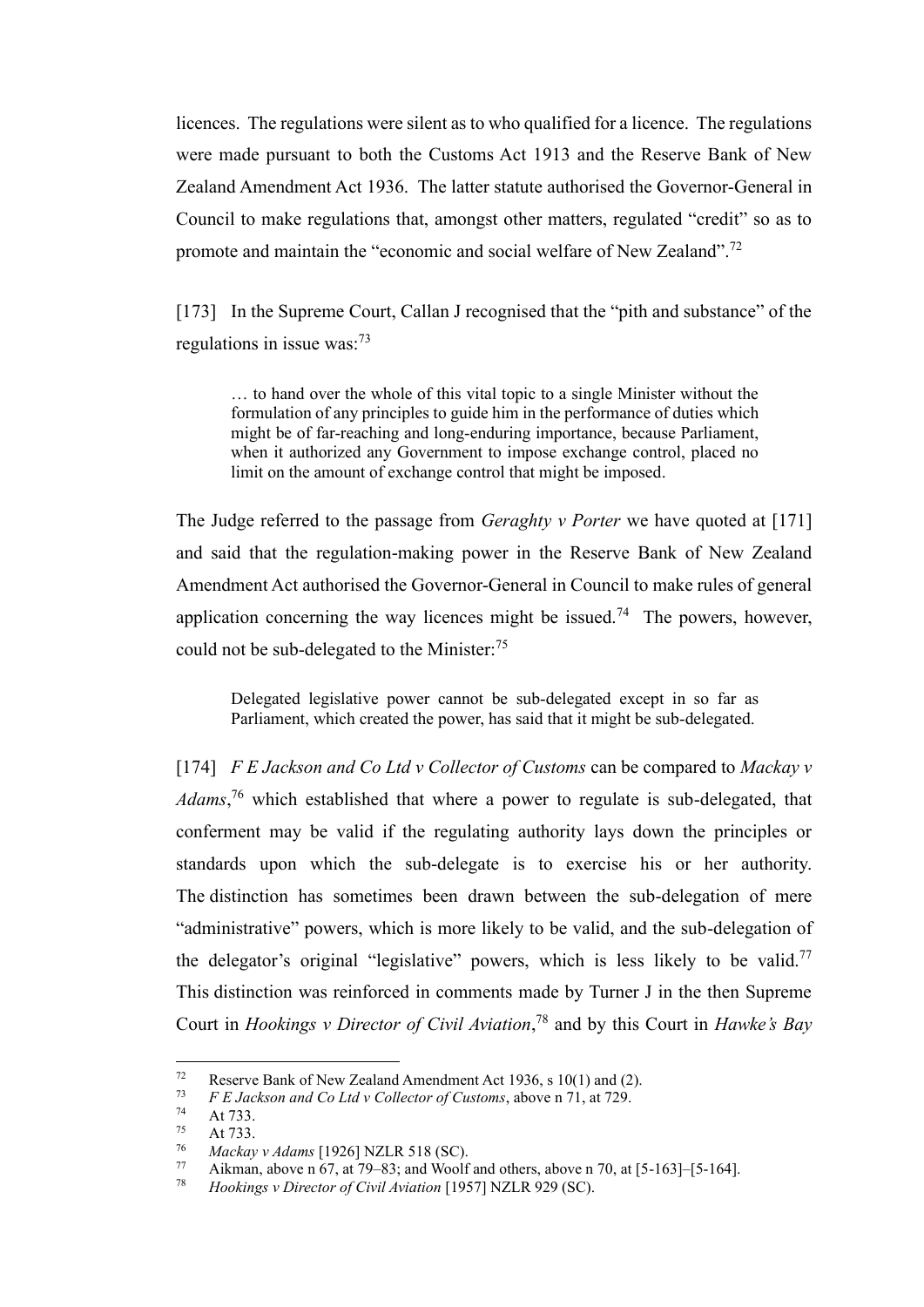*Raw Milk Producers Co-op Co Ltd v New Zealand Milk Board*, <sup>79</sup> in which it was held the Milk Amendment Act 1951 did not authorise the sub-delegation by the Governor-General of the power entrusted to him by that Act, namely, the power to fix town milk producer prices.

[175] Common law jurisprudence concerning *delegatus non potest delegare* now recognises that it is a prima facie rule for the construction of statutes.<sup>80</sup> Accordingly, the scope of the presumption of statutory construction embodied by the Latin maxim should not be overstated. Professor Forsyth explains:<sup>81</sup>

The maxim *delegatus non potest delegare* is sometimes invoked as if it embodied some general principle that made it legally impossible for statutory authority to be delegated. In reality there is no such principle; the maxim plays no real part in the decision of cases, though it is sometimes used as a convenient label. In the case of statutory powers the important question is whether, on a true construction of the Act, it is intended that a power conferred upon A may be exercised on A's authority by B. The maxim merely indicates that this is not normally allowable.

[176] Factors that may help in deciding if there has been a valid sub-delegation of powers pursuant to legislative authority include:

(a) The exact nature of the powers that the sub-delegate purports to exercise.<sup>82</sup> Thus, as recognised by Dr Borrowdale in the present case, the Director-General could have lawfully sub-delegated to other officials, decisions about whether particular businesses satisfy the criteria for being classified as essential businesses provided the Director-General set out sufficient direction as to what those criteria were.

<sup>79</sup> *Hawke's Bay Raw Milk Producers Co-op Co Ltd v New Zealand Milk Board* [1961] NZLR 218 (CA).

<sup>80</sup> Mark Aronson, Matthew Groves and Greg Weeks *Judicial Review of Administrative Action and Government Liability* (6th ed, Law Book Co, Sydney, 2017) at [6.20].

<sup>81</sup> HWR Wade and CF Forsyth *Administrative Law* (11th ed, Oxford University Press, Oxford, 2014) at 260. See also Paul Craig *Administrative Law* (9th ed, Thomson Reuters, London, 2021) at [18– 002].

<sup>82</sup> *Mackay v Adams*, above n 76.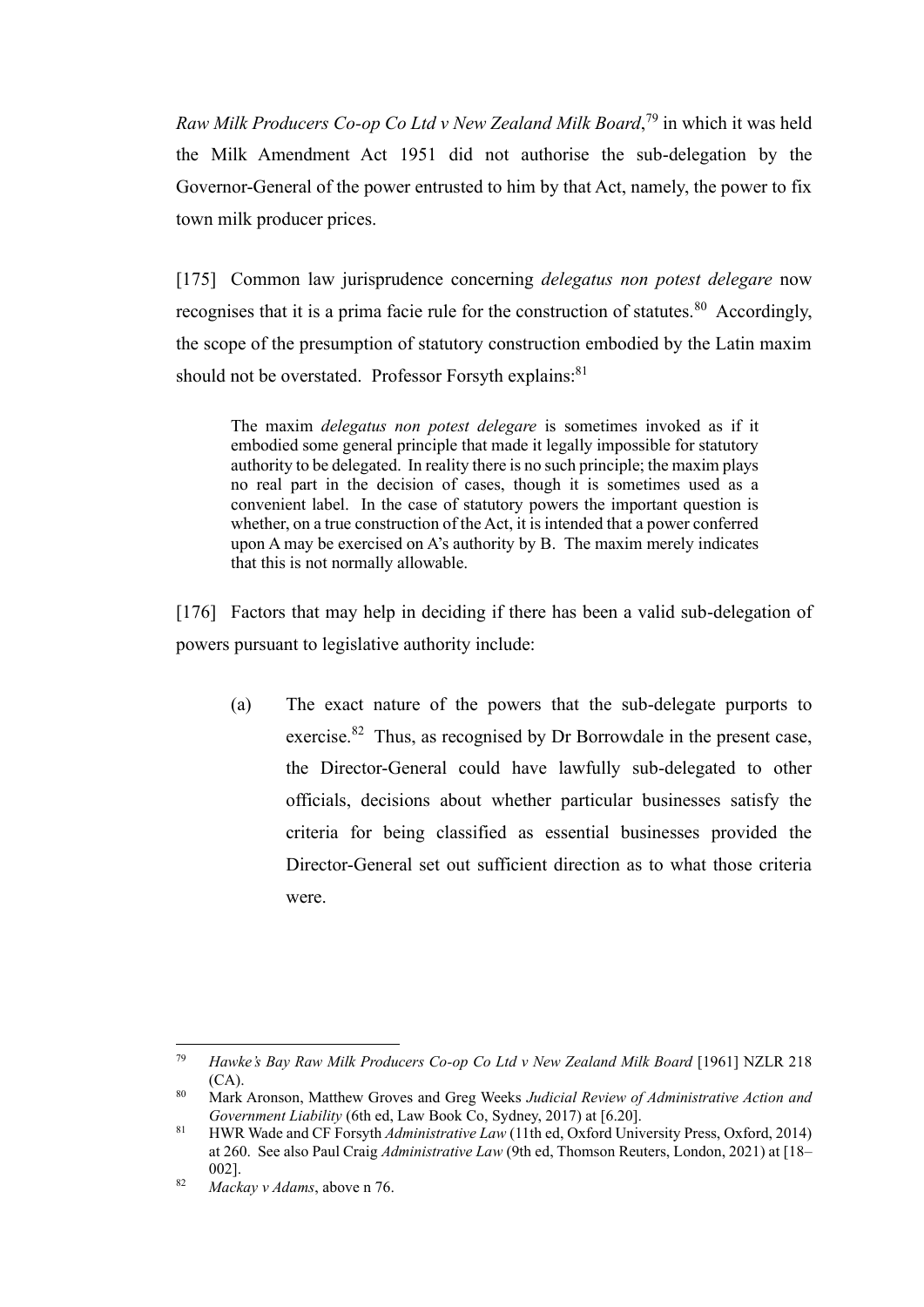- (b) Whether the sub-delegate exercises his or her authority autonomously or whether the delegator continues to exercise some control over the sub-delegate and, if so, the degree of that control.<sup>83</sup>
- (c) The breadth of the powers delegated may also be relevant. The delegator should identify with sufficient precision what the sub-delegate's authority is, instead of leaving it to the sub-delegate to determine the boundaries of his or her authority.<sup>84</sup>
- (d) Where the exercise of a discretionary power is conferred upon a named official, courts will be reluctant to allow another official to exercise those powers in the absence of legislative indications to the contrary.<sup>85</sup>
- (e) The impact of the powers in question may also be a critical factor. Courts can be expected to look more critically where the sub-delegation involves interference with NZBORA and other common law rights.<sup>86</sup>

[177] A valid sub-delegation of powers should not, however, be conflated with situations where the law considers there to have been no sub-delegation at all. Two such situations have been recognised in the law. First, Ministers and other public officials are frequently asked to make decisions based upon recommendations that have been prepared by other officials. The Minister or public official who reads an executive summary and ticks the recommendation "has neither delegated nor failed personally to take relevant considerations into account, if he or she in fact read and considered the department's summary, and if that summary contained all the salient material facts, however briefly".<sup>87</sup>

<sup>83</sup> *Provident Mutual Life Assurance Assoc v Derby City Council* [1981] 1 WLR 173 (HL) at 181, where there was a right of appeal.

<sup>84</sup> *Ratnagopal v Attorney-General* [1970] AC 974 (PC).

<sup>85</sup> *R v Solicitor Complaints Bureau, ex parte Curtin* (1994) 6 Admin LR 657 (CA).

<sup>86</sup> *Melbourne Corp v Barry* (1922) 31 CLR 174 at 200.

<sup>87</sup> Aronson, Groves and Weeks, above n 80, at [6.80], citing *Minister for Aboriginal Affairs v Peko-Wallsend Ltd* (1986) 162 CLR 24; and *Sita Queensland Pty Ltd v Beattie* [2000] 2 Qd R 433 (QSC) at 438–439.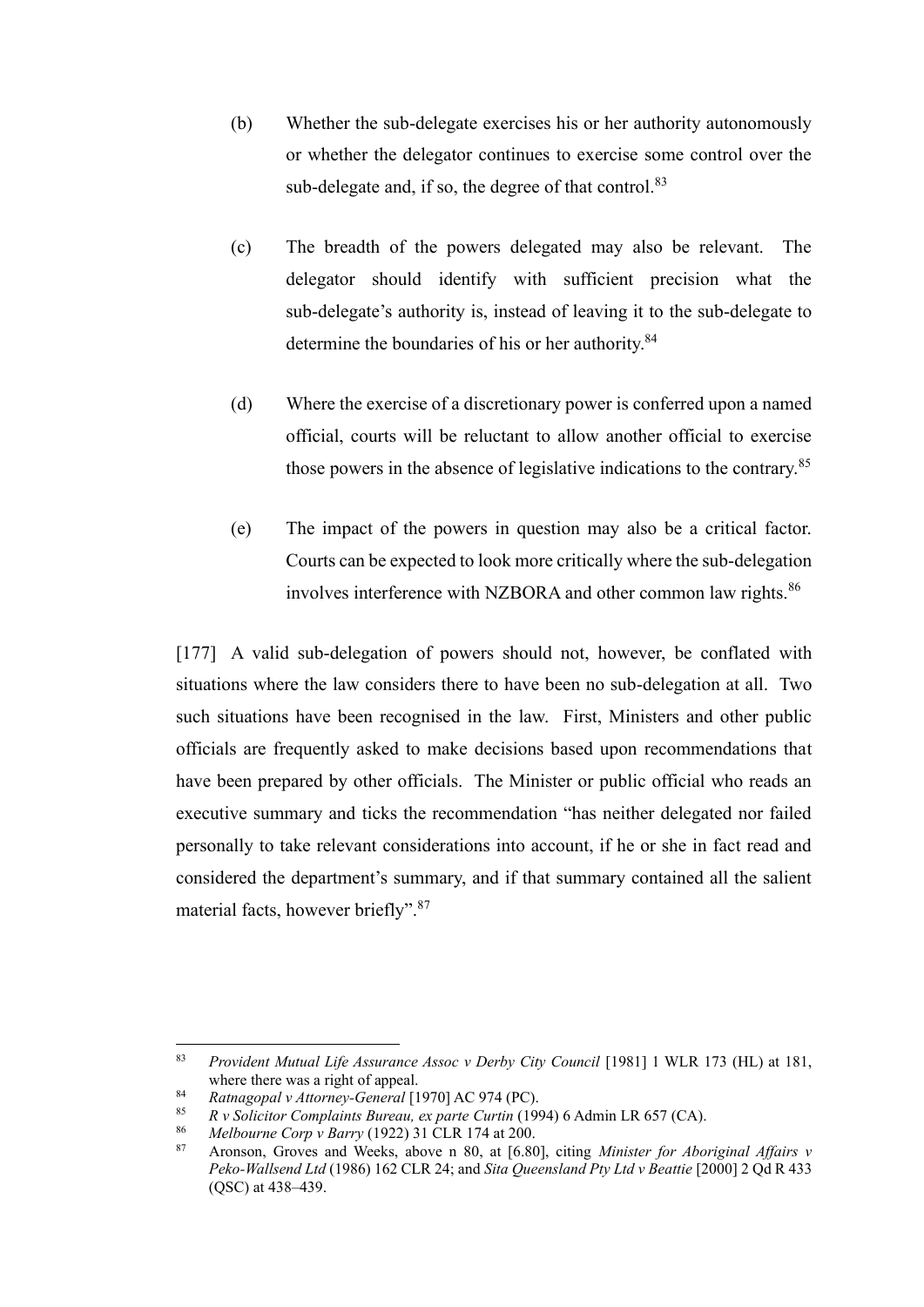[178] Second, there is the *Carltona* agency principle.<sup>88</sup> This holds that statutory powers may be exercised by departmental agents, and the agent's acts will be deemed to be the acts of the power-holder on the basis that "[t]he agent is the principal's ghost writer". Although the *Carltona* agency principle normally applies to the powers given to Ministers, it may also apply "to office-holders within the public service structure [who are] accountable to Ministers".<sup>89</sup>

#### **Analysis**

#### *The High Court approach*

[179] We disagree with the High Court when it bifurcated the definition of essential businesses and concluded:

- (a) the definition of "essential businesses" was contained in the words "businesses that are essential to the provision of the necessities of life and those businesses that support them"; and that
- (b) the balance of the sentence, "as described on the Essential Services list on the covid19.govt.nz internet site  $\ldots$ " was merely advisory.<sup>90</sup>

[180] While those two parts of the sentence were separated by a comma, we do not think the sentence can be split into two disconnected parts. The definition is contained in the entire sentence. Furthermore, when the definition of "essential businesses" is read in the context of other information on the website, it is apparent the public was being told that a business was essential if it was included in the list of essential services on the website. The website expressly said that if a business "isn't on the list of essential services" then it "must close". This conclusion is reinforced when regard is had to the threats of enforcement contained on the website. Through the website the Government said that "[e]nforcement measures may be used" to stop non-essential businesses from operating.

<sup>88</sup> *Carltona Ltd v Commissioners of Works* [1943] 2 All ER 560 (CA).

<sup>89</sup> Aronson, Groves and Weeks, above n 80, at [6.130] and [6.140], citing *Commissioner of Inland Revenue v Chesterfields Preschools Ltd* [2013] NZCA 53, [2013] 2 NZLR 679 at [58].

<sup>&</sup>lt;sup>90</sup> High Court judgment, above n 4, at [268].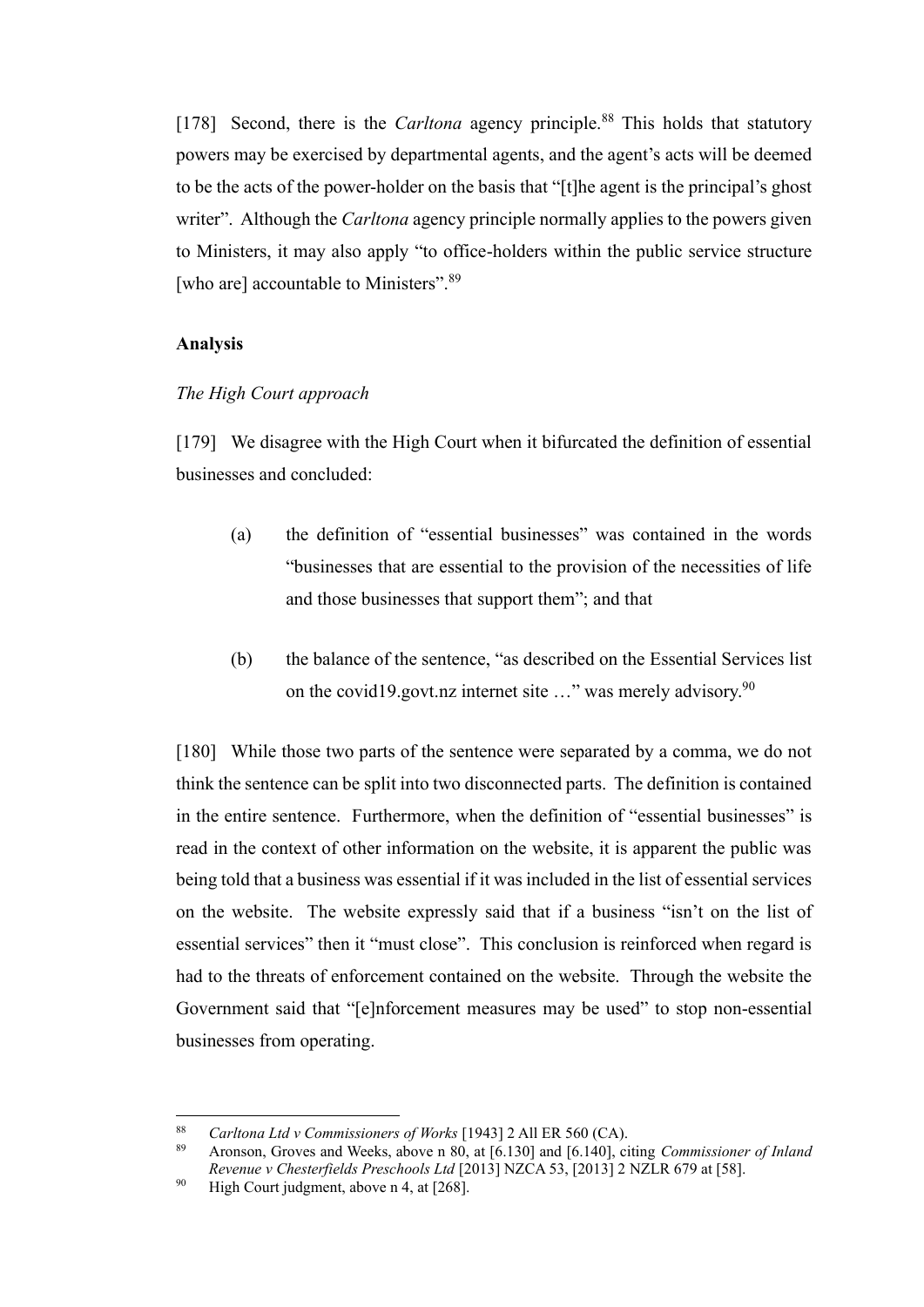[181] The text of the definition of essential businesses and the prescriptive and mandatory way in which essential businesses were identified on the website are difficult to reconcile with the view that the words after the comma were merely advisory.

[182] Our conclusion the High Court erred when it said half of the definition of "essential businesses" was advisory does not, however, determine the second ground of appeal.

[183] There are two limbs to the second ground of appeal that we shall address:

- (a) was there a delegation of statutory powers by the Director-General? If so;
- (b) was that delegation unlawful?

# *Was there a delegation of statutory powers by the Director-General?*

[184] The question posed at [183(a)] requires consideration as to whether or not the Director-General made the decision as to what constituted essential businesses within the meaning of the First Health Act Order when he adopted the recommendations prepared by other officials.

[185] The answer to this question requires a careful evaluation of the affidavit evidence and the drawing of reasonable inferences. Following that approach we draw the following conclusions:

- (a) The Director-General turned his mind to the draft list of essential businesses when he considered and agreed to that draft list on 22 March.
- (b) Even if the Director-General's consideration of the draft list of essential businesses was not sufficient for him to have retained control over deciding what would constitute essential businesses, any deficiencies at that stage in the Director-General's decision-making were remedied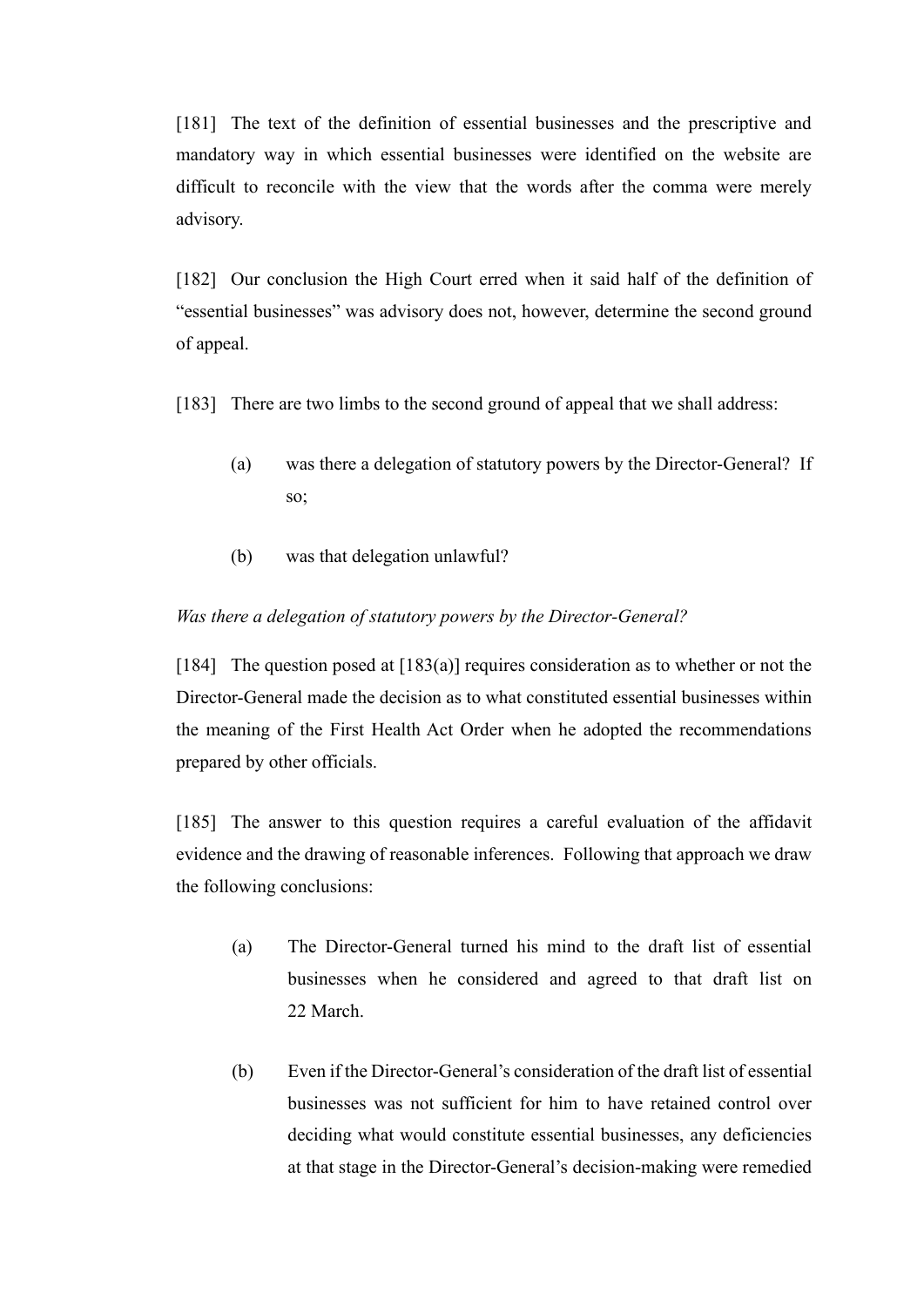when, on 25 March, he adopted the definition of essential businesses and the list of those businesses that had been posted on the covid19.govt.nz website on 23 March.

[186] The Director-General was entitled to rely on the advice prepared by Mr Stocks and his team concerning the meaning and scope of "essential businesses". The fact others, including Cabinet Ministers, also agreed to the list of essential businesses does not detract from the fact that the Director-General retained control over what constituted essential businesses. He exercised that control when he adopted the recommendations of other officials when he issued the First Health Act Order. We emphasise the following three points:

- (a) The definition of essential businesses in the First Health Act Order is crucial and takes precedence over the draft definitions that preceded the signing of the First Health Act Order.
- (b) It is reasonable to infer, and there is no reason to doubt, the Director-General fully appreciated and agreed with the terms of the First Health Act Order when he signed that Order on 25 March.
- (c) The fact Ministers and other officials previously agreed with the definition of essential businesses reflected the reality that the Director-General needed to ensure Cabinet and other officials were aware of and fully supported the terms of the First Health Act Order before it was issued on 25 March.

#### *Was there an unlawful delegation in any event?*

[187] The approach we have explained at [184] to [186] disposes of the second ground of appeal. There is, however, an alternative reason why we believe the second ground of appeal cannot succeed. That reason focuses upon the actual guidance given to Mr Stocks' team by the Director-General and others for them to take into account when compiling the draft list of essential businesses. The paper that was presented to Cabinet on 23 March explained four principles that were to guide decisions as to what constituted essential businesses: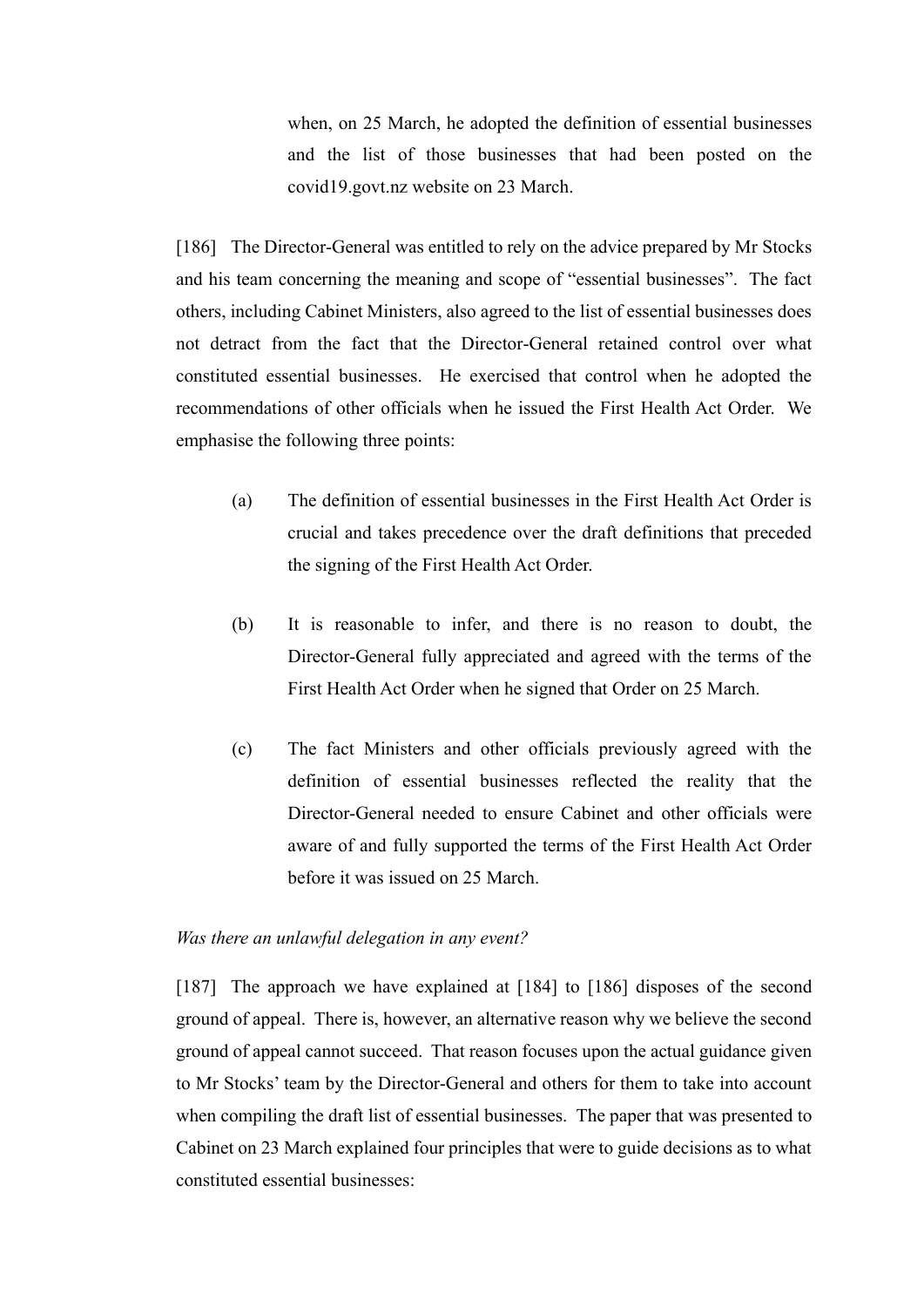- (a) Public health was paramount.
- (b) The Government's response to COVID-19 must continue.
- (c) The Government "must ensure the necessities of life for everyone in New Zealand".
- (d) Public health, safety and security needed to be maintained.

A draft list of essential service providers was set out in annex 5 of the Cabinet paper.

[188] While the guidelines were cast in broad terms, the criteria the Director-General approved were sufficient for other officials to carry out the administrative task of identifying what businesses were essential. This places the circumstances of this case in a vastly different category from the facts of *F E Jackson and Co Ltd v Collector of Customs*, in which the terms of the purported delegation provided absolutely no guidance on who could qualify for an import licence.<sup>91</sup> Rather, the circumstances with which we are dealing are more closely aligned to those in *Mackay v Adams* and *Hookings v Director of Civil Aviation*, in which standards and principles were given to the sub-delegate. $92$ 

[189] The Supreme Court's judgment in *Cropp v Judicial Committee* was also referred to in the High Court judgment and relied upon by counsel in relation to the delegation issue.  $93$  As we have stated, that case concerned the interpretation of the Racing Act 2003 and did not engage questions of delegation. However, the Supreme Court also held that rules made under a statutory power do not have to be detailed provided the rules are sufficiently clear that Parliament would have intended the statutory power to authorise the rules in question.<sup>94</sup>

<sup>91</sup> *F E Jackson and Co Ltd v Collector of Customs*, above n 71.

<sup>92</sup> *Mackay v Adams*, above n 76; and *Hookings v Director of Civil Aviation*, above n 78.

<sup>&</sup>lt;sup>93</sup> *Cropp v Judicial Committee*, above n 51. See High Court judgment, above n 4, at [263]–[264].

At  $[40]$ .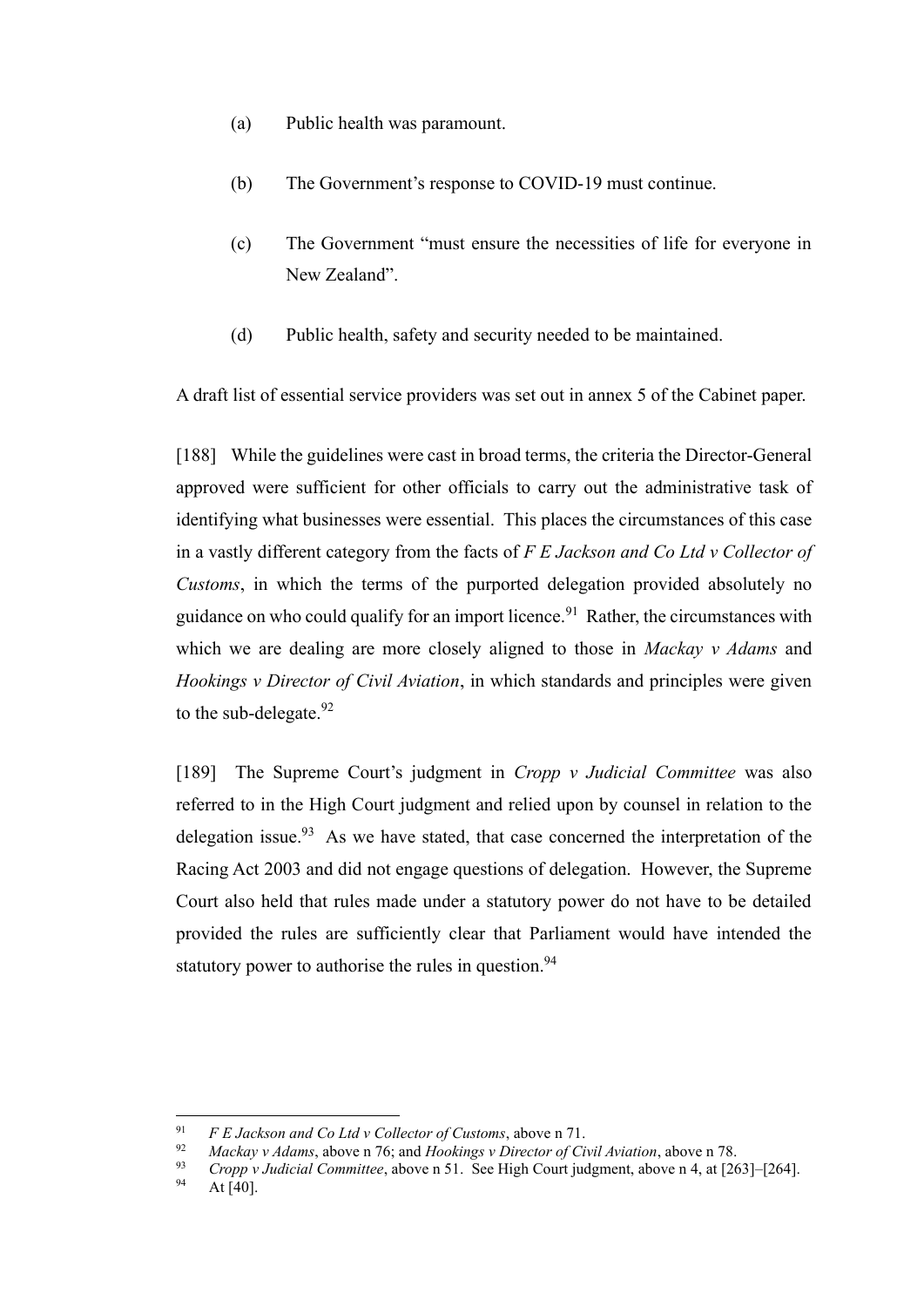[190] We are also reinforced in our approach by the fact that the special powers in s 70(1) of the Act are emergency powers that may be exercised at very short notice and in circumstances where the full magnitude of the emergency is not appreciated.

#### **Exemptions**

[191] We agree with the Law Society that the evidence tends to show that the Director-General did not appear to be involved in the decisions concerning the exemptions provided to the Tiwai Point Smelter, other large industrial plants and the maintenance of stadia turfs, bowling greens, golf courses and nurseries. Those decisions appear to have been made by Ministers on the recommendations of advice that probably came from Mr Stocks' committee.

[192] It is possible that the decision to exempt those businesses from the non-essential businesses that had to be closed was made without the approval of the Director-General, or without any other lawful authority. If that was the case, then the exemption decisions were likely to have been *ultra vires*.

[193] While there is frequently a close link between an unlawful delegation of a statutory power and decisions that are *ultra vires*, the two concepts should not be conflated. Unlawful delegation occurs where a statutory power that is conferred upon A is unlawfully delegated to B. In the context of this case, the decisions that are likely to have been *ultra vires* occurred when C assumed authority to create exemptions in circumstances where those exemptions, if they were to have been made, should have been made by A.

[194] We do not think any unlawful decision to exempt non-essential businesses from closure could be retrospectively authorised when the Director-General satisfied himself on 9 April 2020 that the decisions made by Ministers in response to recommendations from Mr Stocks and his team were "fit for purpose".<sup>95</sup>

<sup>&</sup>lt;sup>95</sup> The High Court found that the Director-General's powers under s 70(1) could not be exercised retrospectively. See High Court judgment, above n 4, at [216]. This is consistent with the presumption against retrospectivity. See *Pora v R* [2001] 2 NZLR 37 (CA) at [40]; and *Official Assignee v Petricevic* [2011] 1 NZLR 467 (HC) at [31].